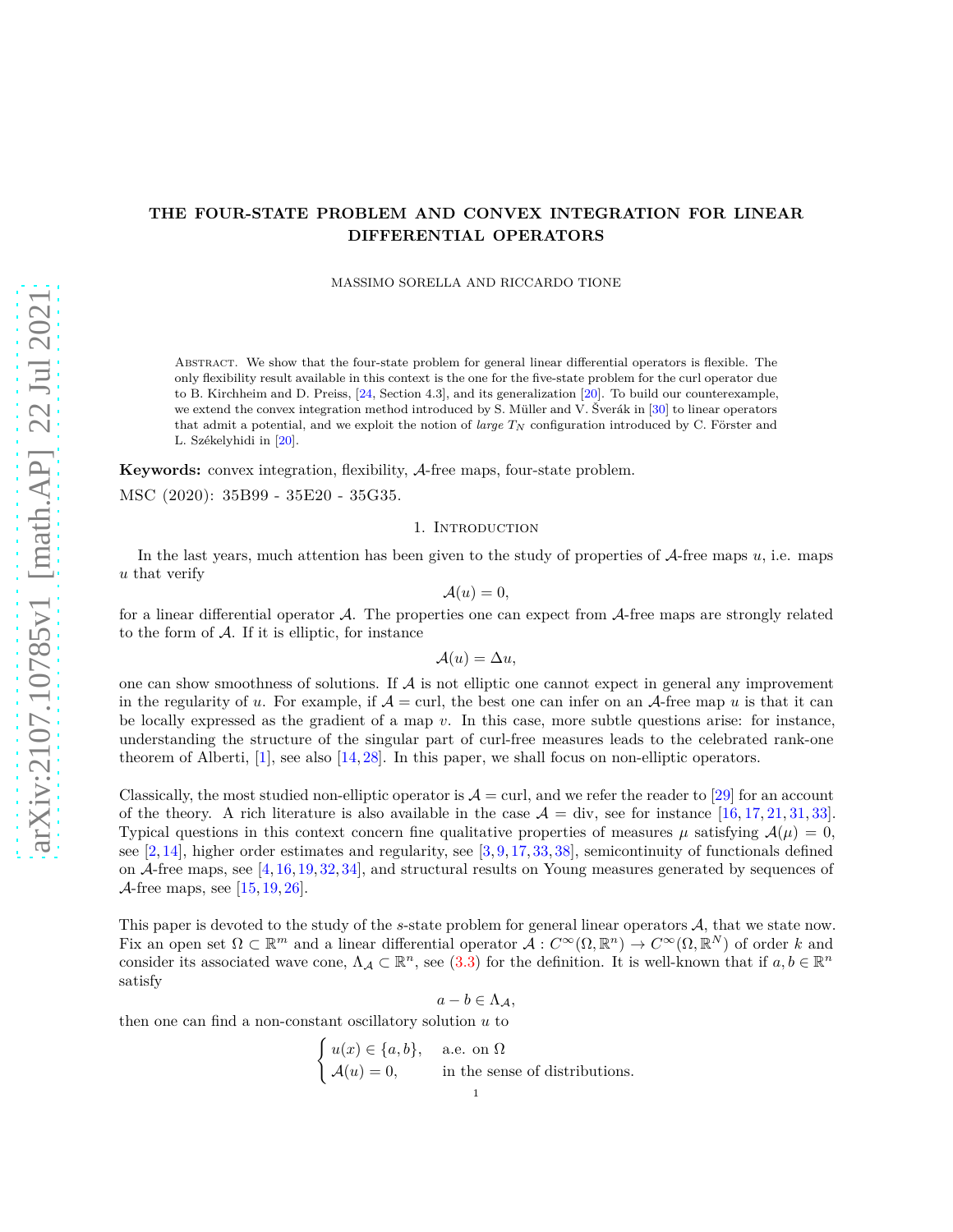This can be achieved by the so-called simple laminate construction, see the beginning of Section [4.1.](#page-5-0) The question becomes more challenging when we add the constraint

$$
a-b\notin \Lambda_{\mathcal{A}}.
$$

Therefore, the *s*-state problem precisely asks whether there exists a non-constant solution to

<span id="page-1-0"></span>
$$
\begin{cases}\n u(x) \in \{a_1, \ldots, a_s\}, & \text{a.e. on } \Omega \\
 \mathcal{A}(u) = 0, & \text{in the sense of distributions} \\
 a_i - a_j \notin \Lambda_{\mathcal{A}}, & \text{if } i \neq j, 1 \leq i, j \leq s.\n\end{cases}
$$
\n(1.1)

System [\(1.1\)](#page-1-0) has already received much attention, and we give now an account of the literature.

Problem [\(1.1\)](#page-1-0) was first studied for  $\mathcal{A} = \text{curl}$ . In that context, J.M. Ball and R.D. James in [\[6\]](#page-23-14) have shown that if  $s = 2$ , the problem is *rigid*, i.e. the only solution to  $(1.1)$  is the constant one. The same rigidity holds if *s* = 3, and is sometimes attributed to K. Zhang as in [\[8,](#page-23-15) [35\]](#page-24-8) and sometimes to V. Šverák, as in [\[29,](#page-24-2) Section 2.4]. Rigidity still holds for  $s = 4$ , as proved in [\[8\]](#page-23-15) by Kirchheim and M. Chlebík. Finally, for  $s = 5$ , the problem becomes *flexible*, i.e. one can find a non-constant map *u* that takes precisely 5 states and solves [\(1.1\)](#page-1-0). This construction is due to Kirchheim and Preiss and appears in [\[24,](#page-23-0) Section 4.3]. Similar results are known also for  $\mathcal{A} = \text{div}$ . For this operator, rigidity for the *s*-state problem [\(1.1\)](#page-1-0) was proved by A. Garroni and V. Nesi in [\[21\]](#page-23-6) and by M. Palombaro and M. Ponsiglione in [\[31\]](#page-24-3), in the case  $s = 2$  and  $s = 3$  respectively. To the best of our knowledge, nothing is known for  $s \geq 4$ . Some results concerning rigidity for linear operators A of order one also appeared in [\[7\]](#page-23-16). Finally, for general operators A, rigidity for  $s = 2$  was proved by G. De Philippis, L. Palmieri and F. Rindler in [\[13\]](#page-23-17).

Our main theorem fits in this list of results, since it asserts that the four-state problem is flexible:

**Theorem.** *There exists an operator* A *such that problem* [\(1.1\)](#page-1-0) *with s* = 4 *admits a non-constant solution.*

Our main result should be compared with  $[13,$  Theorem 1.2(A). In particular, it states that a result in the generality of [\[13,](#page-23-17) Theorem 1.2(A)] is not possible if  $s \geq 4$ . The case  $s = 3$  remains open. For such *s*, the only known result is the rigidity for operators of order one, that can be inferred from the rigidity result for  $\mathcal{A} = \text{div of } [31]$  $\mathcal{A} = \text{div of } [31]$ , as we will prove in Proposition [A.1.](#page-22-0) Therefore, we can list here the following open questions on the problem:

**Open Question 1.** Is problem  $(1.1)$  rigid for operators of order 2 or higher if  $s = 3$ ?

**Open Question 2.** Is problem  $(1.1)$  rigid for operators of order 1 if  $s = 4$ ?

Together with the study of *exact* solutions to [\(1.1\)](#page-1-0), one may consider rigidity and flexibility of *approximate* solutions to [\(1.1\)](#page-1-0), i.e. classify limit points of sequence  $u_n$  equibounded in  $L^{\infty}$  and satisfying

<span id="page-1-1"></span>
$$
\begin{cases} d(u_n(x), \{a_1, \ldots, a_s\}) \to 0, & \text{strongly in } L^1 \text{ as } n \to \infty, \\ \mathcal{A}(u_n) = 0, \forall n, & \text{in the sense of distributions,} \end{cases}
$$
\n(1.2)

coupled once again with the requirement  $a_i - a_j \notin \Lambda_{\mathcal{A}}$  if  $i \neq j$ . In this case, if  $\mathcal{A} = \text{curl}$ , the problem [\(1.2\)](#page-1-1) is rigid, i.e.  $(u_n)_n$  converges strongly in  $L^1$  to a constant, if  $s = 2, 3$ , see [\[6,](#page-23-14)[35\]](#page-24-8), but it is flexible if  $s = 4$ , due to the existence of Tartar's  $T_4$ , see for instance [\[29,](#page-24-2) Lemma 2.6]. In [\[13,](#page-23-17) Theorem 1.2(B)], it is shown that the same rigidity result holds for general operators A if  $s = 2$ . This is sharp, since in [\[21,](#page-23-6) Lemma 4.1] the authors show flexibility of *approximate* solutions for the operator  $\mathcal A$  by producing a  $T_3$  configuration for the operator  $\mathcal{A} = \text{div}.$ 

Let us outline the strategy we adopt to show our main theorem. We recall that in [\[20\]](#page-23-1), Förster and Székelyhidi gave the definition of *large T*<sup>5</sup> *configuration*, that generalizes Kirchheim and Preiss construc-tion of [\[24\]](#page-23-0). Every large  $T_5$  configuration is a five-point set  $K \subset \mathbb{R}^n$  that fulfills some geometric constraints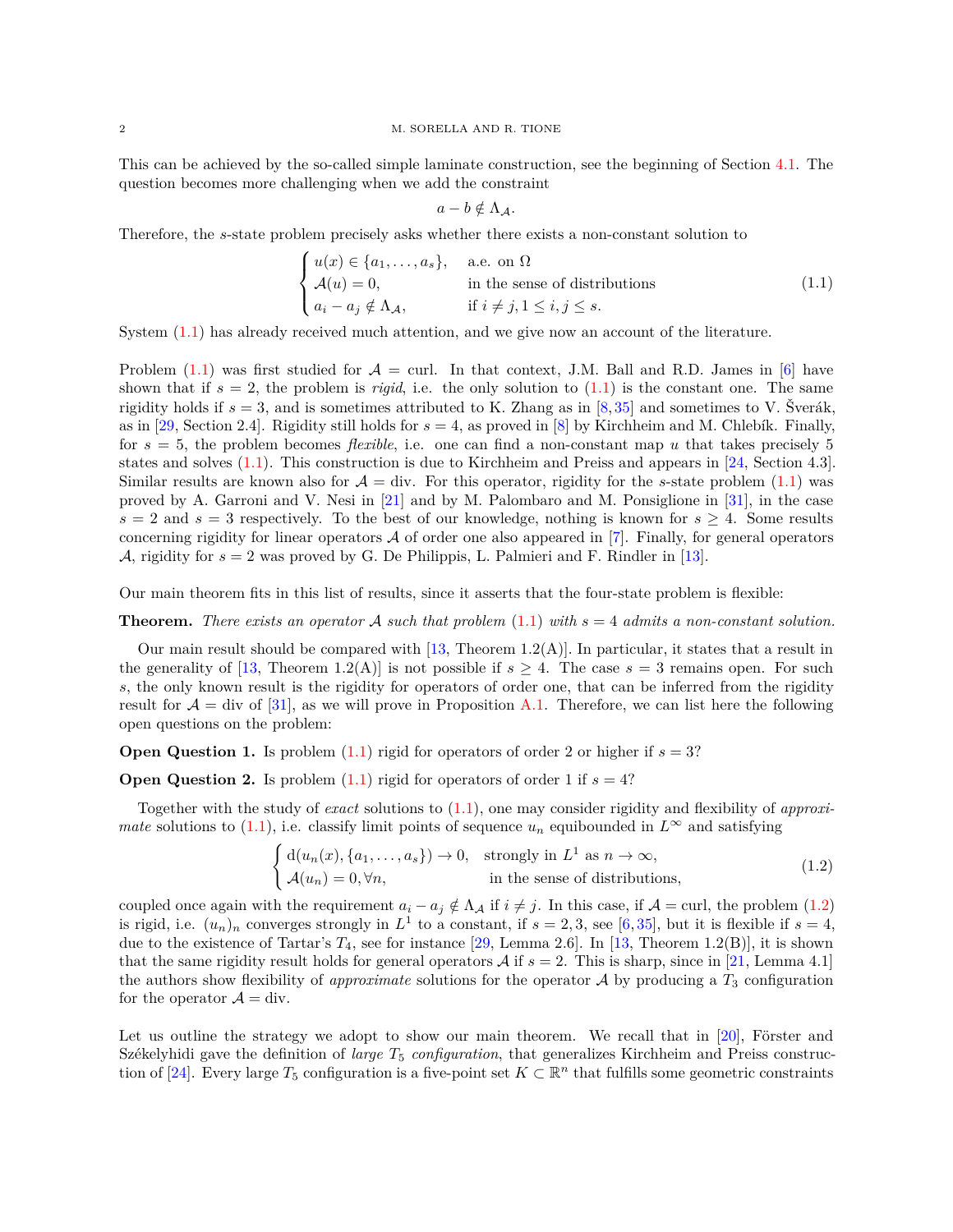and has the property that the 5-state problem for *K* with  $A = \text{curl}$  is non-rigid. Firstly, we extend this notion in a natural way for general linear operators, see the Definition [5.1](#page-16-0) of large  $\Lambda_{\mathcal{A}}$ - $T_4$  configurations. Instead of fixing a particular operator A and then trying to find a large  $\Lambda_{\mathcal{A}}-T_4$  configuration, we consider a set  $K = \{a_1, a_2, a_3, a_4\}$  that satisfies suitable geometric constraints and then we find an operator A such that *K* is a large  $\Lambda_{\mathcal{A}}$ - $T_4$  configuration for that particular operator. In order for this plan to work, we will need to prove that, as in [\[20\]](#page-23-1), large  $A-T_4$  configurations yield non-constant solutions of [\(1.1\)](#page-1-0). A large part of this proof comes from the convex integration framework introduced essentially by Müller and Šverák in [\[30\]](#page-24-0) in the case of the curl operator. The reason why Müller and Šverák develop these methods is to find counterexample to regularity of critical points of quasiconvex energies. Since then, these techniques have been successfully applied in various contexts and for various operators, compare [\[10,](#page-23-18) [12,](#page-23-19) [36\]](#page-24-9), and they still are one of the main tools for trying to build counterexamples, see [\[11,](#page-23-20) [23,](#page-23-21) [27\]](#page-24-10). Müller and Šverák's theory is systematically developed only for the curl operator, and we extend it to homogeneous linear operators *of constant rank*. One of the main ingredients we will use is the notion of *potential* introduced by B. Raită in [\[32\]](#page-24-6).

Let us end this introduction by giving an outline of the paper. In Sections [2](#page-2-0) and [3,](#page-3-1) we introduce the notation and collect some preliminaries on linear operators. Section [4](#page-4-0) is devoted to develop all the tools of Müller and Šverák's approach to convex integration in the case of general linear operators that admit a potential. In Section [5](#page-16-1) we define large  $\Lambda_{\mathcal{A}}$ - $T_4$ -configurations and we show our main theorem by finding a counterexample to the four state-problem. Finally, in the Appendix we will show the rigidity of the three-state problem for operators of order 1.

<span id="page-2-0"></span>**Acknowledgements**. The authors wish to thank Federico Stra for suggesting to use the second method explained in Proposition [5.2.](#page-18-0) The authors have been supported by the SNF Grant 182565.

#### 2. NOTATION

We define  $\mathcal{M}(d,m)$  to be the space of multi-indexes  $I = (\alpha_1, \dots, \alpha_m) \in \mathbb{N}^m$  with  $|\alpha_1| + |\alpha_2| + \dots + |\alpha_m| =$ d.  $\mathbb{P}_H(d,m)$  defines the vector space of homogeneous polynomials of degree d in  $\mathbb{R}^m$ . With the notation above, an element  $p \in \mathbb{P}_H(d,m)$  can be written as

$$
p(x) = \sum_{I \in \mathcal{M}(d,m)} a_I x^I,
$$

where for  $x = (x_1, \ldots, x_m) \in \mathbb{R}^m$  the notation  $x^I$  means

$$
x^I = x_1^{\alpha_1} x_2^{\alpha_2} \dots x_m^{\alpha_m}.
$$

We also introduce  $\mathbb{P}(d,m)$ , the vector space of polynomials of degree d in  $\mathbb{R}^m$ .

 $\Omega \subset \mathbb{R}^m$  will always be used to denote an open bounded set. A function  $f : \Omega \to \mathbb{R}$  is said to be *piecewise a polynomial of degree d* if there exists a countable family of pairwise disjoint open sets  $\{\Omega_n\}_n$ such that  $\mathbf{L}$ 

$$
\left|\Omega\setminus\bigcup_n\Omega_n\right|=0
$$

and, on Ω*n*, every component of *f* is a polynomial of degree *d*. The definition of *piecewise smooth* is analogous. Throughout the paper,  $|E|$  denotes the Lebesgue measure of a measurable  $E \subset \mathbb{R}^m$ .

We will say that  $E \subset \mathbb{R}^m$  is *essentially open in*  $\Omega$  if  $|\partial E \cap \Omega| = 0$ . Here,  $\partial E$  is the topological boundary of *E*.  $\overline{E}$  denotes the closure of *E*. We denote by  $B_{\varepsilon}(E)$  the  $\varepsilon$ -neighbourhood of the set *E* and by co(*E*) the convex hull of *E*. For two elements  $a, b \in \mathbb{R}^n$ , we will use the notation  $[a, b]$  for  $\text{co}(\{a, b\})$ .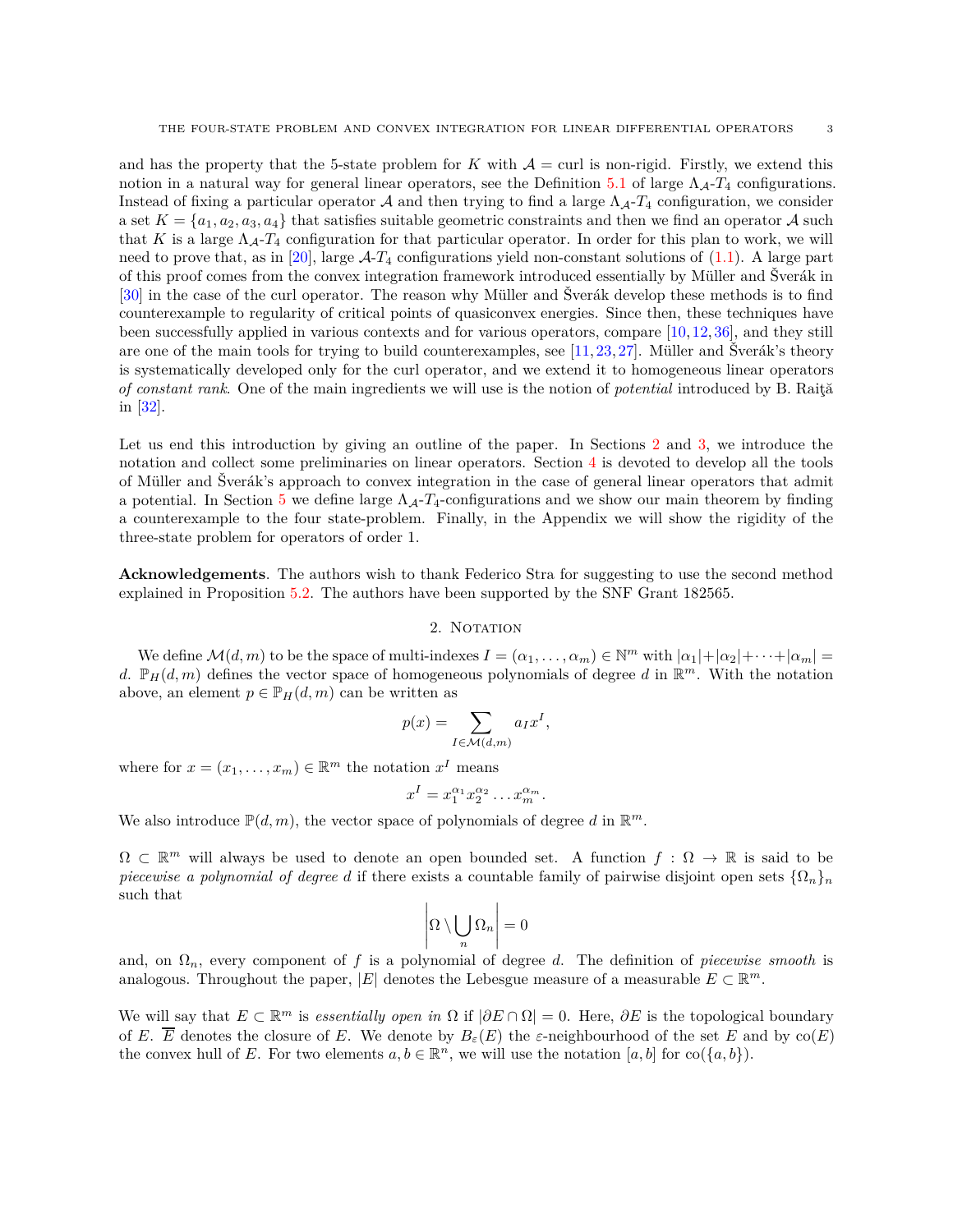#### 4 M. SORELLA AND R. TIONE

The set of probability measures compactly supported in  $U \subset \mathbb{R}^n$  is denoted by  $\mathcal{P}(U)$ . We let  $\bar{\nu} \doteq \int_{\mathbb{R}^n} x d\nu(x)$ be the barycentre of  $\nu \in \mathcal{P}(U)$ .

#### 3. Preliminaries on general linear operators

<span id="page-3-1"></span>Let A be a differential operator acting on vector-valued functions  $v \in C^{\infty}(\Omega; \mathbb{R}^n)$ , where  $\Omega \subset \mathbb{R}^m$  is an open set, namely

<span id="page-3-2"></span>
$$
\mathcal{A}v \doteq \sum_{\ell=1}^{k} \sum_{\alpha \in \mathcal{M}(\ell,d)} A_{\alpha} \partial^{\alpha} v + Av + C(x), \tag{3.1}
$$

here,  $A_{\alpha}, A \in \mathbb{R}^{N \times n}$  are constant matrices and  $C \in L^2_{loc}(\Omega; \mathbb{R}^N)$ . Note that the equation  $Av = 0$  is actually a *system of N equations*. We will use the notation  $op(k, m, n, N)$  to denote these operators, but we will actually always consider *homogeneous* differential operators, i.e.  $C(x) \equiv 0$  and  $A = 0$ ,  $A_{\alpha} = 0$ , if  $|\alpha| < k$ in [\(3.1\)](#page-3-2). The set of homogeneous operators will be denote by  $op_{\mathbb{H}}(k, m, n, N)$ .

Let  $A \in \text{op}_{\mathbb{H}}(k,m,n,N)$ . For each  $\xi \in \mathbb{R}^m$ , we consider the linear maps  $\mathbb{A}(\xi) : \mathbb{R}^n \to \mathbb{R}^N$  defined as

$$
\mathbb{A}(\xi)(\eta) \doteq \sum_{\alpha \in \mathcal{M}(k,m)} \xi^{\alpha} A_{\alpha} \eta, \quad \forall \eta \in \mathbb{R}^{n}.
$$
\n(3.2)

Define the *wave cone* associated to A as:

<span id="page-3-0"></span>
$$
\Lambda_{\mathcal{A}} \doteq \bigcup_{\xi \in \mathbb{R}^m \setminus \{0\}} \text{Ker}(\mathbb{A}(\xi)) = \{ \eta \in \mathbb{R}^n : \exists \xi \in \mathbb{R}^m \setminus \{0\} \text{ s.t. } \mathbb{A}(\xi)(\eta) = 0 \}. \tag{3.3}
$$

In what follows, we will only consider operators  $A \in \text{op}_{\mathbb{H}}(k, m, n, N)$  with *constant rank*, namely

$$
\xi \mapsto \text{rank}(\mathbb{A}(\xi))
$$
 is constant.

This class of operators will be denoted with the symbol  $\text{opt}_{\mathbb{H}}(k, m, n, N)$ . We will exploit [\[32,](#page-24-6) Theorem 1], that asserts that the homogeneous operator  $A$  is of constant rank if and only if it admits a potential (of constant rank), meaning that there exists  $\mathcal{B} \in \text{op}_{\mathbb{H}}(k', m, n', n)$  such that

<span id="page-3-3"></span>
$$
\text{Ker}(\mathbb{A}(\xi)) = \text{Im}(\mathbb{B}(\xi)), \quad \forall \xi \in \mathbb{R}^m \setminus \{0\}. \tag{3.4}
$$

For technical reasons, in Section [4](#page-4-0) we will need to restrict ourselves to *balanced* operators, that we now introduce.

3.1. **Balanced Operators.** In addition to the constant rank condition, we require an additional property on the linear differential operator A.

**Definition 3.1.** We say that the wave cone  $\Lambda_A$  is *balanced* if

$$
span(\Lambda_{\mathcal{A}}) = \mathbb{R}^n,\tag{3.5}
$$

and we say that an operator  $\mathcal{A} \in \text{op}_{\mathbb{H}}(k, m, n, N)$  is *balanced* if the associated wave cone  $\Lambda_{\mathcal{A}}$  is *balanced*.

The heuristic idea for which we need to consider balanced operators stems from the fact that on  $\text{span}(\Lambda_{\mathcal{A}})^{\perp}$ , the operator is, in some sense *elliptic*, compare [\[22,](#page-23-22) Equation (4)]. This can be seen clearly in the extreme case span( $\Lambda_{\mathcal{A}}$ ) = {0}, in which one has

$$
\mathcal{A}(u) = 0 \Rightarrow u \in C^{\infty}(\Omega, \mathbb{R}^n).
$$

Since we are interested in constructing irregular solutions via convex integration, the images of these will surely avoid directions contained in span $(\Lambda_{\mathcal{A}})^{\perp}$ . However, the requirement that  $\mathcal{A}$  is balanced is mainly made for simplicity of exposition and is in fact not restrictive. Indeed we have the following simple result: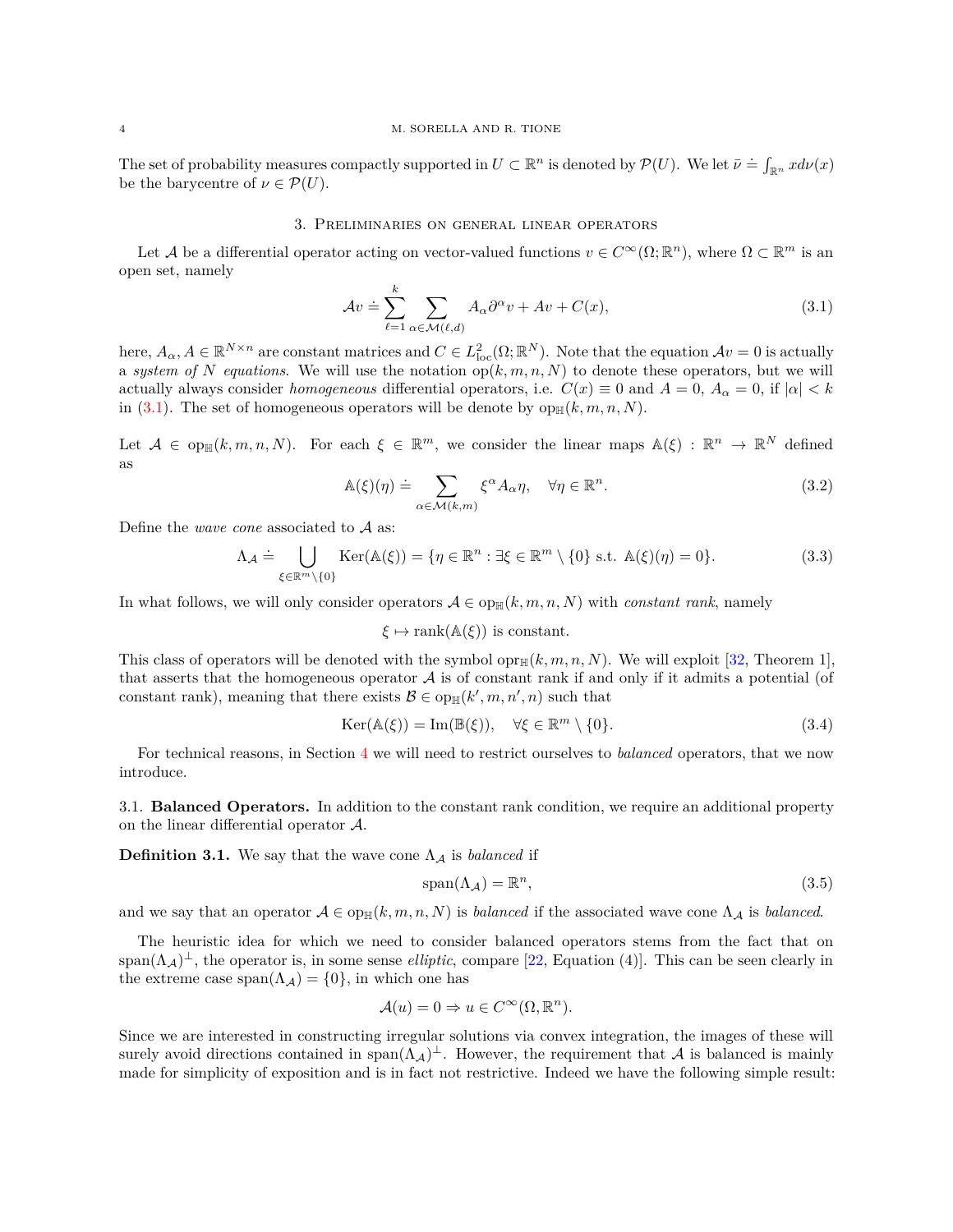<span id="page-4-2"></span>**Proposition 3.2.** Let  $A \in \text{op}_{\mathbb{H}}(k, m, n, N)$ . Let  $\pi \doteq \text{span}(\Lambda_A)$  and let  $d \geq 1$  be its dimension. Fix an *orthonormal basis*  $e_1, \ldots, e_d$  *for*  $\pi$ *. Then, if we define*  $A' \in \text{op}_{\mathbb{H}}(k, m, d, N)$  *as* 

<span id="page-4-1"></span>
$$
\mathcal{A}'(u) \doteq \mathcal{A}\left(\sum_{i=1}^d u_i e_i\right), \quad \text{if } u = \left(\begin{array}{c} u_1 \\ \vdots \\ u_d \end{array}\right),\tag{3.6}
$$

*the following hold:*

- A′ *is balanced;*
- A *has constant rank if and only if* A′ *has.*

The proposition tells us that we may study wild solutions of the balanced operator  $A'$  instead of studying those of A, and by  $(3.6)$  these will be also solutions to  $\mathcal{A}(u) = 0$ . We omit the proof of Proposition [3.2](#page-4-2) since the verifications are simple.

The fact that  $A$  is balanced yields the following:

<span id="page-4-3"></span>**Proposition 3.3.** Let  $A \in \text{optm}(k, m, n, N)$  be balanced, and let  $B \in \text{optm}(k', m, n', n)$  be a potential for A. *Then, the map*  $T : (\mathbb{P}_H(k',m))^{n'} \to \mathbb{R}^n$  *defined as*  $T(q) \doteq \mathcal{B}(q)$  *is surjective.* 

*Proof of Proposition* [3.3.](#page-4-3) The proof is by contradiction: suppose *T* is not surjective. Fix  $\xi \in \mathbb{R}^m$  and  $a \in \mathbb{R}^{n'}$ . We choose the polynomial

$$
p(x) \doteq \sum_{I \in \mathcal{M}(k',m)} \frac{\xi^I}{|I|} x^I
$$

and define  $q(x) \doteq p(x)a \in (\mathbb{P}_H(k', m))^{n'}$ . A direct computation shows that

$$
T(q) = \mathbb{B}(\xi)(a).
$$

This yields

<span id="page-4-4"></span>
$$
\operatorname{Im}(\mathbb{B}(\xi)) \subset \operatorname{Im}(T), \qquad \forall \xi \in \mathbb{R}^m. \tag{3.7}
$$

In particular, since T is linear and not surjective, we find a non-zero vector  $v \in \mathbb{R}^n$  such that

 $v \perp \text{Im}(T)$ ,

and, using  $(3.7)$ ,

 $v \perp \text{Im}(\mathbb{B}(\xi)),$  $\forall \xi \in \mathbb{R}^m$ .

<span id="page-4-0"></span>Since  $\beta$  is the potential of  $\mathcal{A}$ , by definition [\(3.4\)](#page-3-3) holds, and we find a contradiction with the definition of A being balanced.  $\Box$ 

4. Convex integration for general differential operators of constant rank

Throughout the section, we will consider a fixed balanced operator  $A \in \text{opt}_{\mathbb{H}}(k, m, n, N)$ , with a given potential  $\mathcal{B} \in \text{op}_{\mathbb{H}}(k', m, n', n)$ .

Aim of this part of the work is to develop the convex integration scheme essentially due to Müller and Šverák in the case of the curl operator, see for instance [\[30,](#page-24-0) Sections 2,3]. The final goal is to being able to show the existence of a non-constant solution  $u \in L^{\infty}(\Omega, \mathbb{R}^n)$  to the following system:

<span id="page-4-5"></span>
$$
\begin{cases}\n u(x) \in K, \text{ a.e. in } \Omega, \\
 \mathcal{A}(u) = 0,\n\end{cases} \tag{4.1}
$$

where  $A \in \text{opr}_{\mathbb{H}}(k, m, n, N)$ ,  $\Omega$  is a given open, bounded, convex set, and  $K \subset \mathbb{R}^n$  is a compact set without  $\Lambda_A$  connections, i.e. for any  $a, b \in K$  we have that  $b - a \notin \Lambda_A$ . In the case of the four-state problem that we will treat in Section [5,](#page-16-1) *K* is the four-point set of the admissible states. In particular, our aim is to show that the existence of a  $\mathcal{A}$ -in-approximation  $\{U_n\}_n$  of K, see Definition [4.12,](#page-14-0) yields the existence of a (in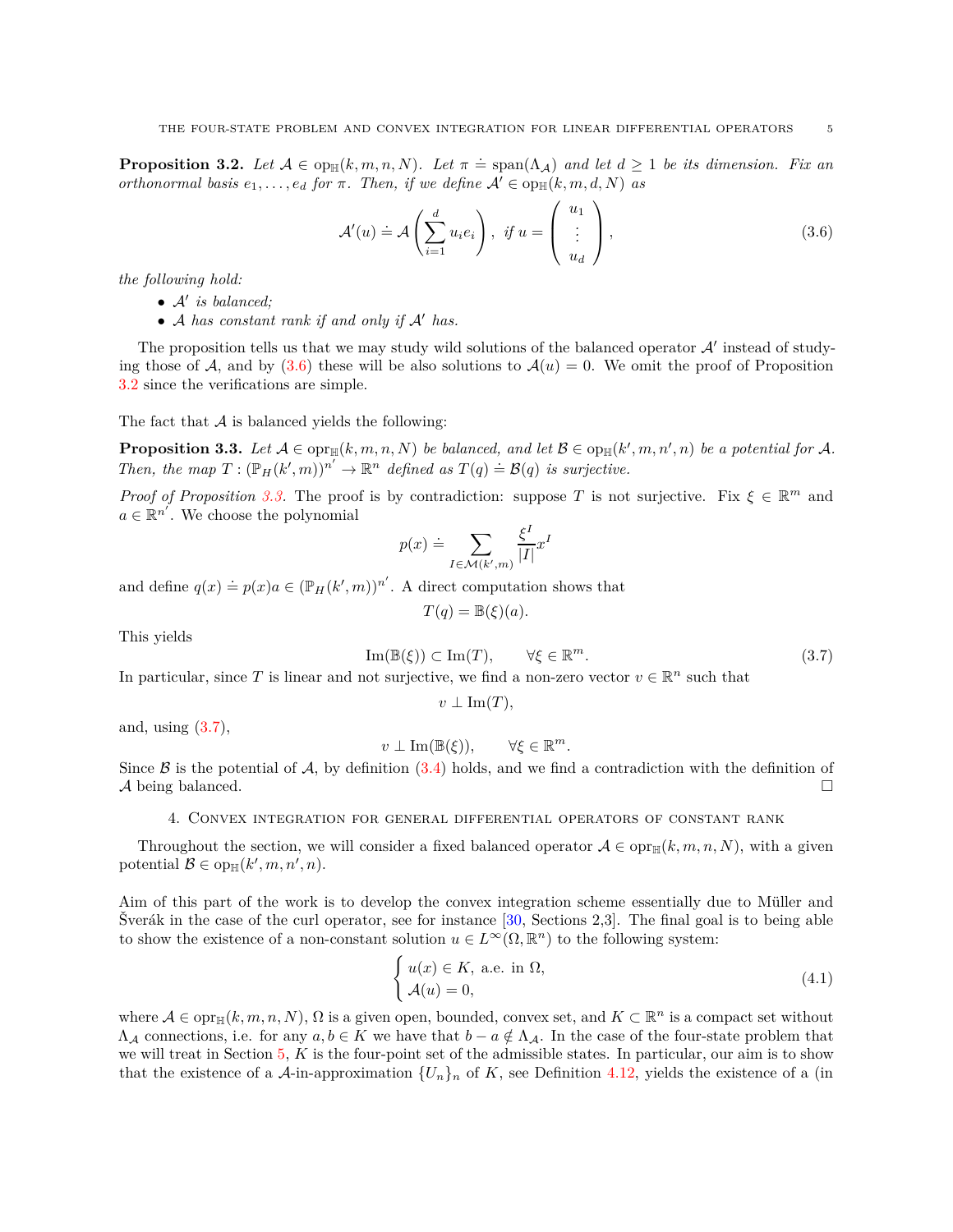fact, many) non-constant solutions to [\(4.1\)](#page-4-5).

Due to the technical nature of some proofs of this section, it is probably better to briefly explain our strategy. First, in Subsection [4.1,](#page-5-0) we introduce the building blocks of this convex integration scheme, the simple A-laminates. Roughly speaking, these are highly oscillatory solutions of  $(4.1)$  that can be constructed starting from two vectors  $a, b \in \mathbb{R}^n$  with  $b - a \in \Lambda_{\mathcal{A}}$ . Their properties are listed in Proposition [4.3.](#page-8-0) Subsequently, we define A-laminates of finite order, and describe their main properties, see Definition [4.4](#page-11-0) and Proposition [4.5.](#page-11-1) Then, we move on to A-laminates, see Subsection [4.2,](#page-12-0) and we quote a result of [\[24\]](#page-23-0) that asserts the weak-∗ density of A-laminates of finite order in the space of A-laminates, compare Theorem [4.10.](#page-12-1) We will use this result in Section [4.3](#page-13-0) to show the preliminary Proposition [4.11](#page-13-1) and finally Theorem [4.13,](#page-14-1) that asserts the existence of exact solutions to  $(4.1)$  once we are given a  $\mathcal{A}$ -in-approximation.

<span id="page-5-0"></span>4.1. **Simple laminates.** The building block is given by the simple A-laminate construction. Let  $a, b \in \mathbb{R}^n$ be such that

$$
b - a = c \in \text{Ker}(\mathbb{A}(\xi_0)) \subset \Lambda_{\mathcal{A}}.
$$

It is simple to check that for any profile  $h \in L^{\infty}(\mathbb{R})$ , the map

$$
v(x) \doteq h((x,\xi_0))c
$$

solves  $\mathcal{A}(v) = 0$ . Here and in the following,  $(x, y)$  denotes the standard scalar product of  $\mathbb{R}^m$ . This observation can be refined as follows. Let  $\lambda \in (0,1)$  be arbitrary,  $e = \lambda a + (1 - \lambda)b$ , and choose

$$
h(t) \doteq \begin{cases} \lambda, & \text{if } t \in [0, 1 - \lambda) \\ -(1 - \lambda), & \text{if } t \in [1 - \lambda, 1], \end{cases} \tag{4.2}
$$

and its 1-periodic extension outside [0*,* 1]. If we let

$$
v_{\varepsilon,\xi_0,a,b,\lambda}(x) \doteq e + h\left(\frac{(x,\xi_0)}{\varepsilon}\right)c,\tag{4.3}
$$

one can check that, given any bounded open set  $\Omega \subset \mathbb{R}^m$ ,  $v_{\varepsilon,\xi_0,a,b,\lambda}$  enjoys the following properties

- <span id="page-5-1"></span>(1)  $\mathcal{A}(v_{\varepsilon,\xi_0,a,b,\lambda})=0, \forall \varepsilon > 0;$
- <span id="page-5-2"></span> $(2) \left| \{x : v_{\varepsilon,\xi_0,a,b,\lambda}(x) = a \} \right| \to \lambda |\Omega| \text{ and } \left| \{x : v_{\varepsilon,\xi_0,a,b,\lambda}(x) = b \} \right| \to (1-\lambda) |\Omega| \text{ as } \varepsilon \to 0^+;$
- (3)  $v_{\varepsilon,\xi_0,a,b,\lambda} \stackrel{*}{\rightharpoonup} e$  in  $L^{\infty}$  as  $\varepsilon \to 0^+$ .

In other words, every element of the  $\Lambda_{\mathcal{A}}$ -cone *c* gives rise to a family of highly oscillatory solutions to the PDE defined by A. The oscillating behaviour is due to the choice of a periodic profile *h*, and yields to the fact that these solutions do not converge strongly, as can be easily seen from  $(2)-(3)$  $(2)-(3)$ .

Using the theoretical potential B, we can find a potential for  $v_{\varepsilon,\xi_0,a,b,\lambda}$ . Indeed, since  $\mathbb{A}(\xi_0)(c) = 0$ , by [\(3.4\)](#page-3-3), there exists  $c' \in \mathbb{R}^{n'}$  such that

$$
\mathbb{B}(\xi_0)(c') = c.\tag{4.4}
$$

Furthermore, we consider the unique function  $H : \mathbb{R} \to \mathbb{R}$  such that  $H^{(k')}(t) = h(t)$ ,  $\forall t \in \mathbb{R}$  and  $H^{(\ell)}(0) = 0$ ,  $\forall 0 \leq \ell \leq k'-1$ , where  $H^{(\ell)}$  denotes the  $\ell$ -th derivative of *H*, and  $H^{(0)} \doteq H$ . Finally we choose any  $q_e \in \mathbb{P}(k',m)^{n'}$  such that

$$
\mathcal{B}(q_e) = e, \text{ everywhere on } \mathbb{R}^m.
$$

By Proposition [3.3,](#page-4-3) there exists at least one vector of polynomials with this property. If we define

$$
V_{\varepsilon,\xi_0,a,b,\lambda}(x) \doteq q_e(x) + \varepsilon^{k'} H\left(\frac{(x,\xi_0)}{\varepsilon}\right) c',
$$

then we see by construction that

$$
\mathcal{B}(V_{\varepsilon,\xi_0,a,b,\lambda})(x) = e + h\left(\frac{(x,\xi_0)}{\varepsilon}\right) \mathbb{B}(\xi_0)(c') = e + h\left(\frac{(x,\xi_0)}{\varepsilon}\right) c = v_{\varepsilon,\xi_0,a,b,\lambda}(x),
$$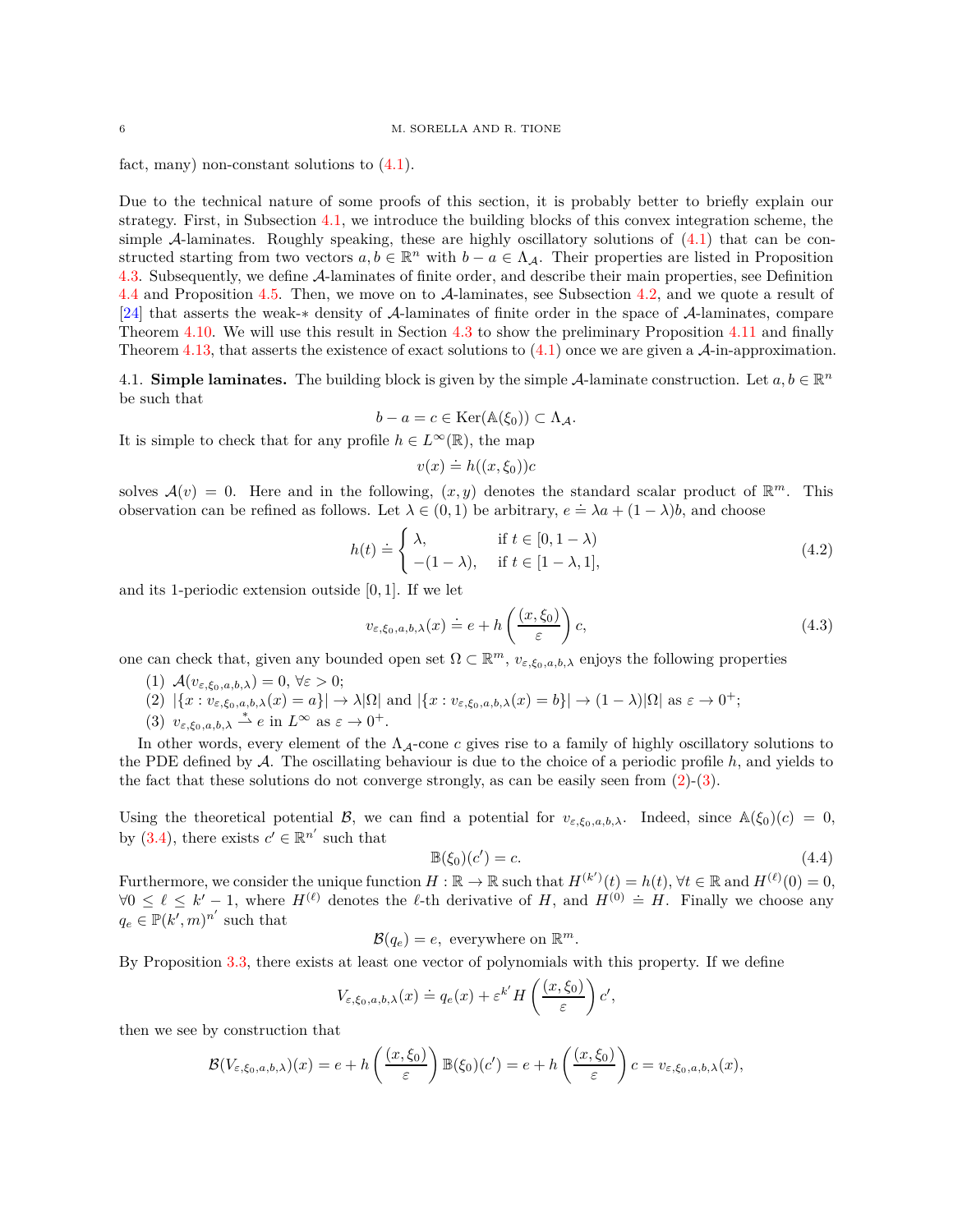almost everywhere and in the sense of distributions. Notice that by construction  $V_{\varepsilon,\xi_0,a,b,\lambda}$  is, for every  $\varepsilon > 0$ , a vector of piecewise polynomials of degree k'. This discussion allows us to prove the following:

<span id="page-6-9"></span>**Lemma 4.1.** Let  $\Omega \subset \mathbb{R}^m$  be an open and bounded set. Let  $a, b \in \mathbb{R}^n$ ,  $b - a = c \in \Lambda_{\mathcal{A}}$  and  $e = \lambda a + (1 - \lambda)b$ , *for some*  $\lambda \in (0,1)$ *. Fix any element*  $q_e \in \mathbb{P}(k',m)^{n'}$  with the property that  $\mathcal{B}(q_e) = e$  everywhere in  $\mathbb{R}^m$ *.* Then, for all  $\alpha > 0$ , there exists  $V_{\alpha} \in W^{k',\infty} \cap C^{k'-1}(\overline{\Omega}, \mathbb{R}^{n'})$ , and two disjoint open sets  $\Omega_{\alpha}^1$ ,  $\Omega_{\alpha}^2$  with  $|\Omega| = |\Omega^1_\alpha \cup \Omega^2_\alpha|$  *such that* 

- <span id="page-6-3"></span><span id="page-6-0"></span>(1) the  $W^{k',\infty} \cap C^{k'-1}$  norm of  $V_{\alpha}$  only depends on  $\text{diam}(\Omega), |a|, |b|$  and  $|D^{k'}q_e|$ ;
- <span id="page-6-8"></span>*(2)*  $V_{\alpha} = q_e$ , together with all its derivatives of order  $\ell < k'$ , on  $\partial\Omega$ ;
- <span id="page-6-1"></span>*(3) Every component of*  $V_{\alpha}$  *is piecewise a polynomial of degree*  $k'$ ,
- (4) Let  $v_{\alpha}(x) = \mathcal{B}(V_{\alpha})(x)$ . The sets  $A_{\alpha} = \{x \in \Omega_{\alpha}^1 : v_{\alpha}(x) = a\}$ ,  $B_{\alpha} = \{x \in \Omega_{\alpha}^1 : v_{\alpha}(x) = b\}$ ,  $\Omega_{\alpha}^1 \doteq A_{\alpha} \cup B_{\alpha}$  and  $\Omega_{\alpha}^2 \doteq (\Omega_{1}^{\alpha})^c$  are essentially open in  $\Omega$ , , and

$$
|A_{\alpha}| \ge (1 - \alpha)\lambda |\Omega| \text{ and } |B_{\alpha}| \ge (1 - \alpha)(1 - \lambda)|\Omega|.
$$

- <span id="page-6-7"></span><span id="page-6-4"></span><span id="page-6-2"></span> $(5)$   $|\Omega^2_{\alpha}| \leq \alpha |\Omega|$ ;  $(6)$   $||V_{\alpha} - q_e||_{C^{k'-1}} \leq \alpha;$
- $(7)$   $v_{\alpha}(x) \in B_{\alpha}([a, b])$  *a.e. in*  $\Omega$ *.*

*Proof.* Fix  $\alpha > 0$ . Choose an open set  $\Omega'$  compactly contained in  $\Omega$  with  $|\Omega \setminus \Omega'| \leq \frac{\alpha}{2} |\Omega|$ ,  $\Omega \setminus \Omega'$  essentially open in  $\Omega$ , and let  $\varphi$  be a fixed smooth cut-off function with values in [0, 1] such that  $\varphi(x) = 1$ ,  $\forall x \in \Omega'$ . With the notation introduced before the statement of the lemma, we define

$$
W_{\varepsilon}(x) \doteq q_e(x) + \varepsilon^{k'} \varphi(x) H\left(\frac{(x,\xi_0)}{\varepsilon}\right) c'.
$$

We wish to take  $\Omega_{\alpha}^1 \doteq \Omega'$ ,  $\Omega_{\alpha}^2$  as the interior of  $\Omega \setminus \Omega_{\alpha}^1$  and  $V_{\alpha} \doteq W_{\varepsilon}$  for  $\varepsilon > 0$  sufficiently small, and up to a correction on the small set  $\Omega^2_{\alpha}$  in order to make every component piecewise polynomial. With these choices [\(2\)](#page-6-0) and [\(4\)](#page-6-1) are immediate, once  $\varepsilon$  is chosen sufficiently small, and [\(5\)](#page-6-2) is a consequence of (4). As  $\varepsilon \to 0$ , the boundedness in  $L^{\infty}$  of *H* yields the strong convergence in  $L^{\infty}$  of  $W_{\varepsilon}$  to  $q_e$ . To see that the convergence is in the  $C^{k'-1}$  topology, it is sufficient to show the equiboundedness in  $W^{k',\infty}(\Omega,\mathbb{R}^{n'})$ . To see the latter, it is sufficient to take a derivative of order  $k'$  of

$$
W'_{\varepsilon}(x) \doteq \varepsilon^{k'} \varphi(x) H\left(\frac{(x,\xi_0)}{\varepsilon}\right).
$$

Let then  $I \in \mathcal{M}(k', m)$ .  $\partial_I W'_\varepsilon(x)$  can be estimated by a sum of terms of the form

<span id="page-6-5"></span>
$$
\varepsilon^{\ell} \partial_{I'} \varphi(x) H^{(k'-\ell)}\left(\frac{(x,\xi_0)}{\varepsilon}\right),\tag{4.5}
$$

where  $I' \in \mathcal{M}(\ell,m)$ . It is then easy to see that if  $\varepsilon = \varepsilon(\alpha)$  is sufficiently small, we may estimate the latter by  $||h||_{L^{\infty}}$ , and hence conclude that [\(1\)](#page-6-3) holds. A similar computation shows [\(6\)](#page-6-4). Finally, with computations analogous to the ones of [\(4.5\)](#page-6-5), one can estimate:

<span id="page-6-6"></span>
$$
\left| \mathcal{B}(W_{\varepsilon})(x) - e - \varphi(x)h\left(\frac{(x,\xi_0)}{\varepsilon}\right)c \right| \le C\varepsilon, \tag{4.6}
$$

for some constant  $C > 0$  at a.e.  $x \in \Omega$ . Since

$$
e + \varphi(x)h\left(\frac{(x,\xi_0)}{\varepsilon}\right)c \in [a,b],
$$

from [\(4.6\)](#page-6-6) we further deduce [\(7\)](#page-6-7). The map  $W_{\varepsilon}$  satisfies all the properties listed in the statement of the lemma, except for [\(3\)](#page-6-8). It is simple to see, from the definition of  $W_\varepsilon$ , that on  $\Omega_1^{\alpha}$  every component of  $W_\varepsilon$ is piecewise a polynomial of degree *k* ′ and that it is globally a piecewise smooth map. Therefore, we may subdivide  $\Omega^2_\alpha$  into pairwise disjoint, compactly supported and open cubes  $Q_j$  on each of which  $W_\varepsilon$  is a smooth map up to the boundary. By Lemma [4.2](#page-7-0) below, we see that, on every  $Q_j$ ,  $W_{\varepsilon}$  can be substituted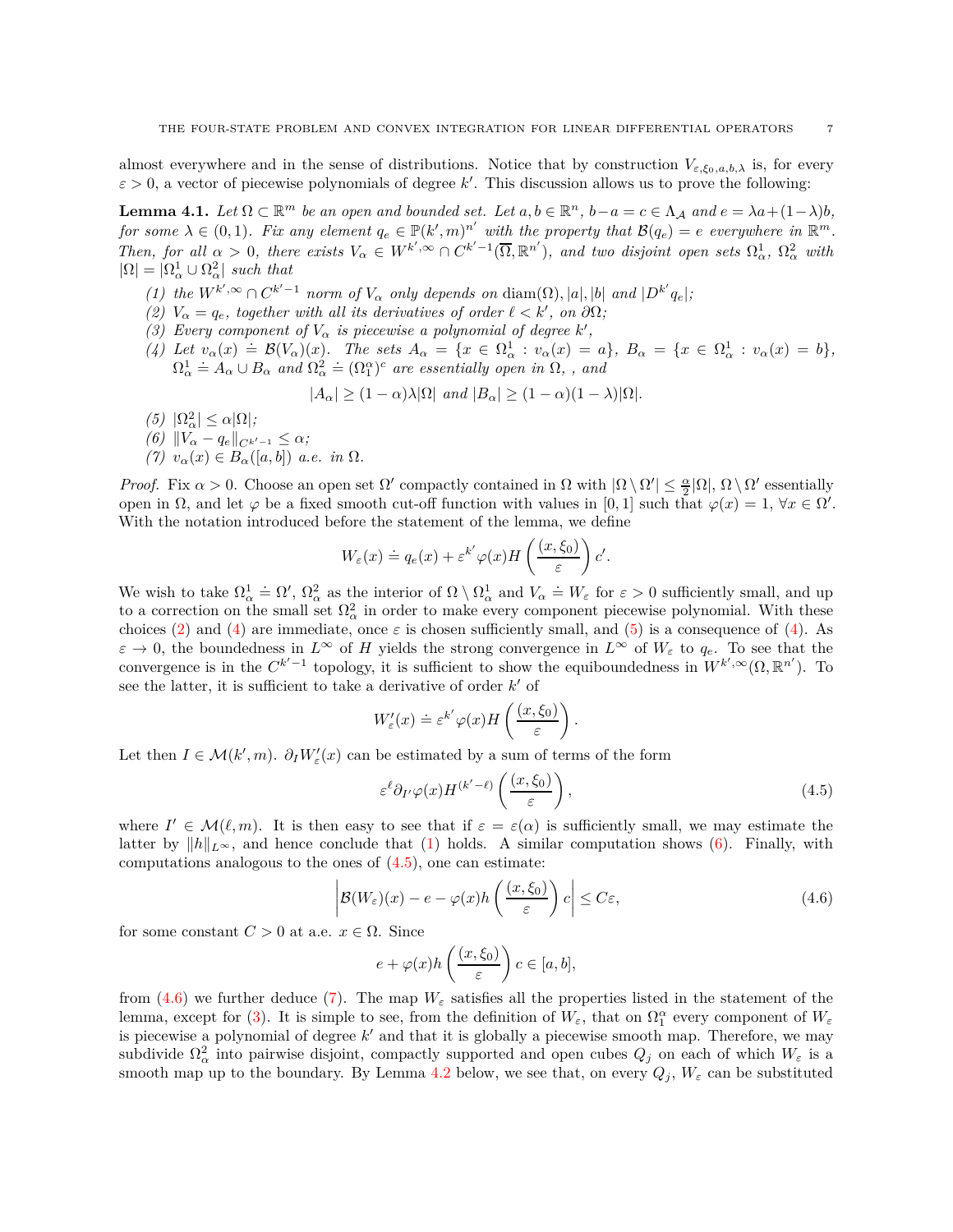with a map  $W_{\varepsilon,j}$  whose components are piecewise polynomials of order k' with  $W_{\varepsilon,j} = W_{\varepsilon}$  on  $\partial Q_j$  and arbitrarily small  $\|W_{\varepsilon} - W_{\varepsilon,j}\|_{C^k(\overline{\Omega})}$ . It is simple to check that if this norm is taken sufficiently small, then [\(1\)](#page-6-3)-[\(2\)](#page-6-0)-[\(3\)](#page-6-8)-[\(4\)](#page-6-1)-[\(5\)](#page-6-2)-[\(6\)](#page-6-4) still hold for the map defined as  $W_{\varepsilon,j}$  on  $Q_j$  and  $W_{\varepsilon}$  everywhere else. This defines the map  $V_\alpha$ .

We now show Lemma [4.2,](#page-7-0) that was used in the previous proof. This states that any map  $u \in C^k(\Omega)$ can be finely approximated by functions  $v \in C^k(\Omega)$  that are piecewise polynomials of order k. This was done in [\[24,](#page-23-0) Proposition 3.3] in the case  $k = 2$ .

<span id="page-7-0"></span>**Lemma 4.2.** Let  $\Omega$  be open and  $u \in C^{k'}(\overline{\Omega})$ . Then, for all  $\varepsilon > 0$ , there exists a function  $v_{\varepsilon} \in C^{k'}(\overline{\Omega})$ *such that*

- $(1)$   $||u v_{\varepsilon}||_{C^{k'}(\overline{\Omega})} \leq \varepsilon$ ;
- *(2)*  $v_{\varepsilon}$  *is piecewise a polynomial of order*  $k'$ ;
- *(3)*  $v_{\varepsilon} = u$  *together with all of its derivatives of order*  $0 \leq \ell \leq k'$  *on*  $\partial\Omega$ ,  $\forall \varepsilon > 0$ *.*

*Proof.* Fix  $\varepsilon > 0$ . We obtain  $v_{\varepsilon}$  as the limit of a sequence  $v_n$  defined inductively. Set  $\varepsilon_n = \frac{\varepsilon}{2^n}$ . We claim that, given a function  $v_n$  with the following properties:

- (a)  $v_n$  is  $C^{k'}$  up to the boundary of  $\Omega$ ;
- (b)  $\Omega_n^1 \subset \{x : v_n \text{ is piecewise a polynomial of order } k' \text{ in a neighborhood of } x\} \text{ and } \Omega_n^2 = (\Omega_n^1)^c \text{ are essen$ tially open sets in  $\Omega$  with  $|\Omega_n^2| \leq \prod_{j=1}^n \varepsilon_j |\Omega|$ ;
- (c)  $v_n = u$  together with all of its derivatives of order  $0 \leq \ell \leq k'$  on  $\partial\Omega$ ;

<span id="page-7-2"></span>then it is possible to find  $v_{n+1}$  such that

- <span id="page-7-1"></span>(A)  $v_{n+1}$  is  $C^{k'}$  up to the boundary of  $\Omega$ ;
- <span id="page-7-4"></span> $(|B)$   $||v_{n+1} - v_n||_{C^{k'}} \leq \varepsilon_{n+1};$
- (C)  $\Omega_{n+1}^1 \subset \{x : v_{n+1} \text{ is piecewise a polynomial of order } k' \text{ in a neighborhood of } x\}$  and  $\Omega_{n+1}^2 = (\Omega_{n+1}^1)^c$ are essentially open sets in  $\Omega$  such that  $|\Omega_{n+1}^2| \le \prod_{j=1}^{n+1} \varepsilon_j |\Omega|$  and  $\Omega_{n+1}^2 \subset \Omega_n^2$ ;
- <span id="page-7-3"></span>(D)  $v_{n+1} = u$  together with all of its derivatives of order  $0 \leq \ell \leq k'$  on  $\partial\Omega$ .

If this inductive step holds, then we start with  $v_0 \doteq v$ , working with the convention that

$$
\sum_{j=1}^{0} \varepsilon_j = 0 \text{ and } \prod_{j=1}^{0} \varepsilon_j = 1.
$$

Since  $\{v_n\}_n$  is a Cauchy sequence with respect to the  $C^{k'}$  topology by  $(B)$ , we can define  $v_{\varepsilon} \doteq \lim_n v_n$ . It is then easy to see that this function  $v_{\varepsilon}$  has the required properties.

To show the inductive step, we consider  $\Omega_n^2$  and we first subdivide it in countably many, compactly contained, pairwise disjoint open cubes such that  $|\Omega_n^2 \setminus \bigcup_r Q_r| = 0$ . On  $Q_r$ , all the derivatives of  $v_n$  are uniformly continuous and hence we can find  $\delta > 0$  such that if  $x, y \in Q_r$  and  $|x - y| \leq \delta$ , then

<span id="page-7-7"></span>
$$
\sum_{j=0}^{k'} |D^j v_n(x) - D^j v_n(y)| \le \gamma \varepsilon_{n+1},\tag{4.7}
$$

where  $\gamma > 0$  is a dimensional constant that will be fixed later. Now further subdivide  $Q_r$  as a finite union of cubes  $Q_{r,s}$  with  $\text{diam}(Q_{r,s}) \leq \delta$ . Fix a compactly contained open set  $S_{r,s} \subset Q_{r,s}$  with

<span id="page-7-5"></span>
$$
|Q_{r,s} \setminus S_{r,s}| \le \varepsilon_{n+1} |Q_{r,s}|. \tag{4.8}
$$

Finally, fix a smooth cut-off function  $\psi \in C_c^{\infty}(Q_{r,s})$  such that  $\psi \equiv 1$  on  $S_{r,s}$ , with

<span id="page-7-6"></span>
$$
||D^{\ell}\psi||_{L^{\infty}} \leq \frac{c}{\text{diam}(Q_{r,s})^{\ell}}, \quad \forall \ell \geq 0,
$$
\n(4.9)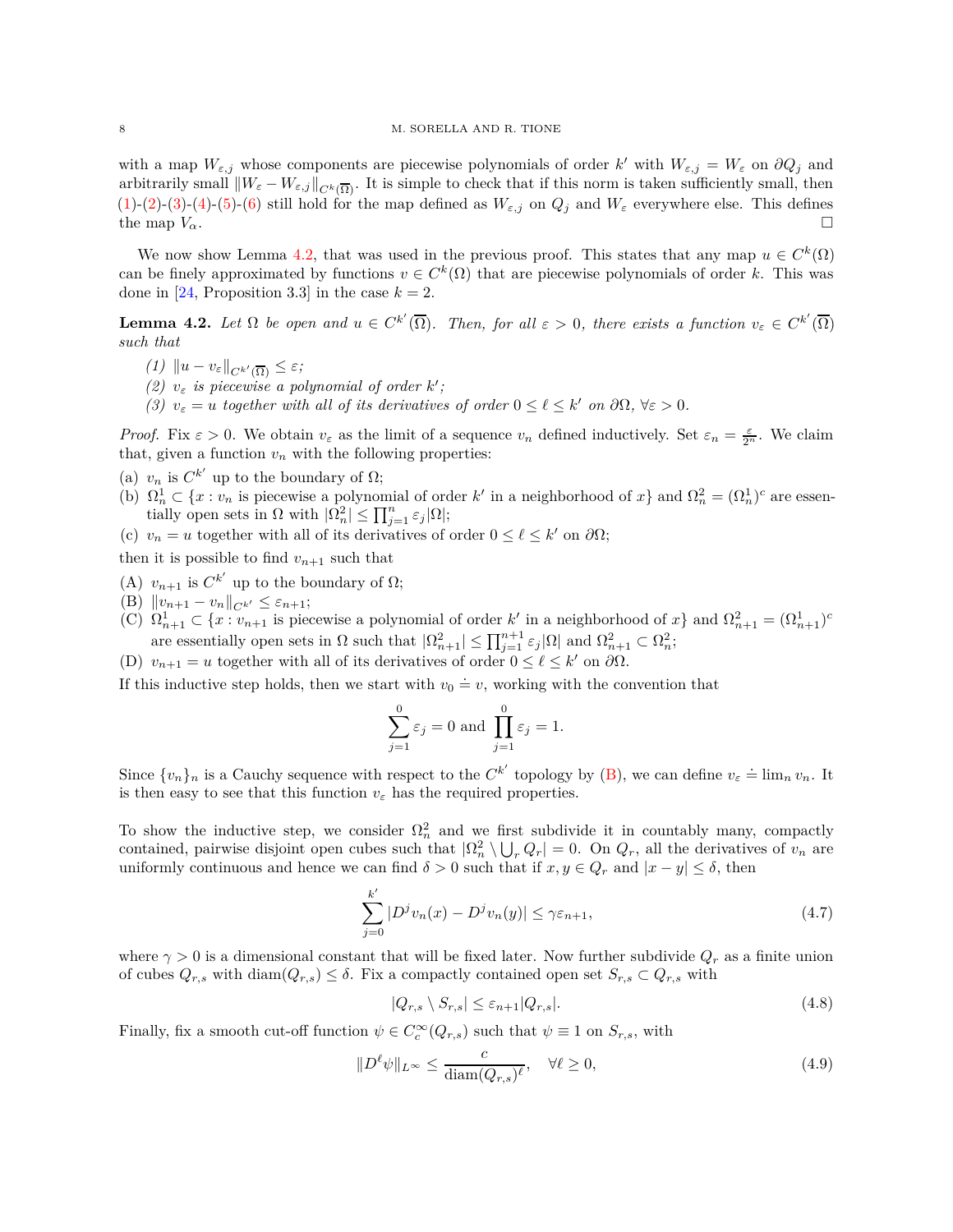where  $c > 0$  is a dimensional constant. We modify  $v_n$  on  $Q_{r,s}$  by replacing it with

$$
(1 - \psi(x))v_n(x) + \psi(x)P_{r,s}(x),
$$

where  $P_{r,s}$  is the  $k'$ -th order Taylor polynomial centred in the center of  $Q_{r,s}$ . This operation defines  $v_{n+1}$ . Now [\(A\)](#page-7-2)-[\(D\)](#page-7-3) are immediate to check. [\(C\)](#page-7-4) follows by construction and [\(4.8\)](#page-7-5), noticing that  $\Omega_{n+1}^1$  =  $\Omega_n^1 \cup \bigcup_{r,s} S_{r,s}$ . We only need to show [\(B\)](#page-7-1). We check (B) separately on every  $Q_{r,s}$ . For all  $x \in Q_{r,s}$ , we have, for every multi-index  $I \in \mathcal{M}(\ell, m)$ ,  $0 \leq \ell \leq k'$ :

$$
|\partial_I(v_{n+1}-v_n)(x)| = |\partial_I((1-\psi(x))v_n(x)+\psi(x)P_{r,s}(x)-v_n(x))| = |\partial_I(\psi(x)(P_{r,s}(x)-v_n(x)))|.
$$

With a triangle inequality, it is easy to see that the latter can be estimated with a sum of terms of the form

$$
|\partial_{I'}\psi(x)\partial_{I''}(P_{r,s}(x) - v_n(x))|,
$$
  
with  $I' \in \mathcal{M}(\ell', m)$  and  $I'' \in \mathcal{M}(\ell - \ell', m)$ . Now (4.9), (4.7) and the choice of  $P_{r,s}$  yield  

$$
|\partial_{I'}\psi(x)\partial_{I''}(P_{r,s}(x) - v_n(x))| \le c\gamma\varepsilon_{n+1}
$$

and hence conclude the proof, provided we choose  $\gamma$  sufficiently small depending only on  $k'$ , m and  $c$ .  $\Box$ 

The basic laminate construction as the one of Lemma [4.1](#page-6-9) has already appeared in the literature in various contexts and for various operators, see for instance [\[12,](#page-23-19) Proposition 3.2] and [\[10,](#page-23-18) Lemma 3.3]. We will now refine it by showing that the map  $V_\alpha$  can be chosen to take values in  $B_\alpha(a) \cup B_\alpha(b)$  instead of  $B_\alpha([a, b])$ . Closely related results appeared in [\[24,](#page-23-0) Proposition 3.3-3.4] and [\[5,](#page-23-23) Lemma 2.1], when studying laminations for the curl operator in the space of symmetric matrices.

<span id="page-8-0"></span>**Proposition 4.3.** Let  $\Omega \subset \mathbb{R}^m$  be an open and bounded set. Let  $a, b \in \mathbb{R}^n$ ,  $b - a = c \in \Lambda_\mathcal{A}$  and  $e = \lambda a + (1 - \lambda)b$ , for some  $\lambda \in (0, 1)$ . Fix any element  $q_e \in \mathbb{P}(k', m)^{n'}$  with the property that  $\mathcal{B}(q_e) = e$ *everywhere in*  $\mathbb{R}^m$ *. Then, for all*  $\beta > 0$ *, there exists a map*  $V_{\beta} \in W^{k', \infty} \cap C^{k'-1}(\overline{\Omega}, \mathbb{R}^{n'})$  *such that* 

- <span id="page-8-5"></span><span id="page-8-4"></span>(1) the  $W^{k',\infty} \cap C^{k'-1}$  norm of  $V_\beta$  only depends on  $\text{diam}(\Omega), |a|, |b|$  and  $|D^{k'}q_e|$ ;
- <span id="page-8-6"></span>*(2)*  $V_\beta = q_e$ , together with all its derivatives of order  $\ell < k'$ , on  $\partial\Omega$ ;
- <span id="page-8-7"></span>*(3) every component of*  $V_{\beta}$  *is piecewise a polynomial of degree*  $k'$ ;
- <span id="page-8-1"></span> $\left(\frac{4}{\beta}\right) \|V_{\beta} - q_e\|_{C^{k'-1}(\overline{\Omega})} \leq \beta;$ <br> *(5)* if  $v_{\alpha}$  *(x)* – **R**(*V*) Leg *S*

(5) if 
$$
v_{\beta}(x) \doteq \mathcal{B}(V_{\beta})
$$
,  $|\{x \in \Omega : v_{\beta}(x) \in B_{\beta}(a)\}| = \lambda |\Omega|$  and  $|\{x \in \Omega : v_{\beta} \in B_{\beta}(b)\}| = (1 - \lambda)|\Omega|$ .

*Proof.* Fix  $0 < \beta \leq \frac{1}{2}|a-b|$  and  $0 < \sigma < \min\left\{\frac{\beta}{2|a-b|}, \beta\right\}$ . We inductively construct a sequence of maps  ${V_n}_n$  that in the limit will give us a map  $V_{\beta,\sigma}$ . Let  $v_{\beta,\sigma} = \mathcal{B}(V_{\beta,\sigma})$ .  $V_{\beta,\sigma}$  will have all the required properties, except for [\(5\)](#page-8-1) that will be replaced by:

<span id="page-8-8"></span>
$$
|\Omega| = |\{x \in \Omega : v_{\beta,\sigma} \in B_{\beta}(a)\} \cup \{x \in \Omega : v_{\beta,\sigma} \in B_{\beta}(b)\}|
$$
\n(4.10)

and

<span id="page-8-9"></span>
$$
|\{x \in \Omega : v_{\beta,\sigma} \in B_{\beta}(a)\}| \ge (1-\sigma)\lambda |\Omega| \text{ and } |\{x \in \Omega : v_{\beta,\sigma} \in B_{\beta}(b)\}| \ge (1-\sigma)(1-\lambda)|\Omega|. \tag{4.11}
$$

We will deal with  $(5)$  in a second moment.

#### Step 1: the inductive setup:

At step 0, we choose  $V_0 = V_\alpha$  for  $\alpha = \frac{\sigma}{2} < \frac{\beta}{2}$  and  $\Omega_0 = \Omega_2^\alpha$  as in Lemma [4.1.](#page-6-9) By Lemma [4.1,](#page-6-9)  $\Omega_0$  is essentially open in  $\Omega$ . Define  $\varepsilon_n = \frac{\sigma}{2^{n+2}}$ . Suppose we are given a map  $V_n \in W^{k',\infty}$  whose components are piecewise polynomials of degree *k* ′ that satisfies the following properties

- <span id="page-8-3"></span><span id="page-8-2"></span>(*a*)  $V_n = q_e$  together with all of its derivatives of order  $\ell < k'$  on  $\partial\Omega$ ;
- (*b*) let  $v_n = \mathcal{B}(V_n)$ . There exists  $\Omega_n$ , essentially open in  $\Omega$ , with  $|\Omega_n| \leq \varepsilon_n |\Omega|$  and such that

$$
\Omega_n \supseteq \{x: v_n \notin B_{\sum_{j}^{n} \varepsilon_j}(a) \cup B_{\sum_{j}^{n} \varepsilon_j}(b)\};
$$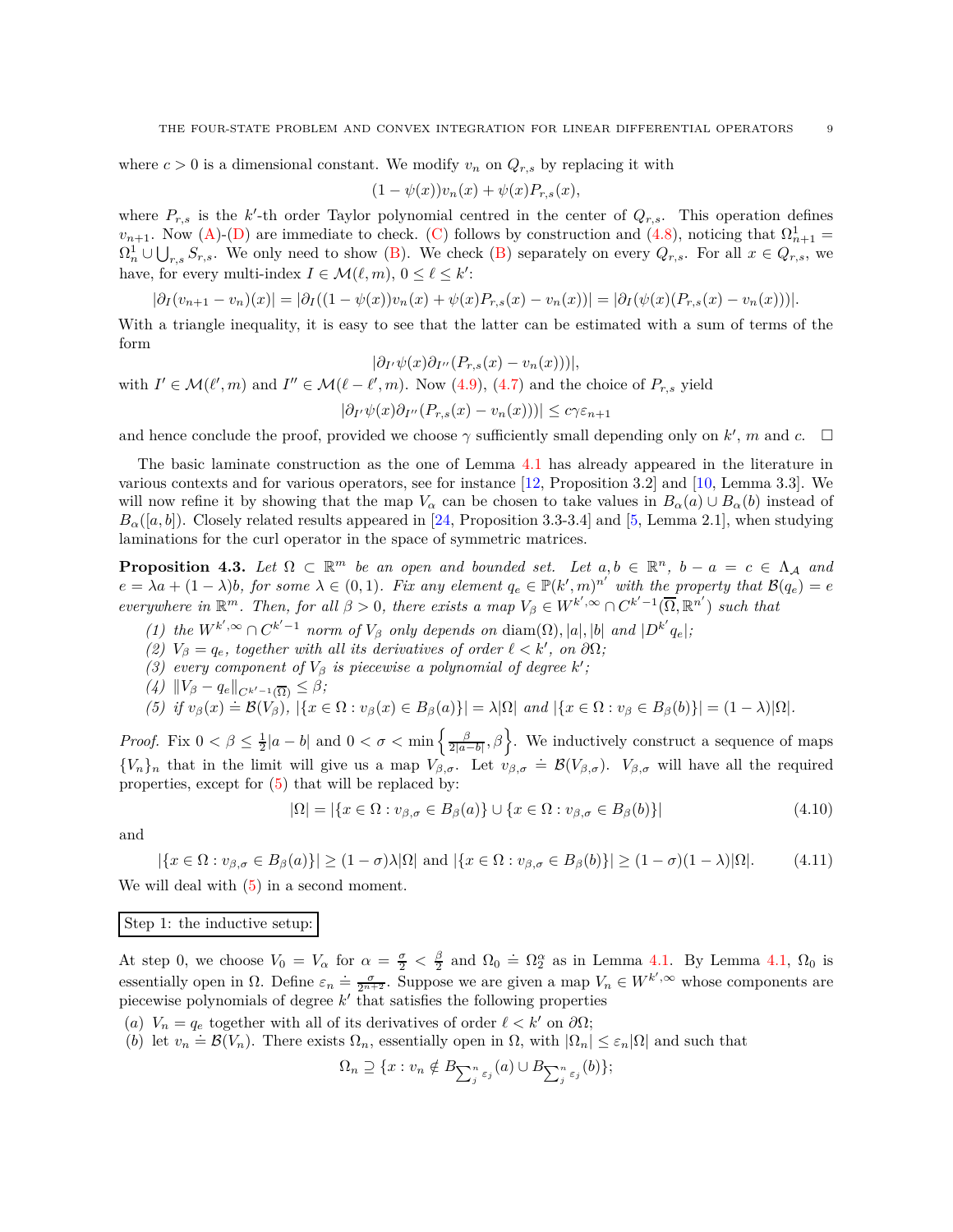$(c)$   $v_n(x) \in B_{\sum_{j}^{n} \varepsilon_j}([a, b]).$ 

We claim it is possible to find a new map  $V_{n+1} \in W^{k',\infty} \cap C^{k'-1}$  whose components are piecewise polynomials of degree  $k'$  and with  $||V_{n+1}||_{W^{k'}, \infty \cap C^{k'-1}} \le \max{||V_n||_{W^{k'}, \infty \cap C^{k'-1}}}, L$ , where *L* only depends on  $|a|$ ,  $|b|$  and  $|D^{(k)}q_e|$ , and fulfilling the following properties:

- <span id="page-9-6"></span><span id="page-9-3"></span>(*A*)  $V_{n+1} = q_e$ , together with all of its derivatives of order  $\ell < k'$ , on  $\partial\Omega$ ;
- (*B*) let  $v_{n+1} = g_e$ , esgens with an or no derivatives or order  $v \le n$ , on our,<br>
(*B*) let  $v_{n+1} = \mathcal{B}(V_{n+1})$ . There exists  $\Omega_{n+1}$ , essentially open in  $\Omega$ , with  $|\Omega_{n+1}| \le \varepsilon_{n+1} |\Omega|$  and such that

$$
\Omega_{n+1} \supseteq \{x: v_{n+1} \notin B_{\sum_{j=1}^{n+1} \varepsilon_j}(a) \cup B_{\sum_{j=1}^{n+1} \varepsilon_j}(b)\};
$$

- <span id="page-9-5"></span><span id="page-9-4"></span> $(C)$   $v_{n+1}(x) \in B_{\sum_{j=1}^{n+1} \varepsilon_j}([a, b]).$
- <span id="page-9-1"></span> $(D)$   $V_{n+1} = V_n$  on  $\Omega_n^c$ ;
- $(E)$   $||V_{n+1} V_n||_{C^{k'-1}} \leq \varepsilon_{n+1};$

Suppose for a moment the claim holds. First, Lemma [4.1](#page-6-9) tells us that  $V_0$  satisfies [\(a\)](#page-8-2)-[\(b\)](#page-8-3)-[\(c\)](#page-9-0) for  $n = 0$ . By  $(E)$ , we can define the  $C^{k'-1}$  limit

$$
V_{\beta,\sigma} = \lim_n V_n.
$$

Moreover, we have that  $||v_n||_{L^{\infty}}$  is equibounded and, by the strong convergence of  $V_n$  in  $L^{\infty}$ , we infer the weak- $*$  convergence in  $L^{\infty}$  of  $v_n$  to  $v_{\beta,\sigma} = \mathcal{B}(V_{\beta,\sigma})$ . Since  $V_n$  and  $V_{n+1}$  differ only on  $\Omega_n$  and  $|\Omega_n| \to 0$ , we see that  $V_n$  and  $v_n$  converge in measure to  $V_{\beta,\sigma}$  and  $v_{\beta,\sigma}$ , respectively. Now it is easy to deduce from the properties of  $V_n$  and  $V_{n+1}$  that  $v_{\beta,\sigma}$  and  $V_{\beta,\sigma}$  enjoys properties [\(1\)](#page-8-4)-[\(2\)](#page-8-5)-[\(3\)](#page-8-6)-[\(4\)](#page-8-7) listed in the statement of the proposition together with  $(4.10)-(4.11)$  $(4.10)-(4.11)$ . We now prove the inductive step.

## Step 2: the inductive step.

Suppose we are given  $V_n$  and  $\Omega_n$  as above. Split  $\Omega_n = \bigcup_q \Omega'_q$ , with  $\Omega'_q$  open, in such a way that on  $\Omega'_{q}$ , every component of  $V_n$  is a polynomial of order  $k'$ . We modify  $V_n$  on  $\Omega'_{q}$  in the following way. By [\(c\)](#page-9-0), we know that

$$
v_n(x) \in B_{\sum_{j}^{n} \varepsilon_j}([a, b]), \quad \forall x \in \Omega,
$$

but from the definition of  $\Omega_n$  we also know that

<span id="page-9-2"></span>
$$
v_n(x) \in B_{\sum_{j}^{n} \varepsilon_j}([a, b]) \setminus B_{\sum_{j}^{n} \varepsilon_j}(a) \cup B_{\sum_{j}^{n} \varepsilon_j}(b), \quad \forall x \in \Omega'_q.
$$
 (4.12)

Observe that  $v_n(x)$  is constant on  $\Omega'_q$ , since  $V_n$  is a vector of polynomials of order  $k'$  there. We will then call  $e'_q \doteq v_n(x)$ . We infer from [\(4.12\)](#page-9-2) that there exists  $h_q$  with  $|h_q| < \sum_{j=1}^n \varepsilon_j$  and  $\mu_q \in (0,1)$  such that

$$
e'_{q} = h_{q} + \mu_{q}a + (1 - \mu_{q})b = \mu_{q}(a + h_{q}) + (1 - \mu_{q})(b + h_{q}).
$$

We use Lemma [4.1](#page-6-9) with  $a + h_q, b + h_q, e'_q, \mu_q, P_q$  instead of  $a, b, e, \lambda, q_e$ , where  $P_q$  is the unique element of  $\mathbb{P}(k',m)^{n'}$  that extends  $V_n|_{\Omega'_a}$ , to find a map  $V_{\rho,q}$  with the properties listed in the statement of Lemma **[4.1,](#page-6-9)** for any  $0 < \rho < \varepsilon_{n+1}$ . We then replace  $V_n$  on  $\Omega'_q$  by  $V_{\rho,q}$ . Call  $V_{n+1}$  the map that coincides with  $V_n$ outside of  $\Omega_n$  and is defined as  $V_{\rho,q}$  in  $\Omega'_q$ . Notice that we can check the inductive step separately on each subdomain  $\Omega'_{q}$ . The fact that

 $||V_{n+1}||_{W^{k',\infty}} \leq \max\{||V_n||_{W^{k',\infty}}, L\}$ 

stems from the definition of  $V_{n+1}$  and property [\(1\)](#page-6-3) of  $V_{\rho,q}$  stated in Lemma [4.1.](#page-6-9) Furthermore, [\(A\)](#page-9-3)-[\(D\)](#page-9-4) are immediate by construction and [\(2\)](#page-6-0) of Lemma [4.1.](#page-6-9) [\(E\)](#page-9-1) is a consequence of the choice  $\rho < \varepsilon_{n+1}$  and [\(6\)](#page-6-4) of Lemma [4.1.](#page-6-9) Using [\(7\)](#page-6-7) of Lemma [4.1](#page-6-9) and the estimates  $\rho < \varepsilon_{n+1}$  and  $|h_q| < \sum_{j=1}^n \varepsilon_j$ , [\(C\)](#page-9-5) also follows. Finally, exploiting again the estimates on  $|h_q|$  and  $\rho$ , we also have [\(B\)](#page-9-6), by [\(4\)](#page-6-1)-[\(5\)](#page-6-2) of Lemma [4.1.](#page-6-9) This concludes the proof of the inductive step.

Step 3: proof of 
$$
(5)
$$
.

<span id="page-9-0"></span>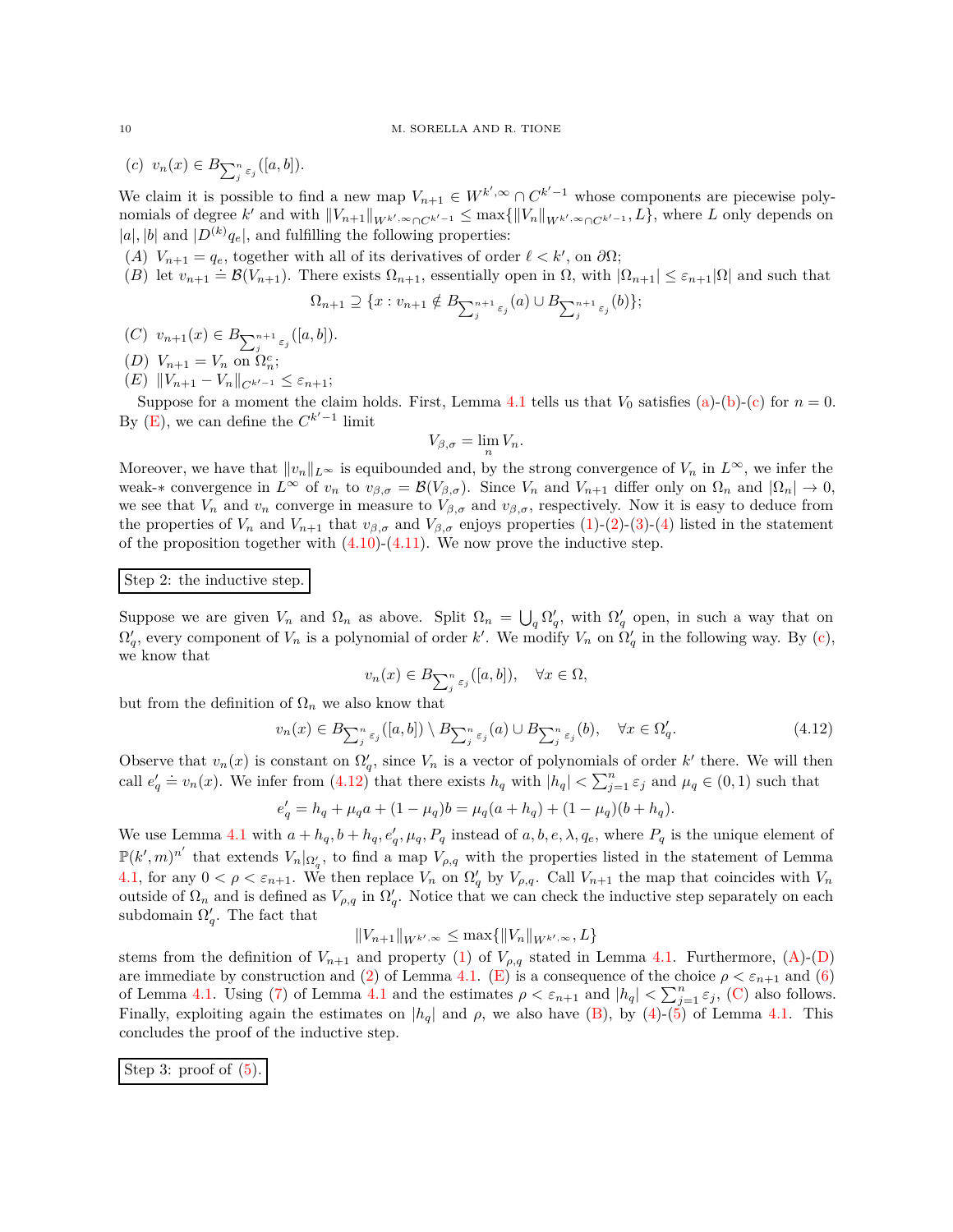This step is analogous to the same step of Lemma [\[5,](#page-23-23) Lemma 2.1] and we repeat it for the convenience of the reader. Up to now, we have found a map  $V_{\beta,\sigma}$  with properties [\(1\)](#page-8-4)-[\(2\)](#page-8-5)-[\(3\)](#page-8-6)-[\(4\)](#page-8-7) of the statement of the proposition and with  $(5)$  replaced by  $(4.10)-(4.11)$  $(4.10)-(4.11)$ , namely:

$$
|\Omega| = |\{x \in \Omega : v_{\beta,\sigma}(x) \in B_{\beta}(a)\} \cup \{x \in \Omega : v_{\beta,\sigma}(x) \in B_{\beta}(b)\}|,
$$

and

$$
|\{x \in \Omega : v_{\beta,\sigma} \in B_{\beta}(a)\}| \ge (1-\sigma)\lambda |\Omega|
$$
 and  $|\{x \in \Omega : v_{\beta,\sigma} \in B_{\beta}(b)\}| \ge (1-\sigma)(1-\lambda)|\Omega|$ .

Since the inductive statement worked for any domain  $\Omega$ , we now work on a cube<sup>[1](#page-10-0)</sup>  $Q \subset \mathbb{R}^m$  instead of  $\Omega$ , and we come back to the general bounded open set  $\Omega$  of the statement of the proposition later on. We can suppose, without loss of generality that

$$
\lambda|Q| > |\{x \in Q : v_{\beta,\sigma} \in B_{\beta}(a)\}| \ge (1 - \sigma)\lambda|Q|.
$$
 Now choose any s such that  $\sigma < s < \min\left\{\frac{\beta}{2|a-b|}, 1-\lambda\right\}$  and set  

$$
a' \doteq a + s(b-a).
$$

Let  $\mu = \frac{\lambda}{1-s} > \lambda$  and write

$$
e = \mu a' + (1 - \mu)b.
$$

Since  $s < 1 - \lambda$ ,  $\mu \in (0, 1)$ . We can repeat the previous steps of the proof with  $a', b, \lambda$  and  $q_e$  in place of  $a, b, \mu$  and  $q_e$ , to obtain a map  $V'_{\beta,\sigma}$  with properties [\(1\)](#page-8-4)-[\(2\)](#page-8-5)-[\(3\)](#page-8-6)-[\(4\)](#page-8-7) of the statement of the Proposition and with  $(5)$  replaced by

<span id="page-10-2"></span>
$$
|Q| = |\{x \in Q : v'_{\beta,\sigma}(x) \in B_{\frac{\beta}{2}}(a')\} \cup \{x \in Q : v_{\beta,\sigma}(x) \in B_{\frac{\beta}{2}}(b)\}|,
$$
\n(4.13)

and

<span id="page-10-1"></span>
$$
|\{x \in Q : v'_{\beta,\sigma}(x) \in B_{\frac{\beta}{2}}(a')\}| \ge (1-\sigma)\mu|Q| \text{ and } |\{x \in Q : v'_{\beta,\sigma}(x) \in B_{\frac{\beta}{2}}(b)\}| \ge (1-\sigma)(1-\mu)|Q|. \tag{4.14}
$$

Here, as usual,  $v'_{\beta,\sigma} = B(V'_{\beta,\sigma})$ . Since  $s < \frac{\beta}{2|a-b|}$ , we see that

$$
B_{\frac{\beta}{2}}(a') \subset B_{\beta}(a),
$$

and hence [\(4.14\)](#page-10-1) implies

$$
|\{x \in Q : v'_{\beta,\sigma}(x) \in B_{\beta}(a)\}| \ge (1-\sigma)\mu|Q| \text{ and } |\{x \in Q : v'_{\beta,\sigma}(x) \in B_{\beta}(b)\}| \ge (1-\sigma)(1-\mu)|Q|. \quad (4.15)
$$

We now come back to the domain  $\Omega$  of the statement of the proposition. We split  $\Omega$  into two open sets  $\Omega_1$ and  $\Omega_2$  with  $|\Omega_1| = t|\Omega|$ ,  $|\Omega_2| = (1-t)|\Omega|$ ,  $t \in (0,1)$  to be fixed. We subdivide  $\Omega_1$  in cubes and fill it with rescaled and translated copies of  $V_{\beta,\sigma}$  of the form

$$
V_{\beta,\sigma,r,x_0}(x) \doteq r^{k'} V_{\beta,\sigma}\left(\frac{x-x_0}{r}\right),\,
$$

and  $\Omega_2$  with rescaled and translated copies of  $V'_{\beta,\sigma}$  of the same form. The map  $V_\beta$  is exactly given by the resulting map, for the correct choice of *t*. Indeed, it is simple to see that  $V_\beta$  inherits properties  $(1)-(2)-(3)-(4)$  $(1)-(2)-(3)-(4)$  $(1)-(2)-(3)-(4)$  $(1)-(2)-(3)-(4)$  $(1)-(2)-(3)-(4)$  $(1)-(2)-(3)-(4)$  $(1)-(2)-(3)-(4)$  of the Lemma, and also  $(4.10)-(4.13)$  $(4.10)-(4.13)$  $(4.10)-(4.13)$ , in the sense that

$$
|\Omega| = |\{x \in \Omega : v_{\beta}(x) \in B_{\beta}(a)\} \cup \{x \in \Omega : v_{\beta}(x) \in B_{\beta}(b)\}|.
$$

Notice that, by our choice  $\beta < \frac{1}{2}|a-b|$ , the sets  $\{x \in \Omega : v_{\beta}(x) \in B_{\beta}(a)\}\$  and  $\{x \in \Omega : v_{\beta}(x) \in B_{\beta}(b)\}\$ are disjoint, thus it suffices to check that there exists  $t \in (0, 1)$  such that

$$
|\{x \in \Omega : v_{\beta}(x) \in B_{\beta}(a)\}| = \lambda |\Omega|
$$

<span id="page-10-0"></span><sup>&</sup>lt;sup>1</sup>In fact, any open set *Q* with  $|\partial Q| = 0$  would serve for our purpose.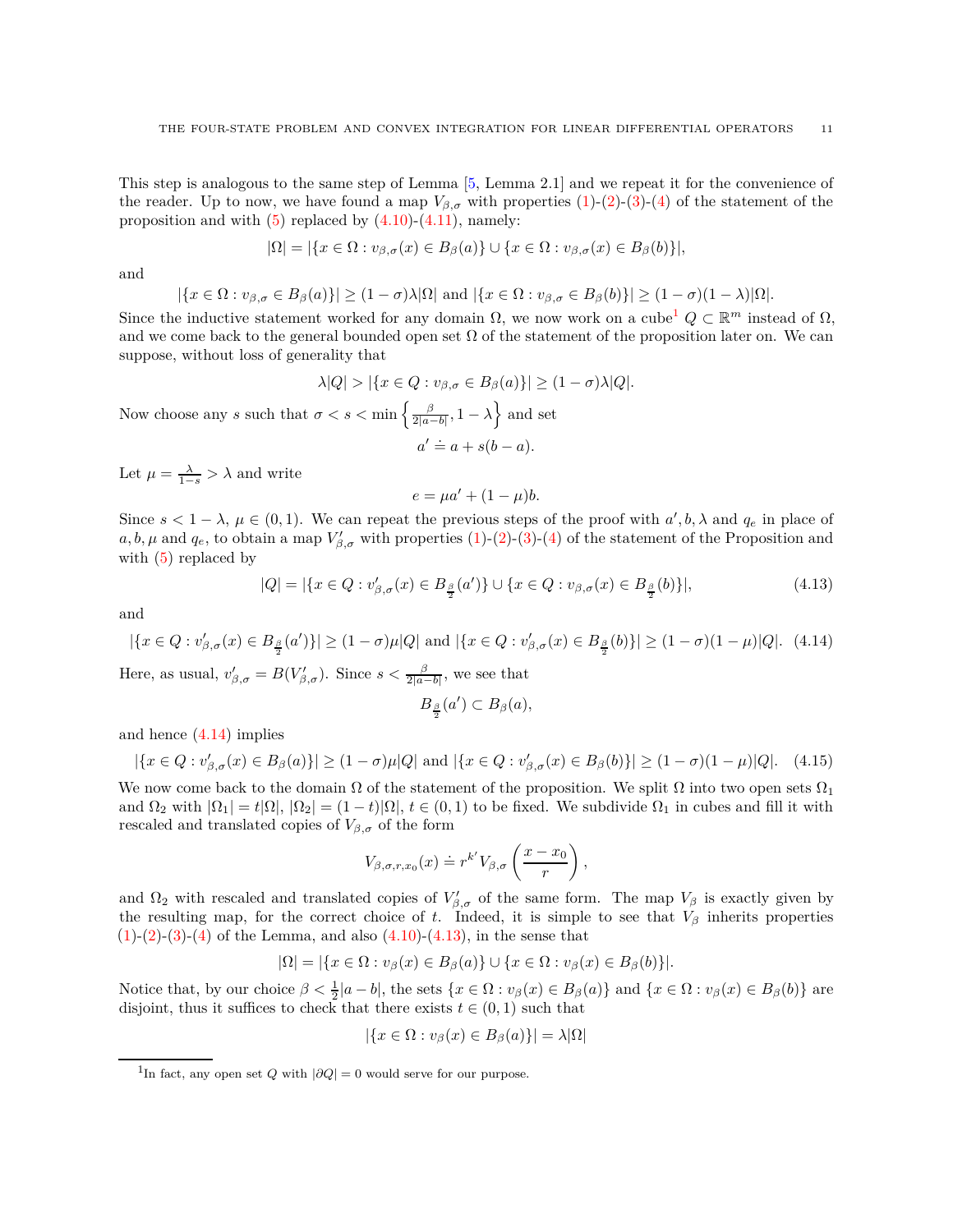to conclude the proof. To see the latter, we write

$$
|\{x \in \Omega : v_{\beta}(x) \in B_{\beta}(a)\}| = |\{x \in \Omega_1 : v_{\beta}(x) \in B_{\beta}(a)\}| + |\{x \in \Omega_2 : v_{\beta}(x) \in B_{\beta}(a)\}|
$$
  
=  $|\{x \in Q : v_{\beta,\sigma}(x) \in B_{\beta}(a)\}|\frac{|\Omega_1|}{|Q|} + |\{x \in Q : v'_{\beta,\sigma}(x) \in B_{\beta}(a)\}|\frac{|\Omega_2|}{|Q|}$   
=  $t|\{x \in Q : v_{\beta,\sigma}(x) \in B_{\beta}(a)\}|\frac{|\Omega|}{|Q|} + (1-t)|\{x \in Q : v'_{\beta,\sigma} \in B_{\beta}(a)\}|\frac{|\Omega|}{|Q|}.$ 

Since  $\sigma < s$ ,  $\mu = \frac{\lambda}{1-s}$ ,

 $|\{x \in Q : v_{\beta,\sigma}(x) \in B_{\beta}(a)\}| < \lambda |Q|$  and  $|\{x \in Q : v'_{\beta,\sigma}(a) \in B_{\beta}(a)\}| \ge (1-\sigma)\mu |Q| > \lambda |Q|$ , it is then clear that there exists  $t \in (0, 1)$  such that

$$
t | \{ x \in Q : v_{\beta,\sigma}(x) \in B_{\beta}(a) \} | + (1-t) | \{ x \in Q : v_{\beta,\sigma}'(a) \in B_{\beta}(a) \} | = \lambda |Q|.
$$

This choice of *t* fixes  $V_\beta$  and concludes the proof.

It is convenient to introduce some measure theoretic concept alongside with the simple laminates con-struction, compare [\[30,](#page-24-0) Section 2], [\[24,](#page-23-0) Introduction]. For instance, given  $a, b$  as in Lemma [4.1,](#page-6-9) we consider<sup>[2](#page-11-2)</sup>

$$
\nu = \lambda \delta_a + (1 - \lambda) \delta_b.
$$

Now, after having split the barycentre *e* into *a* and *b* as  $e = \lambda a + (1 - \lambda)b$ , one may split *b* as  $b = \mu A + (1 - \mu)B$ , for  $\mu \in (0,1)$  and  $B - A \in \Lambda_{\mathcal{A}}$ . After this operation, we consider the new measure

$$
\nu' = \lambda \delta_a + (1 - \lambda)\mu \delta_A + (1 - \lambda)(1 - \mu)\delta_B.
$$

Notice that the barycentre of  $\nu'$  is the same as the one of  $\nu$ . Generalizing this simple example, we give the following:

<span id="page-11-0"></span>**Definition 4.4.** Let  $\nu, \nu' \in \mathcal{P}(U), U \subset \mathbb{R}^n$  open. Let  $\nu = \sum_{i=1}^r \lambda_i \delta_{a_i}$ . We say that  $\nu'$  can be obtained via *elementary splitting from ν* if for some  $i \in \{1, \ldots, r\}$ , there exist  $b, c \in U, \lambda \in [0, 1]$  such that

$$
b - c \in \Lambda_{\mathcal{A}}, \quad [b, c] \subset U, \quad a_i = sb + (1 - s)c,
$$

for some  $s \in (0,1)$  and

$$
\nu' = \nu + \lambda \lambda_i (-\delta_{a_i} + s\delta_b + (1 - s)\delta_c).
$$

A measure  $\nu = \sum_{i=1}^r \lambda_i \delta_{a_i} \in \mathcal{P}(U)$  is called an A-laminate of finite order if there exists a finite number of measures  $\nu_1, \ldots, \nu_{r'} \in \mathcal{P}(U)$  such that

$$
\nu_1 = \delta_X, \quad \nu_{r'} = \nu
$$

and  $\nu_{j+1}$  can be obtained via elementary splitting from  $\nu_j$ , for every  $j \in \{1, ..., N-1\}$ .

Using the definition of A-laminate of finite order and a simple iterative procedure that exploits Proposition [4.3](#page-8-0) at every splitting, one may prove the following result. We refer the interested reader to [\[30,](#page-24-0) Lemma 3.2] for a proof in the case  $\mathcal{A} = \text{curl}$ .

<span id="page-11-1"></span>**Proposition 4.5.** Let  $\nu = \sum_{i=1}^r \lambda_i \delta_{a_i} \in \mathcal{P}(U)$  be an A-laminate of finite order, and let  $e = \bar{\nu}$ *. Fix any*  $e$ *lement*  $q_e \in \mathbb{P}(k', m)^{n'}$  with the property that  $\mathcal{B}(q_e) = e$  everywhere in  $\mathbb{R}^m$ *. Then, given an open set*  $\Omega$ *, for every*  $\varepsilon > 0$  *there exists*  $V_{\varepsilon} \in W^{k^{'},\infty} \cap C^{k'-1}(\overline{\Omega}, \mathbb{R}^{n'})$  *enjoying the following properties:* 

(1) the  $W^{k',\infty} \cap C^{k'-1}$  norm of  $V_{\varepsilon}$  only depends on  $\text{diam}(\Omega)$ ,  $\max_i |a_i|$  and  $|D^{k'}q_e|$ ;

- *(2)*  $V_{\varepsilon} = q_e$ , together with all its derivatives of order  $\ell < k'$ , on  $\partial\Omega$ ;
- *(3)* Every component of  $V_{\varepsilon}$  is piecewise a polynomial of degree  $k'$ ;
- $\left(\frac{4}{k}\right)$   $\left\|V_{\varepsilon} q_e\right\|_{C^{k'-1}(\overline{\Omega})} \leq \varepsilon;$ <br> *(E) i*f *x (m) P(U) (m) +*<sup>*1*</sup>

(5) if 
$$
v_{\varepsilon}(x) = \mathcal{B}(V_{\varepsilon})(x)
$$
, then  $|\{x \in \Omega : v_{\varepsilon}(x) \in B_{\varepsilon}(a_i)\}| = \lambda_i |\Omega|, \forall i \in \{1, ..., r\}.$ 

<span id="page-11-2"></span><sup>2</sup>The measure we associate is the so-called *Young measure* generated by the sequence of maps defined in Lemma [4.1.](#page-6-9) We will only use particular Young measures, namely laminates, and hence we will not introduce them in full generality. For a comprehensive introduction, see for instance [\[29,](#page-24-2) Chapter 3].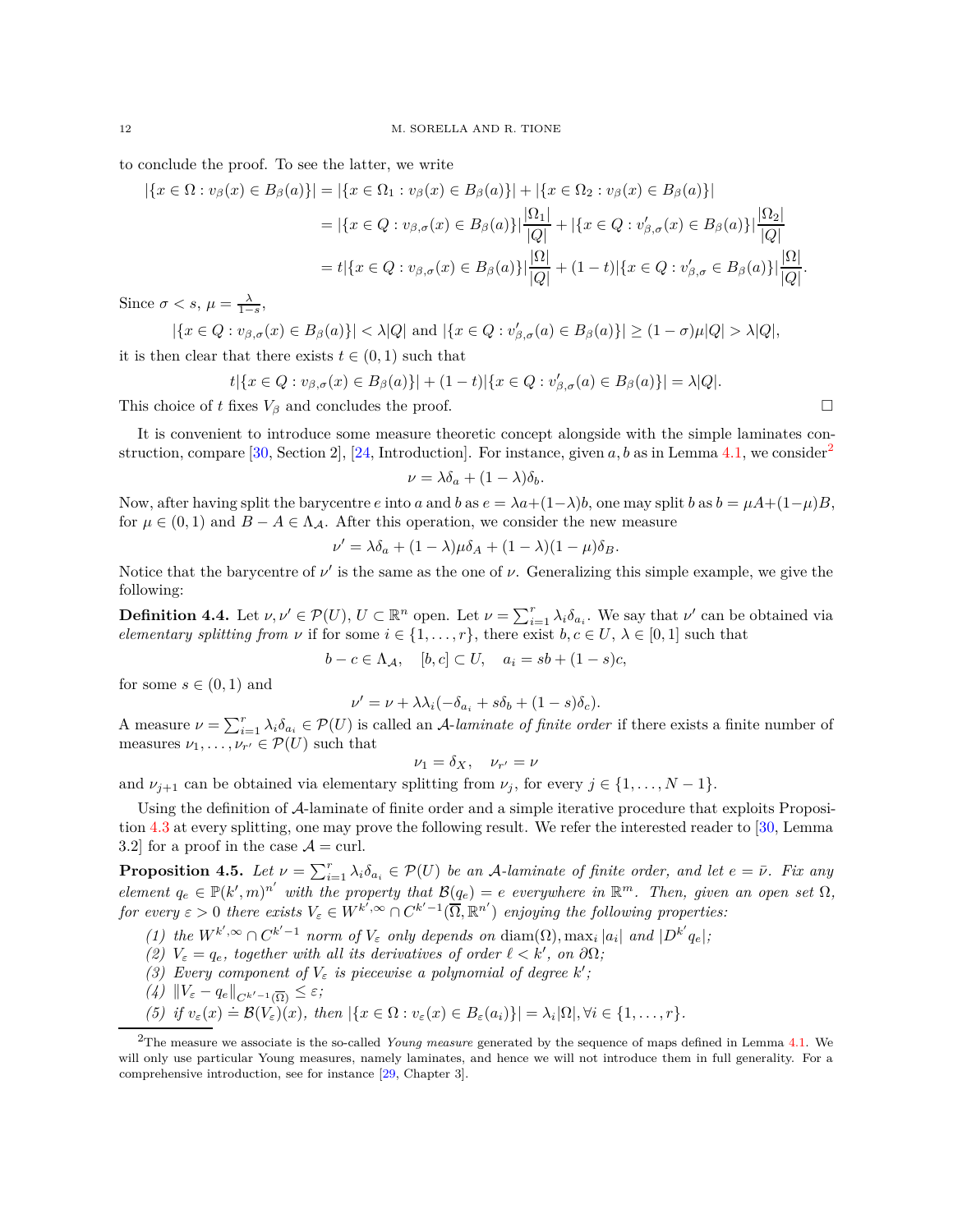<span id="page-12-0"></span>4.2. **Laminates.** In this section we give the definition of A-*laminate*. In [\[24,](#page-23-0) Section 4], Kirchheim develops all the useful tools concerning A-laminates, thus extending [\[30,](#page-24-0) Section 2] from the case  $A = \text{curl}$ to the case of general linear differential operators. In this subsection, we simply recall the definitions and the results of [\[24\]](#page-23-0). Let us point out that in [24] the notation D is used instead of  $\Lambda_A$  and the name D-*prelaminates* is used instead of A-*laminates of finite order*.

**Definition 4.6.** Let  $O \subset \mathbb{R}^n$  be an open set. We say that  $f: O \to \mathbb{R}$  is  $\Lambda_{\mathcal{A}}$ -convex in *O* if *f* is convex on every  $\Lambda_{\mathcal{A}}$  segment contained in  $O$ , i.e.

$$
f(\lambda a + (1 - \lambda)b) \leq \lambda f(a) + (1 - \lambda)f(b),
$$

for any  $a, b \in \mathbb{R}^n$  such that  $a - b \in \Lambda_{\mathcal{A}}$ . If *f* is  $\Lambda_{\mathcal{A}}$ -convex in  $\mathbb{R}^n$ , we will simply say that *f* is  $\Lambda_{\mathcal{A}}$ -convex.

**Definition 4.7.** Let  $E \subset \mathbb{R}^n$ . We say that  $\nu \in \mathcal{P}(E)$  is an A-laminate if

<span id="page-12-5"></span>
$$
\int_{\mathbb{R}^{n\times m}} f(X)d\nu \ge f\left(\int_{\mathbb{R}^{n}} Xd\nu\right) = f(\bar{\nu}),\tag{4.16}
$$

for every  $\Lambda_{\mathcal{A}}$ -convex function  $f$  in  $\mathbb{R}^n$ . We define

 $\mathcal{P}^{\Lambda_{\mathcal{A}}}(K) \doteq \{ \nu \in \mathcal{P}(K) : \nu \text{ is an } \mathcal{A}\text{-laminate}\}.$ 

We give now the definition of  $\Lambda_{\mathcal{A}}$ -convex hull of a compact or open subset of  $\mathbb{R}^n$ . In the case  $\mathcal{A} = \text{curl}$ , this is the so called rank-one convex hull,  $E^{rc}$ , compare [\[30,](#page-24-0) Section 6].

**Definition 4.8.** Let  $K \subset \mathbb{R}^n$  be a compact set. We define the  $\Lambda_{\mathcal{A}}$  convex hull  $K^{\Lambda_{\mathcal{A}}}$  as the set of

 $K^{\Lambda_A} \doteq \{ X : X \text{ is the barycenter of a } A\text{-laminate } \nu \text{ in } K \},$ 

For an open set *U*,

$$
U^{\Lambda_{\mathcal{A}}} \doteq \bigcup_{K \subset U: K \text{ compact}} K^{\Lambda_{\mathcal{A}}}.
$$

We collect in the next proposition some useful properties of the objects we just introduced:

### <span id="page-12-6"></span><span id="page-12-2"></span>**Proposition 4.9.** *The following hold:*

*(1)* For any compact set  $K \subset \mathbb{R}^n$ ,

 $K^{\Lambda_A} = \{X : f(X) \leq 0, \text{ for every } \Lambda_A\text{-convex } f \text{ with } \max_{Y \in K} f(Y) \leq 0\};$ 

- <span id="page-12-4"></span><span id="page-12-3"></span>*(2)* If  $U \subset \mathbb{R}^n$  *is open, then*  $U^{\Lambda_A}$  *is open;*
- *(3)* Let  $O \subset \mathbb{R}^n$  be an open and bounded, and let  $f: O \to \mathbb{R}$  be  $\Lambda_A$ -convex. Then  $f$  is locally Lipschitz.

For the proof of  $(1)$  we refer the reader to  $[24, Corollary 4.11]$ .  $(2)$  follows from the simple fact that the translation of a laminate is still a laminate. Finally, the proof of [\(3\)](#page-12-4) can be found in [\[25,](#page-23-24) Lemma 2.3].

Notice that if  $\nu$  is a A-laminate of finite order, then [\(4.16\)](#page-12-5) holds for every  $\Lambda_{\mathcal{A}}$ -convex function f. Since every  $\Lambda_A$ -convex function is locally Lipschitz continuous,  $(4.16)$  also holds for every weak-∗ limit of sequences {*νn*}*<sup>n</sup>* of A-laminates of finite order supported in a fixed bounded open set. Therefore, the weak-∗ closure of the space of A-laminates of finite order is contained in the space of A-laminates. Müller and Šverák actually managed to prove the converse in the case of the wave cone induced by the operator  $A = \text{curl}$ , compare [\[30,](#page-24-0) Theorem 2.1]. [\[24,](#page-23-0) Theorem 4.12] extends this result to the case of general operators:

<span id="page-12-1"></span>**Theorem 4.10.** Let  $K \subset \mathbb{R}^n$  be a compact set and let  $\nu \in \mathcal{P}^{\Lambda_A}(K)$ . Let U be an open set such that  $K^{\Lambda_A} \subset U$ . Then there exists a sequence  $\{\nu_j\}_j \subset \mathcal{P}(U)$  of laminates of finite order such that  $\overline{\nu_j} = \overline{\nu}$  for *each j* and  $\{v_j\}_j$  *converges weakly-* $*$  *to*  $\nu$  *in the sense of measures.*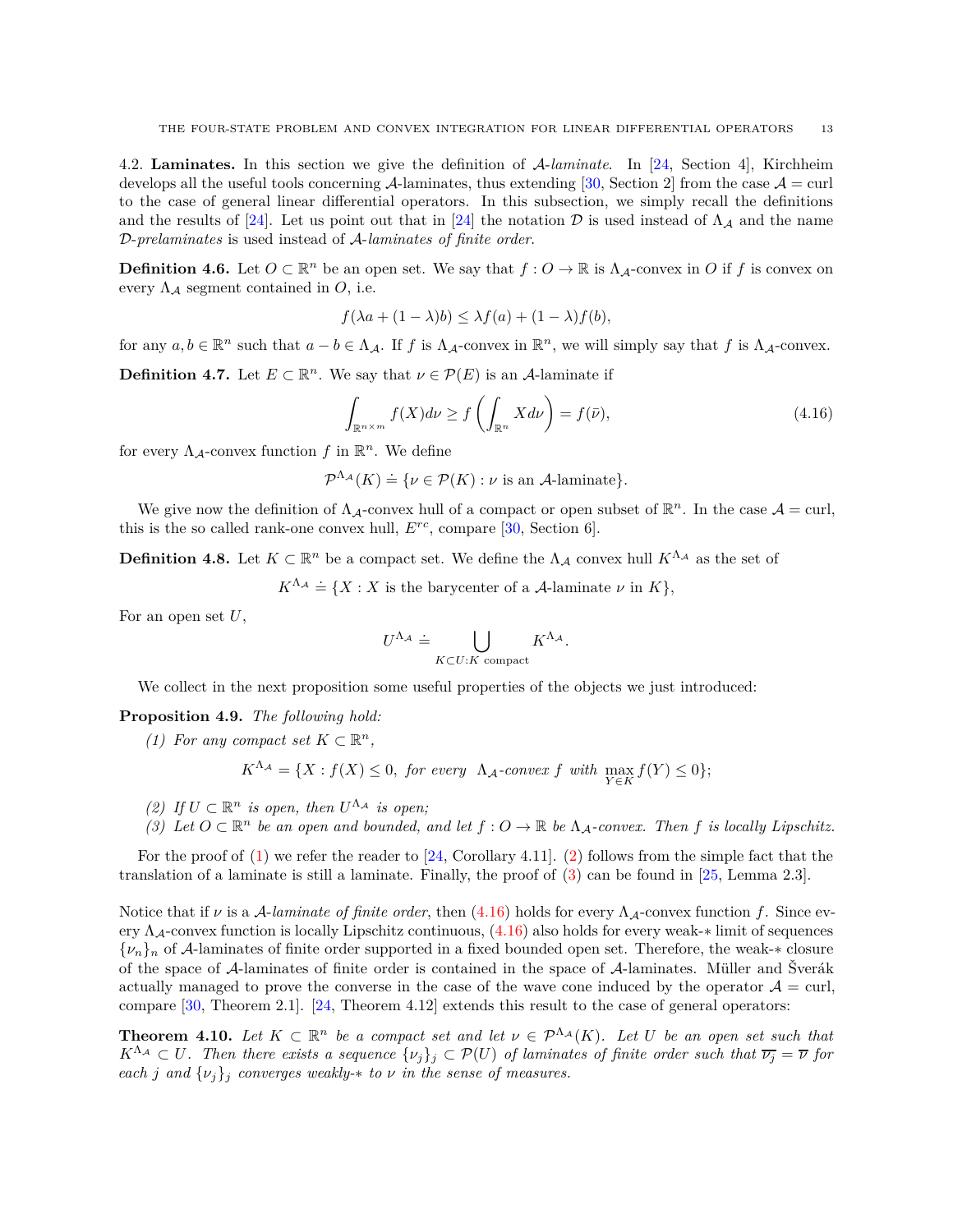<span id="page-13-0"></span>4.3. **In-approximations and exact solutions.** In this subsection we exploit the theory developed in Section [4.1](#page-5-0) and Section [4.2](#page-12-0) to construct solutions of [\(4.1\)](#page-4-5), and in particular we prove Theorem [4.13.](#page-14-1) We start with the following preliminary result.

<span id="page-13-1"></span>**Proposition 4.11.** Let  $U \subset \mathbb{R}^n$  and  $\Omega \subset \mathbb{R}^m$  be open and bounded sets and let  $W \in W^{k',\infty} \cap C^{k'-1}(\overline{\Omega}, \mathbb{R}^{n'})$ *be a map whose components are piecewise polynomials of order k* ′ *such that*

$$
\mathcal{B}(W) \in U^{\Lambda_{\mathcal{A}}} \text{ in } \Omega.
$$

*Then, for every*  $\delta > 0$ *, there exists a map*  $V_{\delta} \in W^{k', \infty} \cap C^{k'-1}(\overline{\Omega}, \mathbb{R}^{n'})$  whose components are piecewise *polynomials of order k* ′ *with the following properties:*

- *(1)* the  $W^{k',\infty} \cap C^{k'-1}$  norm of  $V_{\delta}$  only depends on  $\text{diam}(\Omega)$ ,  $\text{diam}(U)$  and  $||W||_{C^{k'}}$ ;
- *(2)*  $V_{\delta} = W$ , together with all of its derivatives of order  $\ell < k'$ , on  $\partial\Omega$ ;
- $(3)$   $||V_{\delta} W||_{C^{k'-1}} \leq \delta$ ;
- $(4)$   $v_{\delta} = \mathcal{B}(V_{\delta})$ , then  $v_{\delta} \in U$  *a.e.* in  $\Omega$ .

*Proof.* By definition, there exist countably many open and disjoint  $\Omega_n$  such that  $\Omega = \bigcup_n \Omega_n$  and, on  $\Omega_n$ , *W* is a vector of polynomials of order *k*'. We work on each  $\Omega_n$  separately, and hence fix now  $n \in \mathbb{N}$ .

By definition, since  $e \doteq \mathcal{B}(W|_{\Omega_n}) \in U^{\Lambda_{\mathcal{A}}}$ , there exists a compact set  $C \subset U$  such that

$$
e \in C^{\Lambda_{\mathcal{A}}}.
$$

By Proposition [4.9,](#page-12-6) we infer the existence of a A-laminate *ν* supported in *C* with barycentre *e*. Therefore, we can apply Theorem [4.10](#page-12-1) with  $U^{\Lambda_A}$  instead of *U*. This is possible since  $U^{\Lambda_A}$  is open, see [\(2\)](#page-12-3) of Proposition [4.9.](#page-12-6) Thus, we can find a A-laminate of finite order

$$
\mu = \sum_{i=1}^r \lambda_i \delta_{a_i}
$$

supported in  $U^{\Lambda_{\mathcal{A}}}$ , and satisfying

<span id="page-13-2"></span>
$$
\mu(U) \ge \frac{1}{2}\nu(U) = \frac{1}{2} \tag{4.17}
$$

the latter coming from the lower semi-continuity on open sets of the total variation of probability measure with respect to the weak-∗ convergence, see [\[18,](#page-23-25) Theorem 1.40(ii)]. We apply Proposition [4.5](#page-11-1) with  $\mu$  and with  $q_e \in \mathbb{P}(k', m)$  chosen to be the unique extension to  $\mathbb{R}^m$  of the polynomial  $W|_{\Omega_n}$ . Hence, fixed  $\beta > 0$ , we know that we can find a map  $V_{\beta}^n \in W^{k',\infty} \cap C^{k'-1}(\overline{\Omega}, \mathbb{R}^{n'})$  whose components are piecewise polynomials of degree  $k'$  such that:

- (1) the  $W^{k',\infty} \cap C^{k'-1}$  norm of  $V_{\beta}^n$  is bounded by diam( $\Omega$ ), diam( $U$ ) and  $|D^{k'}q_e| \le ||W||_{W^{k',\infty}}$ ;
- $(2)$   $||V_{\beta}^{n} W||_{C^{k'-1}(\overline{\Omega_n}, \mathbb{R}^{n'})} \leq \beta;$
- (3)  $V_{\beta}^n(x) = W$ , together with all of its derivatives of order  $\ell < k'$ , on  $\partial\Omega_n$ ;
- $(4)$  if  $v_{\beta}^{n} \doteq \mathcal{B}(V_{\beta}^{n})$ , then  $|\{x \in \Omega_{n} : d(v_{\beta}^{n}, \{a_1, \ldots, a_r\}) \geq \beta\}| = 0$
- <span id="page-13-3"></span> $(5) \ |\{x \in \Omega_n : d(v_\beta^n, a_i) \leq \beta\}| = \lambda_i |\Omega_n|, \forall i \in \{1, ..., r\}.$

By  $(4.17)$ , we have

$$
\mu(U) = \sum_{i:a_i \in U} \lambda_i \ge \frac{1}{2}.
$$

We then choose  $\beta > 0$  so that  $B_{\beta}(a_k) \subset U^{\Lambda_A}$ ,  $\forall k = 1, \ldots, r$ , and if  $a_k \in U$ , then also  $B_{\beta}(a_k) \subset U$ . This is possible since *U* is open and we have a finite number of *ak*. Therefore, [\(5\)](#page-13-3) of the previous list tells us that

$$
|\{x \in \Omega_n : \mathcal{B}(V_\beta^n) \notin U\}| \le \frac{|\Omega_n|}{2}.\tag{4.18}
$$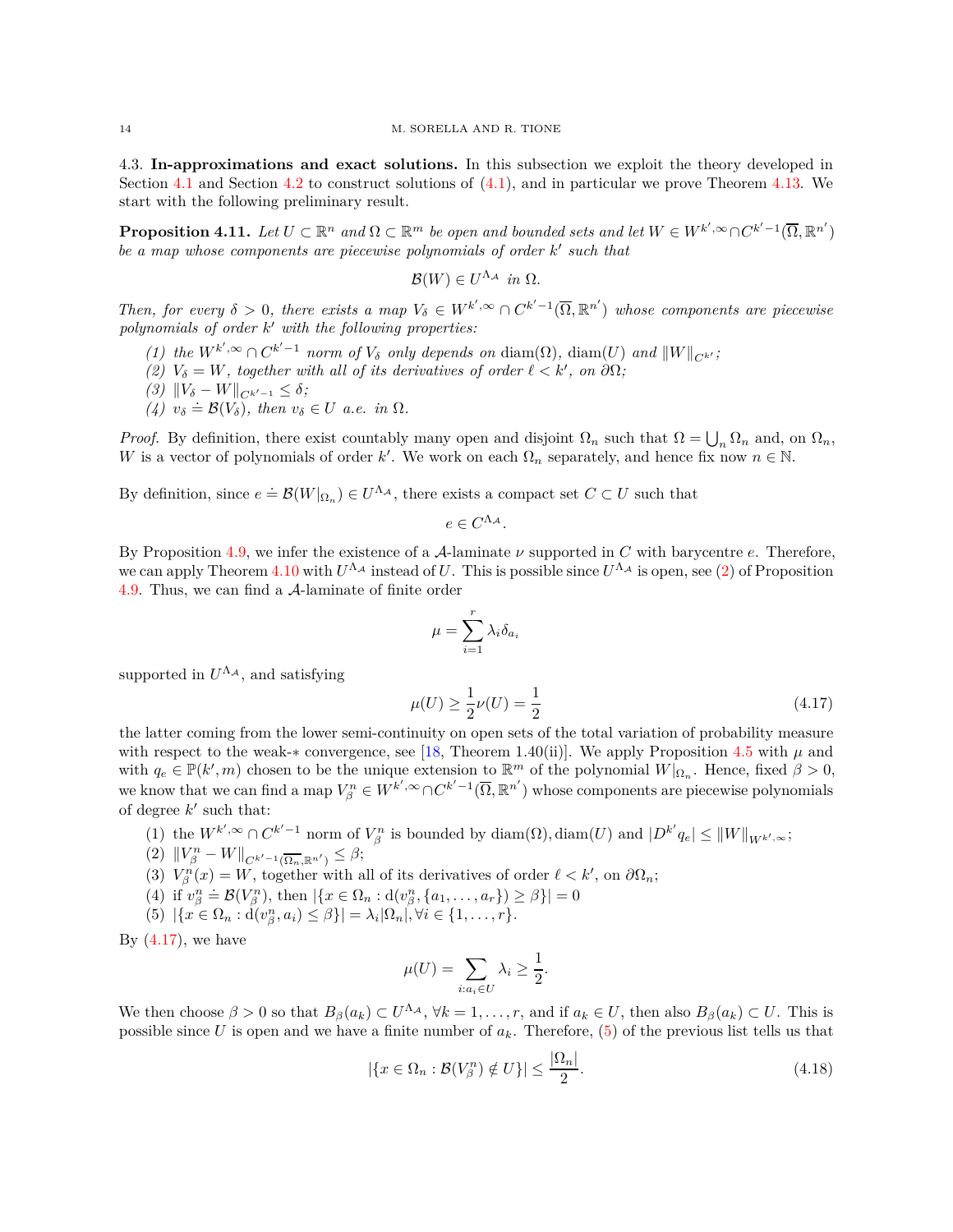Now we can define  $V_1$  on  $\Omega$  by setting  $V_1 \doteq V_{\beta}^n$  on  $\Omega_n$ .  $V_1$  is a map with the required regularity and whose components are all piecewise polynomials of order *k'*. Moreover  $V_1 = W$  on  $\partial\Omega$ , together with all of its derivatives of order  $\ell < k'$ ,

<span id="page-14-2"></span>
$$
||V_1 - W||_{C^{k'-1}} \le \beta, \quad |\{x \in \Omega : \mathcal{B}(V_1) \notin U\}| \le \frac{|\Omega|}{2}.
$$
\n(4.19)

Now one iterates this reasoning, considering *V*<sub>1</sub> instead of *W* and  $\{x \in \Omega : \mathcal{B}(V_1) \notin U\}$  instead of Ω. After this step, one gets a map  $V_2$  with properties similar to the ones of  $(4.19)$  with the last one replaced by

$$
|\{x \in \Omega : \mathcal{B}(V_2) \notin U\}| \leq \frac{|\{x \in \Omega : \mathcal{B}(V_1) \notin U\}|}{2} \leq \frac{|\Omega|}{2^2}.
$$

Iterating this reasoning infinitely many times, one gets a sequence of maps  ${V_q}_q$  that are easily seen to converge to a map  $V_\delta$  with the required properties.

We now give the definition of  $\mathcal{A}$ -in-approximation.

<span id="page-14-0"></span>**Definition 4.12.** We say that  $K \subset \mathbb{R}^n$  *admits a* A-in-approximation if there exists a sequence of open and equibounded sets  $U_n \subset \mathbb{R}^n$  such that

$$
U_n \subset U_{n+1}^{\Lambda_A},\tag{4.20}
$$

and for every sequence  $(X_n)_n$  with  $X_n \in U_n$ ,

<span id="page-14-3"></span> ${X_n}_n$  can only have limit points in *K*. (4.21)

In the sequel, we will simply write  $U_n \to K$  for a sequence of open sets having property [\(4.21\)](#page-14-3).

We are now ready to use the proposition above and the concept of  $\mathcal{A}$ -in-approximation to construct exact solutions of  $(4.1)$ .

<span id="page-14-1"></span>**Theorem 4.13.** Let  $\Omega \subset \mathbb{R}^m$  be an open and bounded set and  $K \subset \mathbb{R}^n$  be a compact set that admits a  $\mathcal{A}-in\text{-}approximation \{U_n\}_n$ . Then, for every  $W \in C^{k'}(\overline{\Omega}, \mathbb{R}^{n'})$  such that

 $\mathcal{B}(W) \in U_1$  *in*  $\Omega$ *,* 

<span id="page-14-6"></span>*and for every*  $\varepsilon > 0$ , there exists a map  $V_{\varepsilon} \in W^{k', \infty} \cap C^{k'-1}(\overline{\Omega}, \mathbb{R}^{n'})$  such that:

- <span id="page-14-7"></span>(1) the  $W^{k',\infty} \cap C^{k'-1}$  norm only depends on  $\max_n {\{\text{diam}(U_n),\text{diam}(K)\}};$
- <span id="page-14-9"></span>*(2)*  $V_{\varepsilon} = W$ , together with all its derivatives of order  $\ell < k'$ , on  $\partial\Omega$ ;
- <span id="page-14-8"></span> $(3)$   $||V_{\varepsilon} - W||_{C^{k'-1}(\overline{\Omega}, \mathbb{R}^{n'})} \leq \varepsilon$ ;
- *(4)*  $B(V_ε) ∈ K$ *, in* Ω*.*

*Proof.* Let  $W \in C^{k'}(\overline{\Omega}, \mathbb{R}^{n'})$ . The first thing we do is to replace W with a map W' whose components are piecewise polynomials of degree  $k'$  that well approximates  $W$  in the  $C^{k'}$  norm and has the same boundary datum. To do so, we define for every  $j \in \mathbb{N}$ 

$$
\Omega_j \doteq \{ x \in \Omega : d(x, \partial \Omega) \ge 2^{-j} \}.
$$

Up to considering  $\Omega_{j+j_0}$  for some  $j_0 \in \mathbb{N}$ , we can assume without loss of generality that  $\Omega_0$  is non-empty. Furthermore, again without loss of generality, we can assume that

$$
0<\varepsilon<\min_{x\in\overline{\Omega_0}}\textup{d}(\mathcal{B}(W)(x),\partial U_1)
$$

and from now on we fix  $\varepsilon > 0$ . Consider a decreasing sequence  $\{c_j\}_j$  of positive numbers such that  $c_1 < \frac{\varepsilon}{2}$ and

<span id="page-14-4"></span>
$$
d(\mathcal{B}(W)(x), \partial U_1) \ge c_{j+1}, \quad \forall x \in \Omega_{j+1} \setminus \Omega_j.
$$
\n(4.22)

Applying Lemma [4.2](#page-7-0) we can find a map  $W' \in C^{k'}(\overline{\Omega}, \mathbb{R}^{n'})$  whose components are piecewise polynomials of order  $k'$  such that

<span id="page-14-5"></span>
$$
||W'-W||_{C^{k'}(\overline{\Omega}, \mathbb{R}^{n'})} \le \frac{\varepsilon}{2}, \quad ||W'-W||_{C^{k'}(\overline{\Omega}_{j+1}\setminus\overline{\Omega}_j, \mathbb{R}^{n'})} \le \frac{c_{j+1}}{2}, \forall j,
$$
\n(4.23)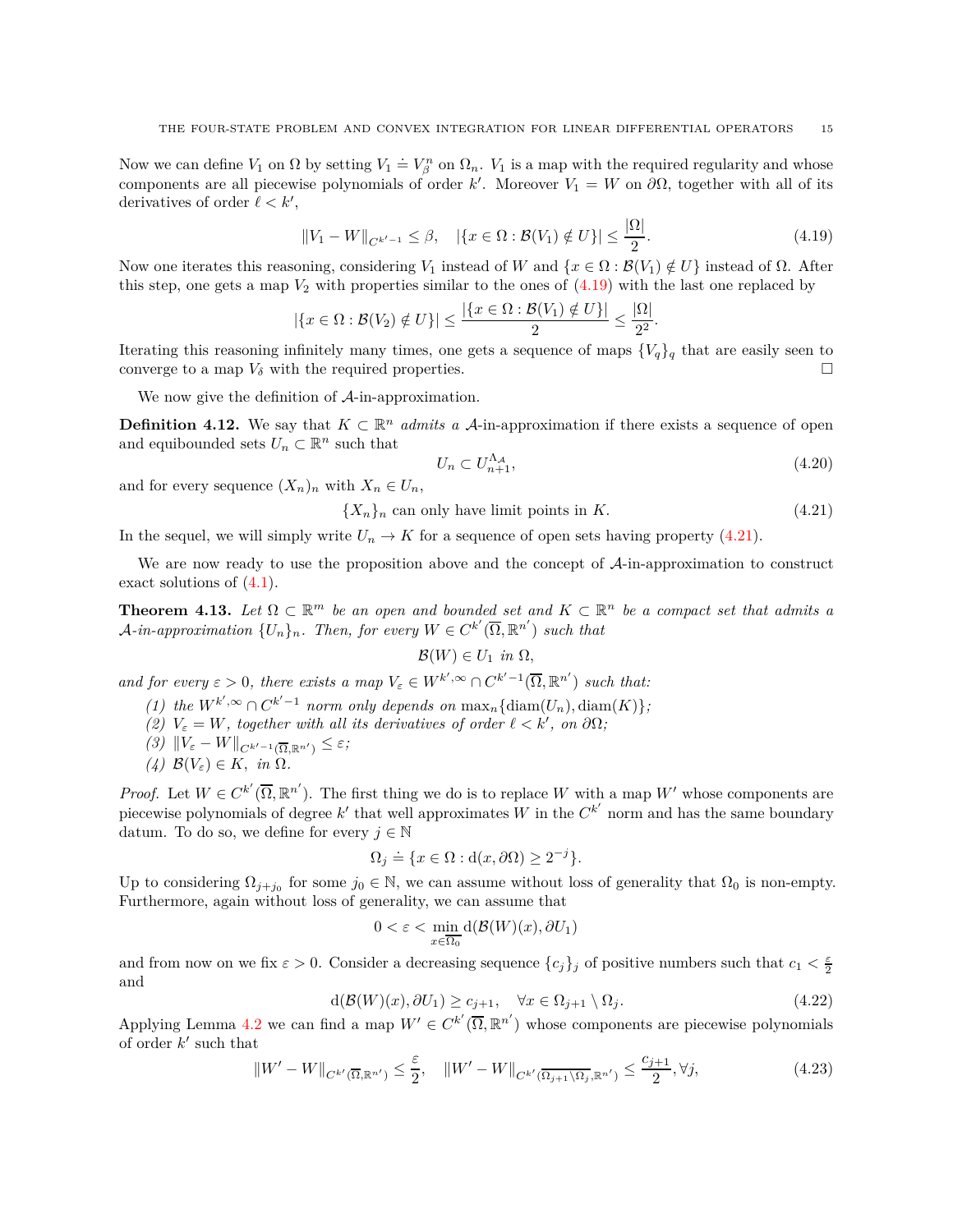and

$$
W'|_{\partial\Omega} = W.\tag{4.24}
$$

Now  $(4.22)$ ,  $(4.23)$ , the openness of  $U_1$  and the fact that  $\beta$  is an operator of order  $k'$  imply that

 $\mathcal{B}(W') \in U_1$ , in  $\Omega$ *.* 

We now come to the main part of the proof. First, we exploit the property  $U_n \subset U_{n+1}^{\Lambda_{\mathcal{A}}}$  inductively in the following way. We start with  $V_1 = W'$ . Then, we can apply Proposition [4.11](#page-13-1) with  $U_{i+1}, V_i$  instead of  $U, W$ and  $\delta_{i+1} > 0$  to find a map  $V_{i+1} \in W^{k',\infty} \cap C^{k'-1}(\overline{\Omega}, \mathbb{R}^{n'})$  whose components are piecewise polynomials of degree  $k'$  such that:

- <span id="page-15-3"></span><span id="page-15-2"></span>(i) the  $W^{k',\infty} \cap C^{k'-1}$  norm is equibounded by  $\max_n \{ \text{diam}(U_n), \text{diam}(K) \};$
- <span id="page-15-1"></span>(ii)  $W = V_i = V_{i+1}$  together with all the derivatives of order  $\ell < k'$ , on  $\partial\Omega$ ;
- <span id="page-15-4"></span> $(iii)$   $||V_{i+1} - V_i||_{C^{k'-1}} \leq \delta_{i+1};$
- $(iv)$   $\mathcal{B}(V_{i+1}) \in U_{i+1}.$

The sequence  $\{\delta_i\}_i$  is chosen inductively: given  $V_i$  and  $\delta_i$ , we choose suitably  $\delta_{i+1}$ , and thus also  $V_{i+1}$  by Proposition [4.11.](#page-13-1) Using the notation  $\|\cdot\|_{1,i} = \|\cdot\|_{L^1(\Omega_i,\mathbb{R}^{n'})}$ , we find  $0 < \varepsilon_i < \min\{2^{-i}, \varepsilon_{i-1}\}$  such that

<span id="page-15-6"></span>
$$
\|\mathcal{B}(V_i) - \mathcal{B}(V_i) \star \rho_{\varepsilon_i}\|_{1,i} \le \frac{1}{i}.\tag{4.25}
$$

In the last equation, we denoted with  $\mathcal{B}(V_i) \star \rho_{\varepsilon}$  the mollification of  $\mathcal{B}(V_i)$  with the standard even, smooth, compactly supported mollification kernel  $\rho_{\varepsilon}$ . Now we choose

<span id="page-15-0"></span>
$$
\delta_{i+1} \doteq \varepsilon \frac{\varepsilon_i}{C2^{i+1}},\tag{4.26}
$$

where  $C > 1$  is a universal constant depending only on the choice of the convolution kernel  $\rho$ . After having made the choice  $(4.26)$ , we continue the iteration. By [\(iii\)](#page-15-1), we find that  ${V_i}_i$  is a Cauchy sequence in  $C^{k'-1}$ . This implies that there exists a limit in the  $C^{k'-1}$  topology  $V_{\varepsilon} = \lim_i V_i$ . The fact that  $V_{\varepsilon}$  fulfills [\(1\)](#page-14-6)-[\(2\)](#page-14-7) is an immediate consequence of [\(i\)](#page-15-2)-[\(ii\)](#page-15-3). Furthermore, (i) and [\(iv\)](#page-15-4) imply that  $\mathcal{B}(V_i)$  is equibounded in  $L^{\infty}$ , and thus the sequence  $\mathcal{B}(V_i)$  is converging weakly- $*$  in  $L^{\infty}$  to  $\mathcal{B}(V_{\varepsilon})$ . We will now prove that

<span id="page-15-5"></span>
$$
\mathcal{B}(V_{\varepsilon}) \in K, \text{ in } \Omega. \tag{4.27}
$$

The crucial point is that the choice of the sequence  $\{\delta_i\}_i$  yields strong  $L^1_{loc}$  convergence of  $\mathcal{B}(V_i)$  to  $\mathcal{B}(V)$ . Once we show this, we can pass to a subsequence that converges pointwise a.e. and use hypothesis [\(4.21\)](#page-14-3) to conclude [\(4.27\)](#page-15-5). To prove strong  $L^1_{loc}$  convergence, we fix  $i_0 \in \mathbb{N}$  and, for all  $i > i_0$ , we write:

<span id="page-15-7"></span>
$$
\|\mathcal{B}(V_i) - \mathcal{B}(V_{\varepsilon})\|_{1,i_0} \le \|\mathcal{B}(V_i) - \mathcal{B}(V_i)\star\rho_{\varepsilon_i}\|_{1,i_0} + \|\mathcal{B}(V_i)\star\rho_{\varepsilon_i} - \mathcal{B}(V_{\varepsilon})\star\rho_{\varepsilon_i}\|_{1,i_0} + \|\mathcal{B}(V_{\varepsilon}) - \mathcal{B}(V_{\varepsilon})\star\rho_{\varepsilon_i}\|_{1,i_0}.
$$
 (4.28)

The first term of the previous sum is converging to 0 by [\(4.25\)](#page-15-6), while the latter is converging to 0 since  $\mathcal{B}(V_{\varepsilon})$  is an  $L^1$  function. It only remains to estimate the middle term of the right hand side of [\(4.28\)](#page-15-7). Since B is an operator of order k', for the same constant  $C > 1$  appearing in  $(4.26)$ , we can write:

$$
\|\mathcal{B}(V_i)\star\rho_{\varepsilon_i}-\mathcal{B}(V_{\varepsilon})\star\rho_{\varepsilon_i}\|_{1,i_0}\leq C\frac{\|V_i-V_{\varepsilon}\|_{C^{k'-1}(\overline{\Omega},\mathbb{R}^{n'})}}{\varepsilon_i}\leq \frac{C}{\varepsilon_i}\sum_{j=i}^{\infty}\|V_{j+1}-V_j\|_{C^{k'-1}}\leq \frac{C}{\varepsilon_i}\sum_{j=i}^{\infty}\delta_{j+1}.
$$

By our choice  $(4.26)$ , we estimate:

$$
\frac{C}{\varepsilon_i} \sum_{j=i}^{\infty} \delta_{j+1} \leq \frac{\varepsilon}{2^i}
$$

*.*

Therefore, the right hand side of [\(4.28\)](#page-15-7) converges to 0 as  $i \to \infty$ . Since  $i_0$  was arbitrary and  $\Omega_{i_0} \nearrow \Omega$ , [\(4\)](#page-14-8) is proven and it only remains to show  $(3)$ :

$$
||V_{\varepsilon} - W||_{C^{k'-1}(\overline{\Omega}, \mathbb{R}^{n'})} \le ||W' - W||_{C^{k'-1}} + ||V_{\varepsilon} - W'||_{C^{k'-1}} \overset{(4.23)}{\leq} \frac{\varepsilon}{2} + \sum_{i=1}^{\infty} ||V_{i+1} - V_i||_{C^{k'-1}} \leq \frac{\varepsilon}{2} + \frac{\varepsilon}{2} = \varepsilon.
$$

This concludes the proof.

$$
\Box
$$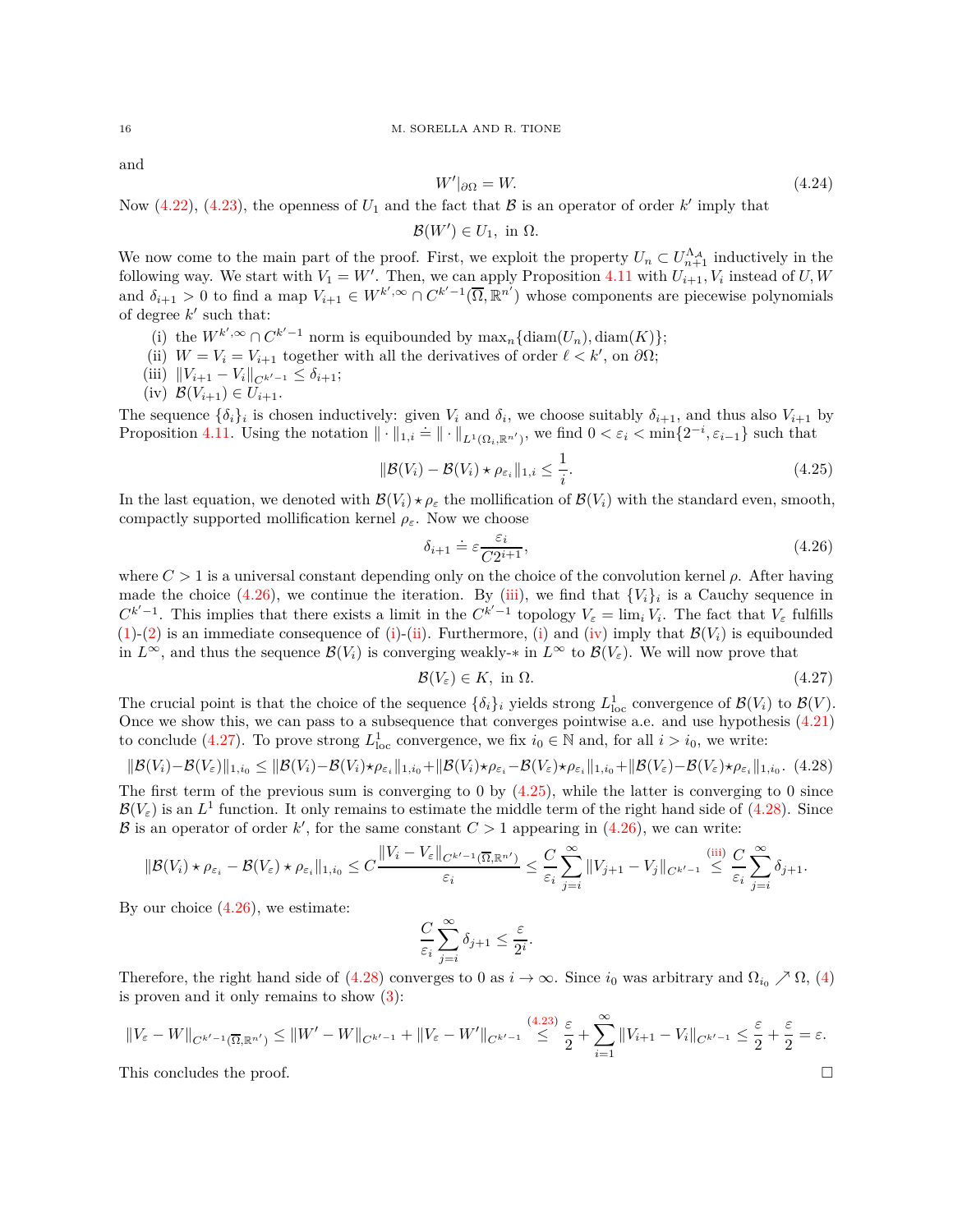#### 5. THE FOUR STATE PROBLEM

<span id="page-16-1"></span>In this section, we study the inclusion

<span id="page-16-2"></span>
$$
\begin{cases}\nv(x) \in K \doteq \{a_1, a_2, a_3, a_4\} \subset \mathbb{R}^n, & \text{a.e. in } B_1, \\
\mathcal{A}(v) = 0, & \text{in the sense of distributions,} \n\end{cases}
$$
\n(5.1)

with  $v \in L^{\infty}(B_1, \mathbb{R}^{n'})$ ,  $B_1 \subset \mathbb{R}^m$  being the ball of radius 1 centred at 0, and  $a_i - a_j \notin \Lambda_{\mathcal{A}}$  if  $i \neq j$ . We wish to exploit Theorem [4.13](#page-14-1) to solve [\(5.1\)](#page-16-2). In order to do so we need to find a A-in-approximation for *K*. In [\[20,](#page-23-1) Definition 2.6], Förster and Székelyhidi introduced the notion of large  $T_5$  in order to find a solution to  $(5.1)$  in the case  $\mathcal{A} = \text{curl}$  and five states. We give the analogous definition in our case.

<span id="page-16-0"></span>**Definition 5.1.** Let  $S \subset \mathbb{R}^n$  be arbitrary. We say that an ordered set of elements  $(a_1, a_2, a_3, a_4)$  *are in* S-T<sub>4</sub> configuration if there exist  $p \in \mathbb{R}^n$ ,  $c_1, c_2, c_3, c_4 \in S \subset \mathbb{R}^n$  and  $k_1, k_2, k_3, k_4 \in (1, +\infty)$  such that

<span id="page-16-3"></span>
$$
\begin{cases}\n a_1 = p + k_1 c_1 \\
 a_2 = p + c_1 + k_2 c_2 \\
 a_3 = p + c_1 + c_2 + k_3 c_3 \\
 a_4 = p + c_1 + c_2 + c_3 + k_4 c_4 \\
 c_1 + c_2 + c_3 + c_4 = 0.\n\end{cases}
$$
\n(5.2)

We say that  $\{a_1, a_2, a_3, a_4\}$  *form a large*  $S$ *-T*<sub>4</sub> *configuration* if there exist 3 distinct permutations  $\sigma_1, \sigma_2, \sigma_3$ :  $\{1,2,3,4\} \rightarrow \{1,2,3,4\}$  such that the ordered set of vectors  $(a_{\sigma_i(1)}, a_{\sigma_i(2)}, a_{\sigma_i(3)}, a_{\sigma_i(4)})$  is in S-T<sub>4</sub> configuration, i.e. it fulfills  $\sqrt{ }$ 

<span id="page-16-4"></span> $\int$ 

$$
\begin{cases}\n a_{\sigma_i(1)} = p^{\sigma_i} + k_1^{\sigma_i} c_1^{\sigma_i} \\
 a_{\sigma_i(2)} = p^{\sigma_i} + c_1^{\sigma_i} + k_2^{\sigma_i} c_2^{\sigma_i} \\
 a_{\sigma_i(3)} = p^{\sigma_i} + c_1^{\sigma_i} + c_2^{\sigma_i} + k_3^{\sigma_i} c_3^{\sigma_i} \\
 a_{\sigma_i(4)} = p^{\sigma_i} + c_1^{\sigma_i} + c_2^{\sigma_i} + c_3^{\sigma_i} + k_4^{\sigma_i} c_4^{\sigma_i} \\
 c_1^{\sigma_i} + c_2^{\sigma_i} + c_3^{\sigma_i} + c_4^{\sigma_i} = 0.\n\end{cases} \tag{5.3}
$$

for vectors  $p^{\sigma_i}$ ,  $k_{\ell}^{\sigma_i}$ ,  $c_{\ell}^{\sigma_i}$ , for  $1 \leq i \leq 3$ ,  $1 \leq \ell \leq 4$ , and moreover the vectors  $c_{\sigma_i}^{\sigma_1}$ *σ*<sub>1</sub><sup>*τ*</sup></sup>(*ℓ*)</sub>, *c*<sup>*σ*<sub>3</sub><sub>*σ*<sub>3</sub><sup>*τ*</sup></sup>(*ℓ*) ∈ Λ*A*</sup></sub> are linearly independent for every fixed  $\ell \in \{1, 2, 3, 4\}.$ 

Definition [5.1](#page-16-0) becomes meaningful when  $S = \Lambda_{\mathcal{A}}$  for some  $\mathcal{A} \in \text{op}_{\mathbb{H}}(k,m,n,N)$  with potential  $\mathcal{B} \in$  $\text{op}_{\mathbb{H}}(k', m, n', n)$ . In this case,  $\Lambda_{\mathcal{A}}$ - $T_4$  configurations are the most studied example of sets without  $\Lambda_{\mathcal{A}}$  that display *flexibility* for approximate solutions. Indeed given a  $\Lambda_{\mathcal{A}}$ - $T_4$  configuration  $K = \{a_1, a_2, a_3, a_4\}$  as in [\(5.2\)](#page-16-3) one can find a sequence of equibounded maps  $\{u_n\}_n \subset L^\infty$  such that

$$
\begin{cases} d(u_n, K) \to 0, & \text{strongly in } L^1 \\ u_n \stackrel{*}{\rightharpoonup} P, & \text{as } n \to \infty, \\ \mathcal{A}(u_n) = 0, & \forall n \in \mathbb{N}, \end{cases}
$$

where  $P \in \mathbb{P}(k', m)$  is such that  $\mathcal{B}(P) = p$  everywhere on  $\mathbb{R}^m$ . This stems from the fact that  $p \in \mathbb{R}$  $B_r({a_1, a_2, a_3, a_4})^{\Lambda_A}$  for all  $r > 0$  and hence Proposition [4.11](#page-13-1) applies. For an introduction to  $\Lambda_{\text{curl}}$ -*T*<sub>4</sub> configurations, that are simply called  $T_4$  configurations in the literature, see [\[29,](#page-24-2) Lemma 2.6].

While  $\Lambda_{\mathcal{A}}$ - $T_4$  are related to the existence of approximate solutions, large  $\Lambda_{\mathcal{A}}$ - $T_4$  configurations yield the existence of A-in approximations of *K* and hence through Theorem [4.13](#page-14-1) exact solutions. This was noticed first in [\[20\]](#page-23-1). The fact that the existence of a large  $\Lambda_{\mathcal{A}}$ - $T_4$  configuration  $\{a_1, a_2, a_3, a_4\}$  implies the existence of a A-in-approximation is analogous to the proof of the same fact for the curl operator given in [\[20\]](#page-23-1), and will be sketched in Subsection [5.1.](#page-20-0)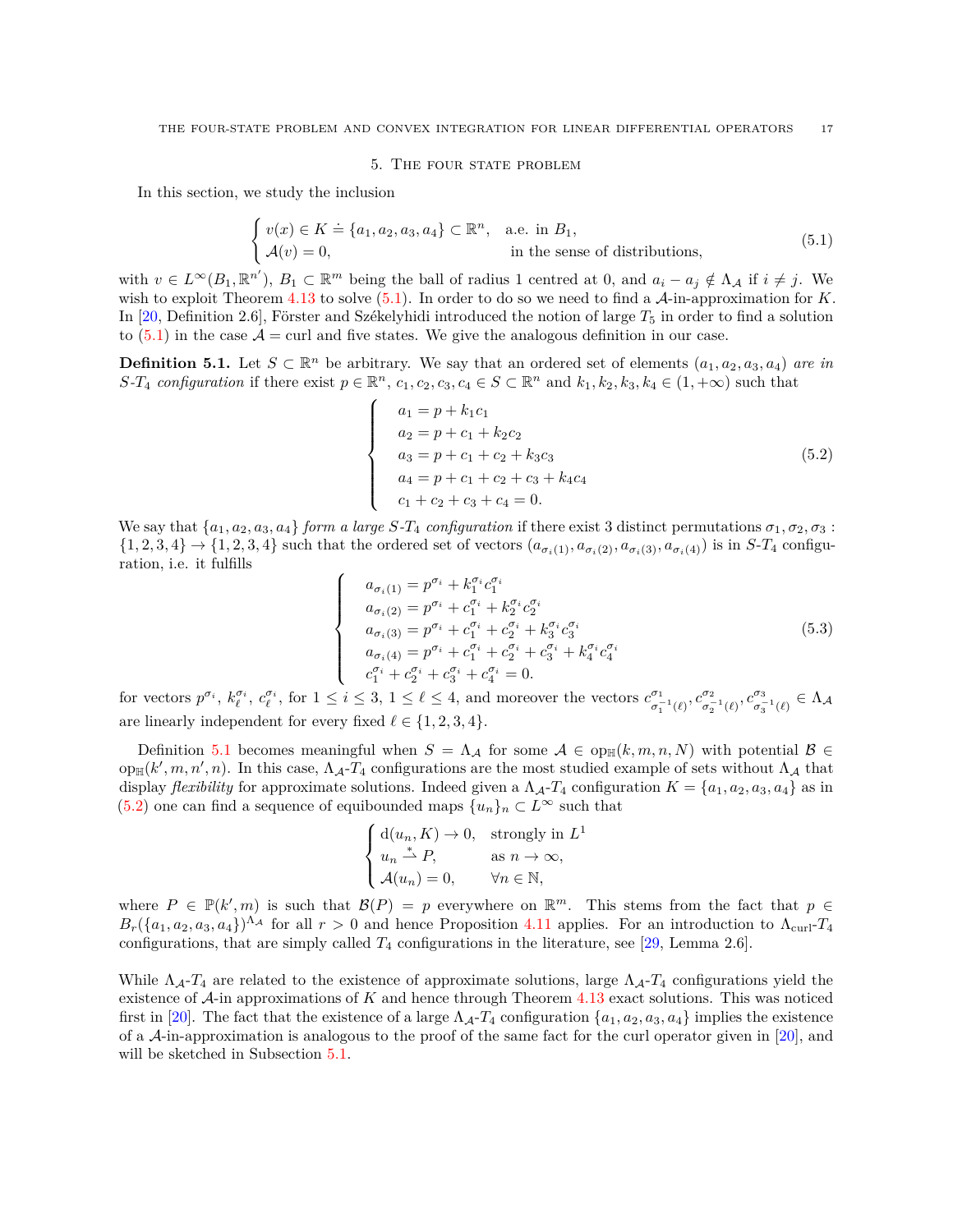If *S* is not (a subset of) a cone  $\Lambda_A$ , Definition [5.1](#page-16-0) has a purely algebraic meaning, and we chose to give it in that way for improving the clarity of our exposition. Indeed, in our strategy, we will first find a set  $\{a_1, a_2, a_3, a_4\}$  and write it as a large  $\mathbb{R}^n$ -*T*<sub>4</sub> configuration. At this level, this only means computing the values  $p^{\sigma}, k_{\ell}^{\sigma_i}, c_{\ell}^{\sigma_i}$  for which the algebraic condition [\(5.2\)](#page-16-3) are satisfied for the three permutations  $\sigma_1, \sigma_2, \sigma_3$ , and the additional requirement on the linear independence of  $\{c_j^{\sigma_i}$  $\sigma_i^{\sigma_i}(\ell)$ ,  $1 \leq i \leq 3$  for all  $1 \leq \ell \leq 4$ . Note that this is always possible. Subsequently, we find an operator  $\mathcal{A}$  for which  $\{c_{\ell}^{\sigma_i}, 1 \leq i \leq 3, 1 \leq \ell \leq 4\} \subset \Lambda_{\mathcal{A}},$ thus proving that  $\{a_1, a_2, a_3, a_4\}$  is a large  $\Lambda_{\mathcal{A}}$ - $T_4$  configuration. More precisely, we construct an operator A for which

and

<span id="page-17-1"></span>
$$
\{c_{\ell}^{\sigma_i} : 1 \le i \le 3, 1 \le \ell \le 4\} \subset \Lambda_{\mathcal{A}} \tag{5.4}
$$

<span id="page-17-0"></span>
$$
a_i - a_j \notin \Lambda_{\mathcal{A}}, \quad \forall i \neq j. \tag{5.5}
$$

In order to guarantee that  $c^{\sigma_1}_{\sigma_-}$  $\sigma_1^{\sigma_1}(\ell)$ ,  $c_{\sigma_2}^{\sigma_2}$  $(\sigma_2^{-1}(\ell), c_{\sigma_3}^{\sigma_3})$  $\sigma_{3}^{-1}(\ell)$  are linearly independent, for fixed  $\ell \in \{1, 2, 3, 4\}$ , we need to have  $n \geq 3$ , and hence we fix  $n = 3$ . We then choose the following vectors:

<span id="page-17-3"></span>
$$
a_1 = \begin{pmatrix} 0 \\ 0 \\ 0 \end{pmatrix}, \ a_2 = \begin{pmatrix} 1 \\ 0 \\ 0 \end{pmatrix}, \ a_3 = \begin{pmatrix} 0 \\ 1 \\ 0 \end{pmatrix}, \ a_4 = \begin{pmatrix} 0 \\ 0 \\ 1 \end{pmatrix}.
$$
 (5.6)

The three permutations  $\sigma_1, \sigma_2, \sigma_3$  and the elements  $p^{\sigma_i}$ ,  $k_{\ell}^{\sigma_i}$ ,  $c_{\ell}^{\sigma_i}$ , for  $1 \leq \ell \leq 4$ ,  $1 \leq i \leq 3$  for which  ${a_1, a_2, a_3, a_4}$  form a large  $\mathbb{R}^n$ -*T*<sub>4</sub> configuration will be given in Subsection [5.2.](#page-21-0) From now on, we treat all of these values as fixed, explicit values.

Let us now examine requirement  $(5.5)$ . We can rewrite  $(5.5)$  as:

$$
a_i - a_j \notin \text{Ker}(\mathbb{A}(\xi)) = \text{Im}(\mathbb{B}(\xi)), \quad \forall \xi \in \mathbb{R}^m,
$$

if, as usual,  $\mathcal{B} \in \text{op}_{\mathbb{H}}(k', m, n', n)$  denotes the potential of A. Heuristically,  $(5.5)$  has more chances to be satisfied once  $\Lambda_{\mathcal{A}} = \bigcup_{\xi \in \mathbb{R}^m} \text{Im}(\mathbb{B}(\xi))$  is chosen as small as possible. It is therefore natural to ask  $n', m < n = 3$ , and indeed we fix  $n' = 1$  and  $m = 2$ . Notice anyway that  $(5.4)$  is asking that  $\Lambda_{\mathcal{A}}$  contains *at least* the 12 vectors  $c_{\ell}^{\sigma_i}$ , and in order to achieve this, we will use our last degree of freedom *k*'. Given the constraints  $n' = 1, m = 2$ , we have that, for  $q_1, q_2, q_3 \in \mathbb{P}_{\mathbb{H}}(k', 2)$  that will be chosen later,

<span id="page-17-4"></span>
$$
\mathbb{B}(\xi) = \begin{pmatrix} q_1(\xi) \\ q_2(\xi) \\ q_3(\xi) \end{pmatrix} . \tag{5.7}
$$

We identify the linear application  $\mathbb{B}(\xi)$  with its associated matrix. It only remains to deal with  $(5.4)$ . Each  $q_i \in \mathbb{P}(k', 2)$  has  $k' + 1$  coefficients. [\(5.4\)](#page-17-1) is now equivalent to asking the existence of twelve vectors:  $(\xi_1^{\sigma_i}, \xi_2^{\sigma_i}), (\xi_3^{\sigma_i}, \xi_4^{\sigma_i}), (\xi_5^{\sigma_i}, \xi_6^{\sigma_i}), (\xi_7^{\sigma_i}, \xi_8^{\sigma_i}) \in \mathbb{R}^2$ , for  $1 \le i \le 3$ , such that

<span id="page-17-2"></span>
$$
\mathbb{B}((\xi_{2\ell-1}^{\sigma_i}, \xi_{2\ell}^{\sigma_i})) = c_{\ell}^{\sigma_i}, \quad \forall 1 \le i \le 3, \forall 1 \le \ell \le 4.
$$

We randomly generate the vectors  $(\xi_{2\ell-1}^{\sigma_i}, \xi_{2\ell}^{\sigma_i}) \in \mathbb{R}^2$ , see Subsection [5.2](#page-21-0) for the explicit values. Recall that also the 12 vectors  $c_{\ell}^{\sigma_i} \in \mathbb{R}^3$  are fixed, and thus [\(5.8\)](#page-17-2) becomes a linear system of 36 equations that can be solved using the coefficients of *q*1*, q*2*, q*3. The right number of variables is therefore 36, that amounts to ask

$$
3(k'+1) = 36,
$$

or  $k' = 11$ . This last choice fixes all the degrees of freedom of  $\mathcal{B} \in \text{op}_{\mathbb{H}}(11, 2, 1, 3)$ . Of course, we should now find an operator  $A \in op_{\mathbb{H}}(k, 2, 3, N)$  whose potential is B. We define our candidate A by writing its symbols  $\mathbb{A}(\xi)$ . First, we choose

$$
k = 11 \text{ and } N = 3,
$$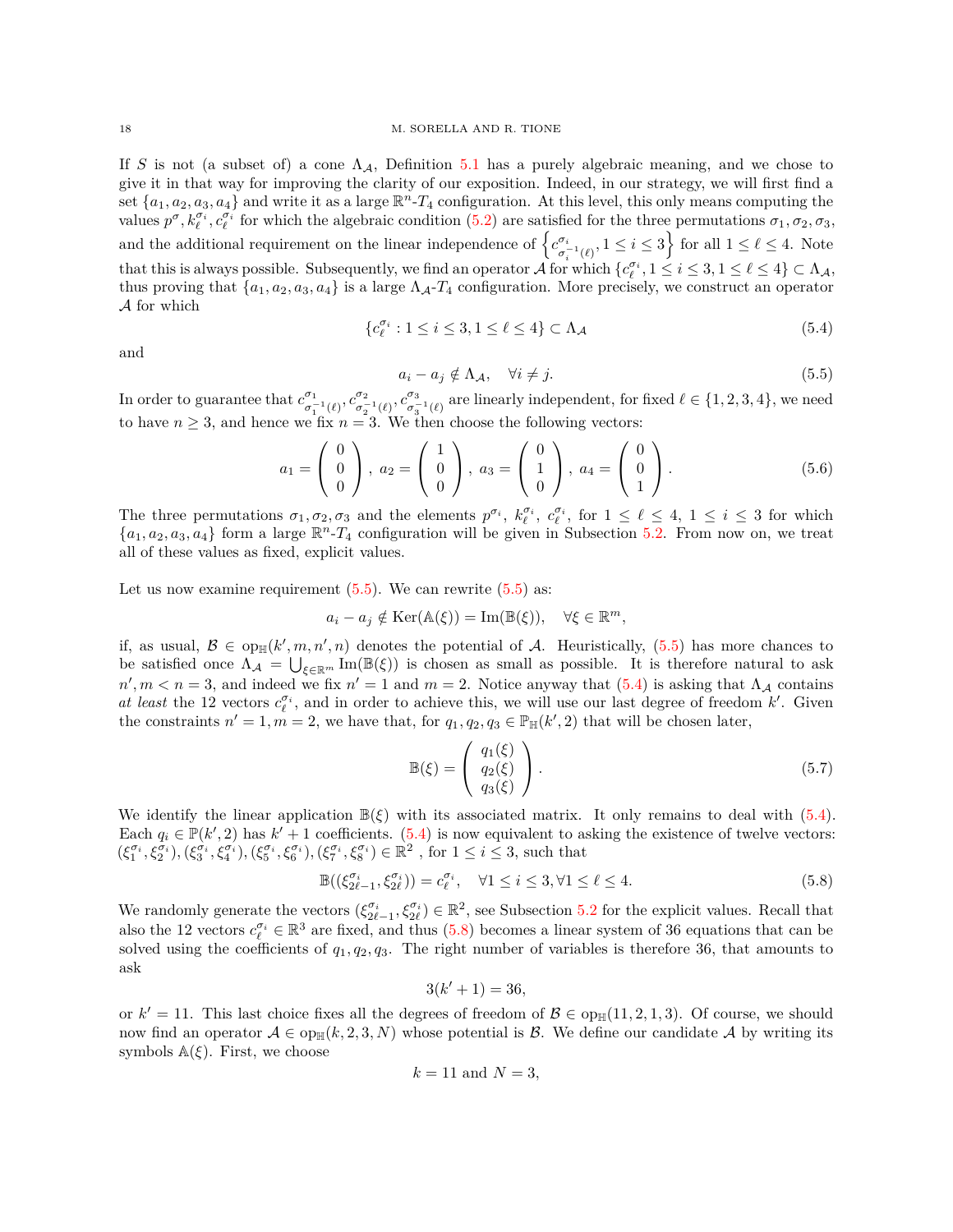and set, for all  $\xi \in \mathbb{R}^2$ ,

<span id="page-18-9"></span>
$$
\mathbb{A}(\xi) \doteq \begin{pmatrix} 0 & -q_3(\xi) & q_2(\xi) \\ -q_3(\xi) & 0 & q_1(\xi) \\ -q_2(\xi) & q_1(\xi) & 0 \end{pmatrix} . \tag{5.9}
$$

In order to apply the convex integration methods of the previous section, we need the operator A to be of constant rank and balanced. Furthermore, we need to find a way to verify [\(5.5\)](#page-17-0). This will be done in Theorem [5.4.](#page-19-0) First, we collect our set of assumptions in the following:

<span id="page-18-0"></span>**Proposition 5.2.** Let  $a_1, a_2, a_3, a_4$  be as in [\(5.6\)](#page-17-3), and  $p^{\sigma_i}$ ,  $k_{\ell}^{\sigma_i}$ ,  $c_{\ell}^{\sigma_i}$ ,  $(\xi_{2\ell-1}^{\sigma_i}, \xi_{2\ell}^{\sigma_i})$  for  $1 \leq \ell \leq 4$ ,  $1 \leq i \leq 3$ *as in Subsection* [5.2.](#page-21-0) *Then, there are unique polynomials*  $q_1, q_2, q_3 \in \mathbb{P}_{\mathbb{H}}(11, 2)$  *such that* [\(5.8\)](#page-17-2) *is feasible. Furthermore:*

- <span id="page-18-4"></span><span id="page-18-3"></span>*(1)* [\(5.3\)](#page-16-4) *holds for all*  $\sigma_i$ ,  $1 \leq i \leq 3$ ;
- <span id="page-18-1"></span> $(2)$   $c^{\sigma_1}$  $\sigma_1^{( {\sigma}_1^{( {\sigma}_1^{( {\sigma}_2^{( {\sigma}_2^{( {\sigma}_1^{( {\sigma}_1^{( {\sigma}_1^{( {\sigma}_1^{( {\sigma}_2^{( {\sigma}_2^{( {\sigma}_1^{( {\sigma}_1^{( {\sigma}_1^{( {\sigma}_2^{( {\sigma}_2^{( {\sigma}_2^{( {\sigma}_1^{( {\sigma}_1^{( {\sigma}_1^{( {\sigma}_1^{( {\sigma}_1^{( {\sigma}_1^{( {\sigma}_1^{( {\sigma}_1^{( {\sigma}_1^{( {\sigma}_1^{( {\sigma}_1^{( {\sigma}_1^{( {\sigma}_1^{( {\sigma}_1^{( {\sigma}_1^{( {\sigma}_1^{( {\sigma}_1^{( {\sigma}_1^{( {\sigma}_1^{( {\sigma}_1$  $\sigma_2^{-1}(\ell)$ <sup>*, c*<sup> $\sigma_3$ </sup><sub>3</sub></sup>  $\sigma_3^{-1}(\ell)$  are linearly independent for all fixed  $\ell \in \{1, 2, 3, 4\}$ ;
- <span id="page-18-2"></span>(3)  $q_i$  and  $q_j$  have no common zero on  $\mathbb{S}^1$ , for all  $i \neq j$ ;
- (4)  $q_i + q_j$  has no common zero with  $q_k$  on  $\mathbb{S}^1$ , for all  $i, j, k$  such that  $\{i, j, k\} = \{1, 2, 3\}$ ;

*Proof.* All of the above checks have been made using Maple 2020 using symbolic calculus and the fractional representation of rational numbers, hence they are formally justified. We will now explain how to perform these computations on a computer in such a way that the result is rigorous, especially [\(3\)](#page-18-1) and [\(4\)](#page-18-2).

We use coordinates  $\xi = (x, y)$  in  $\mathbb{R}^2$ . First, [\(1\)](#page-18-3)-[\(2\)](#page-18-4) are simple computations that could be potentially done by hand. Next, one checks that [\(5.8\)](#page-17-2) has a solution. Since the solution is unique and the coefficients are particularly lengthy, we do not write them here explicitly. Notice that, since [\(5.8\)](#page-17-2) is a linear system with rational entries, the solution is also rational. Thus, every coefficient of  $q_1, q_2, q_3$  can be exactly represented as a fraction. Furthermore, using the explicit form of *q*1*, q*2*, q*3, one can easily check the following, for all  $1 \leq i, j \leq 3$ :

<span id="page-18-5"></span>the coefficient of 
$$
x^{11}
$$
 of  $q_i(x, y)$  and of  $q_i(x, y) + q_j(x, y)$  is non-zero. (5.10)

Now we turn to [\(3\)](#page-18-1)-[\(4\)](#page-18-2). Let us define  $r_k(\xi) \doteq q_i(\xi) + q_j(\xi)$ , for  $i, j, k$  such that  $\{i, j, k\} = \{1, 2, 3\}$ . By homogeneity, we have, for all  $i \in \{1, 2, 3\}$  and  $y \neq 0$ ,

<span id="page-18-6"></span>
$$
q_i(x, y) = y^{11} q_i\left(\frac{x}{y}, 1\right), \quad r_i(x, y) = y^{11} r_i\left(\frac{x}{y}, 1\right). \tag{5.11}
$$

Therefore, we can associate to every  $q_i$  and  $r_i$  a polynomial of one variable,  $Q_i(z)$  and  $R_i(z)$ , defined as

$$
Q_i(z) \doteq q_i(z,1), \quad R_i(z) \doteq r_i(z,1).
$$

By  $(5.10)$  and  $(5.11)$ , zeroes of  $q_i$  and  $r_i$  are in bijective correspondence with the ones of  $Q_i$ ,  $R_i$ , in the sense that  $q_i(x_0, y_0) = 0$  if and only if  $Q_i\left(\frac{x_0}{y_0}\right) = 0$ , and analogously for  $r_i$ . [\(3\)](#page-18-1)-[\(4\)](#page-18-2) then become equivalent to the following:

- <span id="page-18-8"></span><span id="page-18-7"></span>(i)  $Q_i$  and  $Q_j$  have no common zero, for all  $i \neq j$ ;
- (ii)  $R_i$  has no common zero with  $Q_i$ , for all  $i \in \{1, 2, 3\}$ .

Given the explicit forms of the  $Q_i$  and  $R_i$ , there are two ways to check [\(i\)](#page-18-7)-[\(ii\)](#page-18-8).

The first starts by computing the zeroes of the six polynomials *Q*1*, Q*2*, Q*3*, R*1*, R*2*, R*<sup>3</sup> numerically. Of course, this does not yield a rigorous proof, but then one only uses the numerical values to find (small) intervals with rational endpoints *around* those numerical zeroes, in such a way to have that the polynomial evaluated at the two endpoints has two different signs. Notice that the evaluation at the endpoints again gives an exact value, as the polynomial is rational and the endpoints have been chosen to be rational. By continuity it follows that a zero of the polynomial lies inside this interval. Now, instead of having *different* zeroes, we may simply try to find *disjoint* intervals, which would suffice to show [\(i\)](#page-18-7)-[\(ii\)](#page-18-8).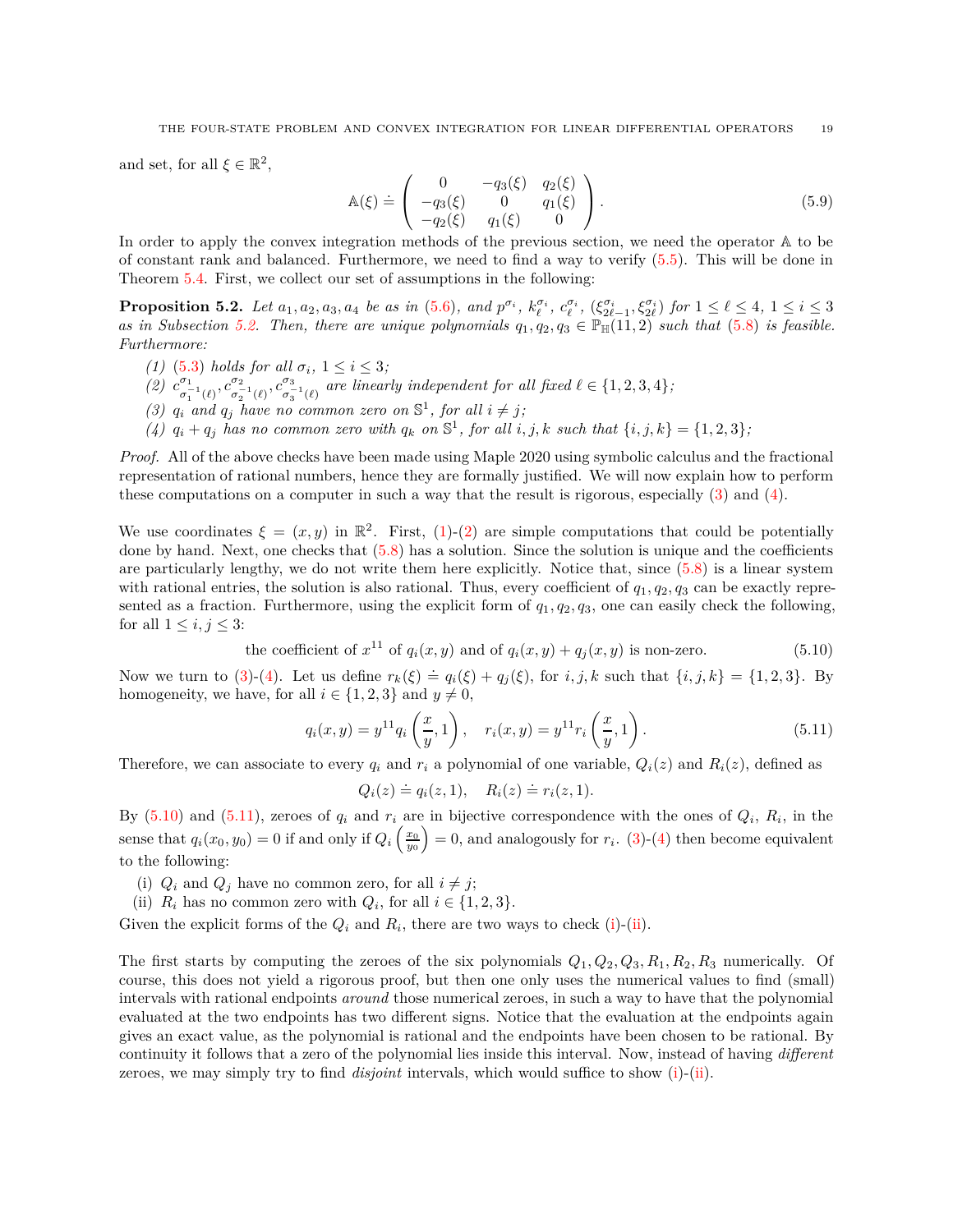The second way to check [\(i\)](#page-18-7)-[\(ii\)](#page-18-8) is much quicker in terms of computations, and it is the method we employed. This simply consist in computing the GCD of every couple  $Q_i, Q_j$  and  $Q_i, R_i$ , varying  $1 \leq i \neq j \leq 3$ . If the GCD of these couples is a constant, then clearly they can have no common zero, and this turns out to be the case in our particular example. Since the polynomials depend only on one variable, we can use the Euclidean algorithm to compute the GCD among the couples of polynomials we are interested in. Using the built-in *gcd* function of Maple 2020, we have checked that  $GCD(Q_i, R_i) = GCD(Q_i, Q_j) = 1, \forall 1 \leq i \neq j \leq 3$ , and hence  $(i)$ - $(ii)$  hold.

<span id="page-19-1"></span>**Corollary 5.3.** Let  $a_1, a_2, a_3, a_4$  be as in [\(5.6\)](#page-17-3), and  $p^{\sigma_i}$ ,  $k_{\ell}^{\sigma_i}$ ,  $c_{\ell}^{\sigma_i}$ ,  $(\xi_{2\ell-1}^{\sigma_i}, \xi_{2\ell}^{\sigma_i})$  for  $1 \leq \ell \leq 4$ ,  $1 \leq i \leq 3$  as *in Subsection [5.2.](#page-21-0) Finally, let q*1*, q*2*, q*<sup>3</sup> *be the only solution of* [\(5.8\)](#page-17-2) *and define the two operators* A *as in* [\(5.9\)](#page-18-9) *and* B *as in* [\(5.7\)](#page-17-4)*. Then:*

- $\bullet$  *a*<sub>*i*</sub> − *a*<sub>*j*</sub>  $\notin$   $\Lambda$ <sub>*A*</sub>,  $\forall$ 1 ≤ *i* < *j* ≤ 4*;*
- B *is a potential for* A *in the sense of* [\(3.4\)](#page-3-3)*;*
- A *has constant rank and is balanced;*

*Proof.* Fix  $1 \leq i < j \leq 4$ . To see that  $a_i - a_j \notin \Lambda_{\mathcal{A}}$  we notice that, by [\(5.6\)](#page-17-3),  $a_i - a_j$  either has two zeroes, or it has a zero component while the other two are 1 and -1. In the first case, i.e. when  $a_i - a_j$  has two zeroes,  $a_i - a_j \notin \Lambda_A$  stems from [\(3\)](#page-18-1) of Proposition [5.2,](#page-18-0) while in the second,  $a_i - a_j \notin \Lambda_A$  is a consequence of [\(4\)](#page-18-2) of Proposition [5.2.](#page-18-0)

We show now that  $\mathcal B$  is a potential for  $\mathcal A$ . For all  $\xi \in \mathbb{R}^2$ , it holds

$$
\operatorname{Im}(\mathbb{B}(\xi)) \subset \operatorname{Ker}(\mathbb{A}(\xi)),
$$

that shows rank $(A(\xi)) \leq 2$  since  $\mathbb{B}(\xi) \neq 0, \forall \xi \in \mathbb{R}^2 \setminus \{0\}$  by [\(3\)](#page-18-1) of Proposition [5.2.](#page-18-0) The principal  $2 \times 2$ minors of  $\mathbb{A}(\xi)$  read as  $-q_3^2(\xi), q_2^2(\xi), -q_1^2(\xi)$  and thus again by property [\(3\)](#page-18-1) of Proposition [5.2,](#page-18-0) we find that rank $(\mathbb{A}(\xi)) = 2$  for all  $\xi \in \mathbb{R}^2 \setminus \{0\}$ . It also follows that

$$
\operatorname{Im}(\mathbb{B}(\xi)) = \operatorname{Ker}(\mathbb{A}(\xi)).
$$

This shows that A has constant rank and B is the potential of A in the sense of  $(3.4)$ . Finally, we show that A is balanced. By [\(5.8\)](#page-17-2) and [\(2\)](#page-18-4) of Proposition [5.2](#page-18-0) Im( $\mathbb{B}(\xi)$ ) contains three linearly independent vectors. Since  $\text{Im}(\mathbb{B}(\xi)) \subset \Lambda_{\mathcal{A}}$  for all  $\xi \in \mathbb{R}^2$ , it follows  $\text{span}(\Lambda_{\mathcal{A}}) = \mathbb{R}^3$  and the proof is finished.

Now we can finally prove the main result of this paper, namely the existence of a nontrivial solution of  $(5.1).$  $(5.1).$ 

<span id="page-19-0"></span>**Theorem 5.4.** *Let*  $a_1, a_2, a_3, a_4$  *be as in* [\(5.6\)](#page-17-3)*,*  $q_1, q_2, q_3 \in \mathbb{P}_{\mathbb{H}}(11,2)$  *be defined by* [\(5.8\)](#page-17-2) *for the values*  $(\xi_{2\ell-1}^{\sigma_i}, \xi_{2\ell}^{\sigma_i})$  and  $c_{\ell}^{\sigma_i}$  given in Subsection [5.2.](#page-21-0) Finally define the two operators A as in [\(5.9\)](#page-18-9) and B as in [\(5.7\)](#page-17-4)*. Then, there exists a non-constant solution*  $v \in L^{\infty}(B_1, \mathbb{R}^3)$  *of* 

$$
\begin{cases}\nv(x) \in K \doteq \{a_1, a_2, a_3, a_4\}, & a.e. \in B_1, \\
\mathcal{A}(v) = 0, & in \ the \ sense \ of \ distributions, \\
a_i - a_j \notin \Lambda_A, & \forall i \neq j.\n\end{cases}
$$

*Furthermore, v takes all four values of K, and v admits a potential, i.e. there exists*  $V \in W^{11,\infty} \cap C^{10}(\overline{B_1})$ *such that a.e. on* Ω

 $v = \mathcal{B}(V)$ 

and *V coincides with a polynomial of order* 11 *on the boundary of*  $\partial B_1$ *.* 

*Proof.* By [\(1\)](#page-18-3)-[\(2\)](#page-18-4) of Proposition [5.2,](#page-18-0) we find that  $\{a_1, a_2, a_3, a_4\}$  form a large  $\Lambda_{\mathcal{A}}$ - $T_4$  configuration. More-over, Corollary [5.3](#page-19-1) yields that  $a_i - a_j \notin \Lambda_A, \forall 1 \leq i \leq j \leq 4$ . By Theorem [5.7,](#page-21-1) there exists a A-inapproximation  $\{U_n\}_n$  of *K*. Since by Corollary [5.3](#page-19-1) A is a balanced and of constant rank with potential B, we are in position to apply Theorem [4.13.](#page-14-1) Now fix any polynomial  $r \in \mathbb{P}(11,2)$  such that  $\mathcal{B}(r) \in U_1$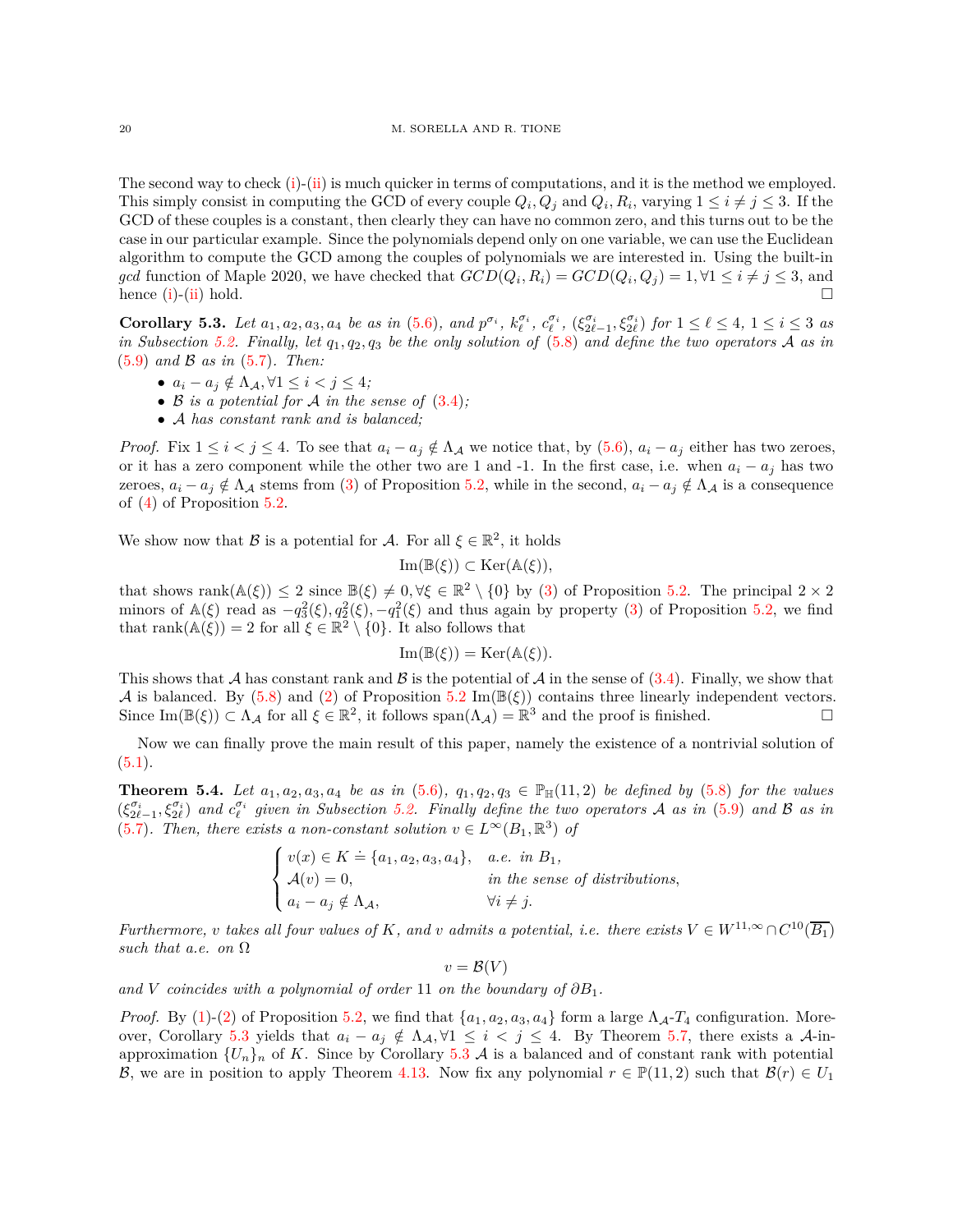everywhere on  $\mathbb{R}^2$ . This exists by Proposition [3.3.](#page-4-3) Using the existence of three linearly independent direction  $c_1, c_2, c_3 \in \Lambda_A$ , that is [\(2\)](#page-18-4) of Proposition [5.2,](#page-18-0) in combination with Proposition [4.5,](#page-11-1) it is not difficult to build a map  $W \in C^{11}(\overline{B_1})$  such that  $W(x) = r(x)$ , on  $\partial B_1$ ,  $\mathcal{B}(W)(x) \in U_1$ ,  $\forall x \in B_1$ 

<span id="page-20-1"></span>span $\{\text{Im}(\mathcal{B}(W))\}$  is not contained in an affine subspace of  $\mathbb{R}^3$  of dimension  $\leq 2$ . (5.12)

Now, by Theorem [4.13](#page-14-1) we find a family  $V_{\varepsilon}$  of maps that are equibounded in  $W^{11,\infty} \cap C^{10}(\overline{B_1})$  such that  $V_{\varepsilon} = r$  on  $\partial B_1$ ,  $\mathcal{B}(V_{\varepsilon}) \in K$  a.e. and  $V_{\varepsilon} \to W$  as  $\varepsilon \to 0^+$ . This yields the weak-\* convergence of  $\mathcal{B}(V_{\varepsilon})$  to  $\mathcal{B}(W)$  in  $L^{\infty}$ , and hence the weak convergence in  $L^2$ . If, by contradiction, for all  $\varepsilon > 0$ ,  $\mathcal{B}(V_{\varepsilon})$  belonged to a proper subset of K, say to  $\{a_1, a_2, a_3\}$ , then

$$
\mathcal{B}(V_{\varepsilon}) \in \text{co}(\{a_1, a_2, a_3\}), \quad \forall \varepsilon > 0.
$$

By Mazur Lemma we would find that  $\mathcal{B}(W)(x) \in \text{co}(\{a_1, a_2, a_3\})$ , for all  $x \in B_1$ , and this is in contradiction with  $(5.12)$ . This concludes the proof of the Theorem.

<span id="page-20-0"></span>5.1. **Large**  $\Lambda_{\mathcal{A}}$ - $T_4$  **configurations and in-approximations.** In this subsection, we collect the main results concerning large ΛA-*T*<sup>4</sup> configurations that we used in the previous section. We will always work with the operator  $A$  defined in  $(5.9)$  and use the objects and the notation introduced in the previous section. Most of the theory immediately follows from the results of [\[20\]](#page-23-1) with minor modifications. Thus, some proofs will be omitted and precise reference to the corresponding results of [\[20\]](#page-23-1) will be provided. Let us start with the following:

<span id="page-20-5"></span>**Lemma 5.5.** *Let*  $\{a_1, a_2, a_3, a_4\} \subset \mathbb{R}^3$  *be defined as in* [\(5.6\)](#page-17-3), and let  $\sigma_i, 1 \leq i \leq 3$  *be the three permutations* of [\(5.13\)](#page-21-2) for which the ordered sets  $(a_{\sigma_i(1)}, a_{\sigma_i(2)}, a_{\sigma_i(3)}, a_{\sigma_i(4)})$  are in  $\Lambda_A$ -T<sub>4</sub> configuration. Define  $A_i \doteq$  $(a_{\sigma_i(1)}, a_{\sigma_i(2)}, a_{\sigma_i(3)}, a_{\sigma_i(4)}) \subset (\mathbb{R}^3)^4$ . Then, the following hold for all  $1 \leq i \leq 3$ :

- <span id="page-20-3"></span><span id="page-20-2"></span>*(1) there exists*  $\varepsilon > 0$  *such that all points*  $X = (x_1, x_2, x_3, x_4) \in B_{\varepsilon}(A_i)$  *are in*  $\Lambda_{\mathcal{A}}$ *-T*<sub>4</sub> *configuration*;
- (2) there exists  $\varepsilon > 0$  such that all points  $X = (x_1, x_2, x_3, x_4) \in B_{\varepsilon}(A_1)$  form a large  $\Lambda_A$ - $T_4$  configura*tion with the same permutations* [\(5.13\)](#page-21-2)*;*
- <span id="page-20-4"></span>(3) write  $X = (x_1, x_2, x_3, x_4) \in B_{\varepsilon}(A_1)$  as in [\(5.3\)](#page-16-4) for vectors  $p^{\sigma_i}(X)$ ,  $k_{\ell}^{\sigma_i}(X)$ ,  $c_{\ell}^{\sigma_i}(X)$ , for  $1 \leq i \leq 3$ ,  $1 \leq \ell \leq 4$ . Then the maps  $\Phi^{\sigma_i}: B_{\varepsilon}(A_1) \to (\mathbb{R}^3)^4$  defined as

$$
\Phi^{\sigma}(X) \doteq (c_1^{\sigma_i}(X), c_2^{\sigma_i}(X), c_3^{\sigma_i}(X), c_4^{\sigma_i}(X))
$$

*are well-defined and smooth.*

Here we cannot argue as in [\[20,](#page-23-1) Lemma 2.4] since it relies heavily on the characterization of *T*<sup>4</sup> configurations for the curl operator shown in [\[37\]](#page-24-11), and hence we explain the proof in detail.

*Proof.* Clearly, [\(2\)](#page-20-2) follows from Definition [5.1](#page-16-0) and [\(1\)](#page-20-3). To show [\(1\)](#page-20-3)-[\(3\)](#page-20-4), we rely on the implicit function theorem and the inverse function theorem. Throughout the proof, we fix  $1 \leq i \leq 3$ . First, we use the implicit function theorem to show that the map  $\Psi$  defined as

$$
\Psi_i(\xi_1, \xi_2, \xi_3, \xi_4, \xi_5, \xi_6, \xi_7, \xi_8) = v(\xi_1, \xi_2) + v(\xi_3, \xi_4) + v(\xi_5, \xi_6) + v(\xi_7, \xi_8)
$$

has a non-degenerate set of zeroes in a neighbourhood of  $\Xi^{\sigma_i} \doteq (\xi_1^{\sigma_i}, \xi_2^{\sigma_i}, \xi_3^{\sigma_i}, \xi_4^{\sigma_i}, \xi_5^{\sigma_i}, \xi_6^{\sigma_i}, \xi_7^{\sigma_i}, \xi_8^{\sigma_i})$ , for the explicit values  $\xi_{\ell}^{\sigma_i}$  of Subsection [5.2.](#page-21-0) To do so, it is sufficient to compute the determinants of the matrix

$$
(\partial_2 v(\xi_5^{\sigma_i},\xi_6^{\sigma_i})|\partial_1 v(\xi_7^{\sigma_i},\xi_8^{\sigma_i})|\partial_2 v(\xi_7^{\sigma_i},\xi_8^{\sigma_i}))
$$

and see that they are all non-zero. This can be easily checked with the use of a computer. We infer that in a small neighbourhood D of  $(\xi_1^{\sigma_i}, \xi_2^{\sigma_i}, \xi_3^{\sigma_i}, \xi_4^{\sigma_i}, \xi_5^{\sigma_i}, \xi_6^{\sigma_i}, \xi_7^{\sigma_i}, \xi_8^{\sigma_i}),$ 

$$
\Psi_i(\xi_1, \xi_2, \xi_3, \xi_4, \xi_5, \xi_6, \xi_7, \xi_8) = 0
$$

if and only if

$$
\xi_{\ell} = \xi_{\ell}(\xi_1, \xi_2, \xi_3, \xi_4, \xi_5), \quad \forall 6 \leq \ell \leq 8,
$$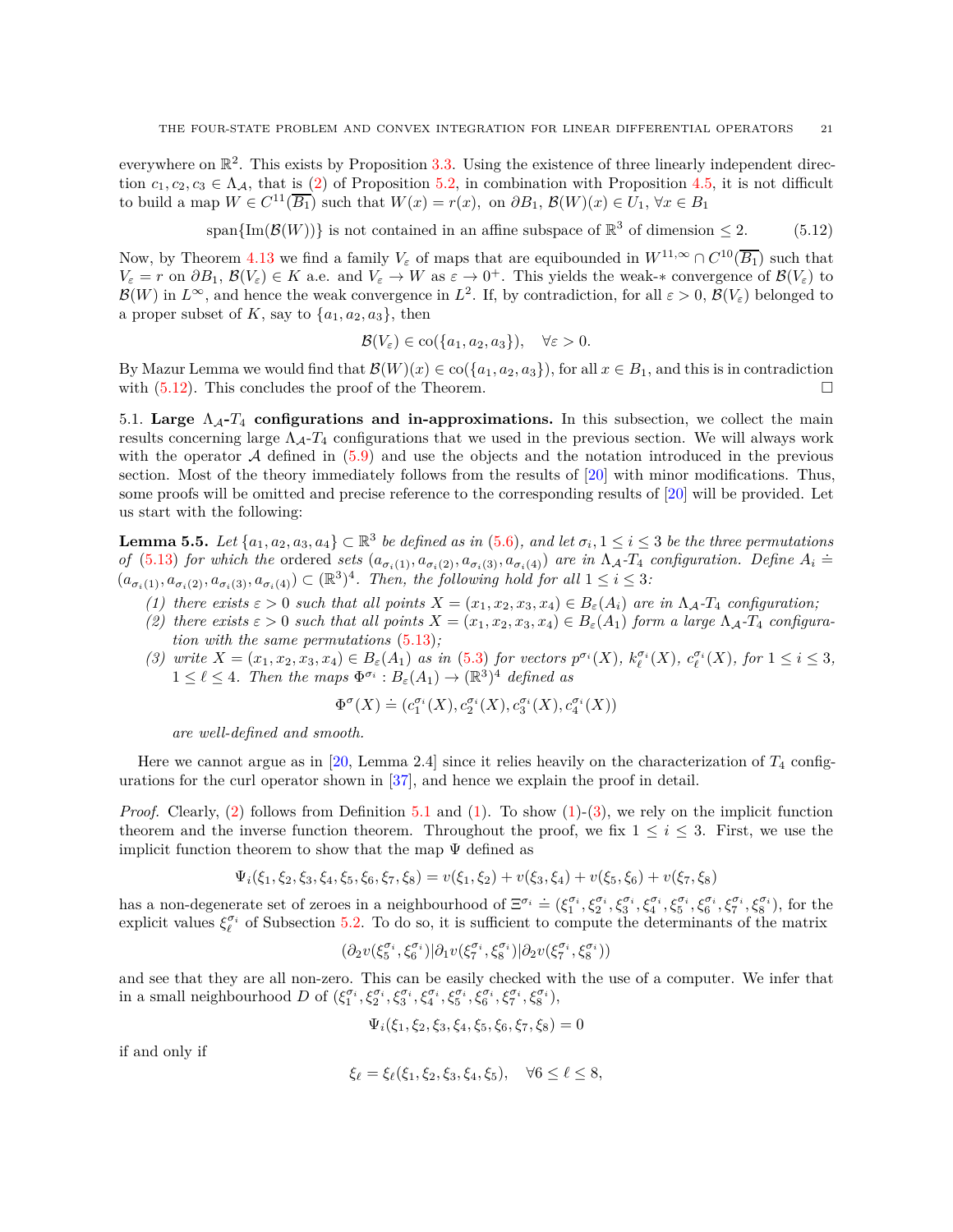for some smooth maps  $\xi_{\ell}$  defined in a small neighbourhood of  $(\xi_1^{\sigma_i}, \xi_2^{\sigma_i}, \xi_3^{\sigma_i}, \xi_4^{\sigma_i}, \xi_5^{\sigma_i})$ . Define  $D' \doteq \pi(D)$ , where  $\pi$  is the projection on the first 5 coordinates. Observe that  $D'$  is open. Now finally define

$$
F_i: \mathbb{R}^3 \times \mathbb{R}^4 \times D' \to \mathbb{R}^{12},
$$

as

$$
F_i(p, k_1, k_2, k_3, k_4, \bar{\xi}) \doteq \left( \begin{array}{c} p + k_1 v(\xi_1, \xi_2) \\ p + v(\xi_1, \xi_2) + k_2 v(\xi_3, \xi_4) \\ p + v(\xi_1, \xi_2) + v(\xi_3, \xi_4) + k_3 v(\xi_5, \xi_6(\bar{\xi})) \\ p + v(\xi_1, \xi_2) + v(\xi_3, \xi_4) + v(\xi_5, \xi_6(\bar{\xi})) + k_4 v(\xi_7(\bar{\xi}), \xi_8(\bar{\xi})) \end{array} \right),
$$

where we used the short hand notation  $\bar{\xi} \doteq (\xi_1, \xi_2, \xi_3, \xi_4, \xi_5)$ . Now we apply the inverse function theorem at the point defined by the exact values of Subsection [5.2:](#page-21-0)

$$
(p^{\sigma_i},k_1^{\sigma_i},k_2^{\sigma_i},k_3^{\sigma_i},k_4^{\sigma_i},\xi_1^{\sigma_i},\xi_2^{\sigma_i},\xi_3^{\sigma_i},\xi_4^{\sigma_i},\xi_5^{\sigma_i}),
$$

Notice that the derivatives of  $\xi_{\ell}(\bar{\xi})$  at the point  $(\xi_1^{\sigma_i}, \xi_2^{\sigma_i}, \xi_3^{\sigma_i}, \xi_4^{\sigma_i}, \xi_5^{\sigma_i})$  are explicitly provided by the implicit function theorem applied in the first part of this proof. Again with the help of a computer, one can check that

$$
\det(DF_i(p^{\sigma_i}, k_1^{\sigma_i}, k_2^{\sigma_i}, k_3^{\sigma_i}, k_4^{\sigma_i}, \xi_1^{\sigma_i}, \xi_2^{\sigma_i}, \xi_3^{\sigma_i}, \xi_4^{\sigma_i}, \xi_5^{\sigma_i})) \neq 0,
$$

and hence that  $F_i$  is a diffeomorphism around  $(p^{\sigma_i}, k_1^{\sigma_i}, k_2^{\sigma_i}, k_3^{\sigma_i}, k_4^{\sigma_i}, \xi_1^{\sigma_i}, \xi_2^{\sigma_i}, \xi_3^{\sigma_i}, \xi_4^{\sigma_i}, \xi_5^{\sigma_i})$ . This shows [\(1\)](#page-20-3)- $(3)$  and concludes the proof.

The proof of the following Proposition is analogous to the one of [\[20,](#page-23-1) Proposition 2.7], and uses Lemma [5.5.](#page-20-5)

**Proposition 5.6.** *Let*  $\{a_1, a_2, a_3, a_4\}$  ⊂  $\mathbb{R}^3$  *be defined as in* [\(5.6\)](#page-17-3)*, and denote*  $A_1 ≒ (a_1, a_2, a_3, a_4)$ *. Then, there exists*  $\delta > 0$  *and for all*  $1 \leq \ell \leq 4$  *smooth maps* 

$$
\pi_{\ell} : (-\delta, \delta)^3 \times B_{\delta}(A_1) \to \mathbb{R}^3
$$

*with the following properties*

- *the map*  $t \mapsto \pi_{\ell}(t, X)$  *is an embedding for each*  $X = (x_1, x_2, x_3, x_4) \in B_{\delta}(A_1)$ ;
- $\pi_{\ell}(t, X) \in \{x_1, x_2, x_3, x_4\}^{\Lambda_{\mathcal{A}}}$  for all  $t \in [0, \delta)^3$ ,  $X = (x_1, x_2, x_3, x_4) \in B_{\delta}(A_1)$ ;
- $\pi_{\ell}(0, X) = x_{\ell}$ , for all  $X = (x_1, x_2, x_3, x_4) \in B_{\delta}(A_1)$ .

With the help of the previous proposition, one can show the following result, see [\[20,](#page-23-1) Theorem 2.8].

<span id="page-21-1"></span>**Theorem 5.7.** Let  $\{a_1, a_2, a_3, a_4\} \subset \mathbb{R}^3$  be defined as in [\(5.6\)](#page-17-3). Then, there exists a A-in-approximation of  $\{a_1, a_2, a_3, a_4\}$  for the operator A defined in  $(5.9)$ .

<span id="page-21-0"></span>5.2. **Exact values.** In this section we give all the exact values needed to see that the set  $\{a_1, a_2, a_3, a_4\}$ of  $(5.6)$  *forms a large*  $\mathbb{R}^3$ -*T*<sub>4</sub> *configuration* in the sense of Definition [5.1](#page-16-0) and that  $(5.8)$  is uniquely solvable.

The permutations  $\sigma_i$ ,  $1 \leq i \leq 3$  are:

$$
(\sigma_1(1), \sigma_1(2), \sigma_1(3), \sigma_1(4)) = (1, 2, 3, 4),\n(\sigma_2(1), \sigma_2(2), \sigma_2(3), \sigma_2(4)) = (4, 1, 2, 3),\n(\sigma_3(1), \sigma_3(2), \sigma_3(3), \sigma_3(4)) = (3, 4, 1, 2).
$$
\n(5.13)

<span id="page-21-2"></span>The values  $p^{\sigma_i}$  for  $1 \leq i \leq 3$  are:

$$
p^{\sigma_1} = \frac{1}{15} \begin{pmatrix} 2 \\ 4 \\ 8 \end{pmatrix} \quad p^{\sigma_2} = \frac{1}{65} \begin{pmatrix} 18 \\ 27 \\ 8 \end{pmatrix} \quad p^{\sigma_3} = \frac{1}{175} \begin{pmatrix} 64 \\ 27 \\ 36 \end{pmatrix}.
$$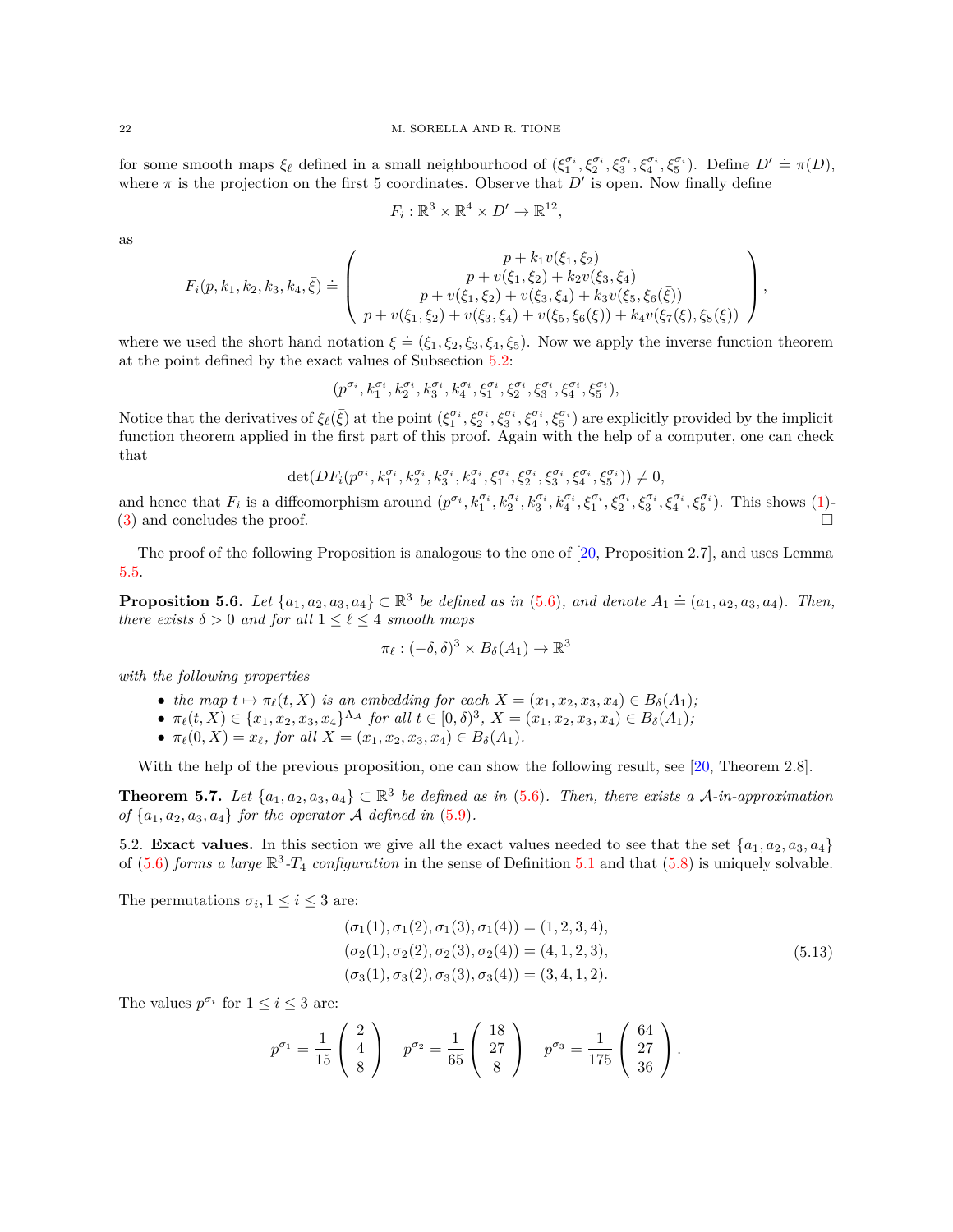The values  $c_{\ell}^{\sigma_i}$  for  $1 \leq \ell \leq 4$  and  $1 \leq i \leq 3$  are:

$$
c_1^{\sigma_1} = \frac{1}{15} \begin{pmatrix} -1 \\ -2 \\ -4 \end{pmatrix} \quad c_2^{\sigma_1} = \frac{1}{15} \begin{pmatrix} 7 \\ -1 \\ -2 \end{pmatrix} \quad c_3^{\sigma_1} = \frac{1}{15} \begin{pmatrix} -4 \\ 7 \\ -1 \end{pmatrix} \quad c_4^{\sigma_1} = \frac{1}{15} \begin{pmatrix} -2 \\ -4 \\ 7 \end{pmatrix},
$$
  

$$
c_1^{\sigma_2} = \frac{1}{65} \begin{pmatrix} -6 \\ -9 \\ 19 \end{pmatrix} \quad c_2^{\sigma_2} = \frac{1}{65} \begin{pmatrix} -4 \\ -6 \\ -9 \end{pmatrix} \quad c_3^{\sigma_2} = \frac{1}{65} \begin{pmatrix} 19 \\ -4 \\ -6 \end{pmatrix} \quad c_4^{\sigma_2} = \frac{1}{65} \begin{pmatrix} -9 \\ 19 \\ -4 \end{pmatrix},
$$
  

$$
c_1^{\sigma_3} = \frac{1}{175} \begin{pmatrix} -16 \\ 37 \\ -9 \end{pmatrix} \quad c_2^{\sigma_3} = \frac{1}{175} \begin{pmatrix} -12 \\ -16 \\ 37 \end{pmatrix} \quad c_3^{\sigma_3} = \frac{1}{175} \begin{pmatrix} -9 \\ -12 \\ -16 \end{pmatrix} \quad c_4^{\sigma_3} = \frac{1}{175} \begin{pmatrix} 37 \\ -9 \\ -12 \end{pmatrix}.
$$

The values  $k_{\ell}^{\sigma_i}$  are  $k_{\ell}^{\sigma_i} = i + 1$  for any  $1 \leq \ell \leq 4$  and  $1 \leq i \leq 3$ .

The values  $(\xi_{2\ell-1}^{\sigma_i}, \xi_{2\ell}^{\sigma_i}) \in \mathbb{R}^2$ , for  $1 \leq \ell \leq 4$  and  $1 \leq i \leq 3$  are given by:

$$
\begin{pmatrix}\n\xi_1^{\sigma_1} \\
\xi_2^{\sigma_1}\n\end{pmatrix} = \begin{pmatrix}\n-14 \\
5\n\end{pmatrix} \quad\n\begin{pmatrix}\n\xi_3^{\sigma_1} \\
\xi_4^{\sigma_1}\n\end{pmatrix} = \begin{pmatrix}\n19 \\
-8\n\end{pmatrix} \quad\n\begin{pmatrix}\n\xi_5^{\sigma_1} \\
\xi_6^{\sigma_1}\n\end{pmatrix} = \begin{pmatrix}\n11 \\
-14\n\end{pmatrix} \quad\n\begin{pmatrix}\n\xi_7^{\sigma_1} \\
\xi_8^{\sigma_1}\n\end{pmatrix} = \begin{pmatrix}\n-4 \\
-17\n\end{pmatrix},
$$
\n
$$
\begin{pmatrix}\n\xi_1^{\sigma_2} \\
\xi_2^{\sigma_2}\n\end{pmatrix} = \begin{pmatrix}\n-7 \\
-3\n\end{pmatrix} \quad\n\begin{pmatrix}\n\xi_3^{\sigma_2} \\
\xi_4^{\sigma_2}\n\end{pmatrix} = \begin{pmatrix}\n6 \\
16\n\end{pmatrix} \quad\n\begin{pmatrix}\n\xi_5^{\sigma_2} \\
\xi_6^{\sigma_2}\n\end{pmatrix} = \begin{pmatrix}\n2 \\
-17\n\end{pmatrix} \quad\n\begin{pmatrix}\n\xi_5^{\sigma_2} \\
\xi_8^{\sigma_2}\n\end{pmatrix} = \begin{pmatrix}\n-18 \\
2\n\end{pmatrix},
$$
\n
$$
\begin{pmatrix}\n\xi_1^{\sigma_3} \\
\xi_2^{\sigma_3}\n\end{pmatrix} = \begin{pmatrix}\n-7 \\
-14\n\end{pmatrix} \quad\n\begin{pmatrix}\n\xi_3^{\sigma_3} \\
\xi_4^{\sigma_3}\n\end{pmatrix} = \begin{pmatrix}\n-9 \\
19\n\end{pmatrix} \quad\n\begin{pmatrix}\n\xi_5^{\sigma_3} \\
\xi_6^{\sigma_3}\n\end{pmatrix} = \begin{pmatrix}\n6 \\
18\n\end{pmatrix} \quad\n\begin{pmatrix}\n\xi_5^{\sigma_3} \\
\xi_8^{\sigma_3}\n\end{pmatrix} = \begin{pmatrix}\n-20 \\
-9\n\end{pmatrix}.
$$

Appendix A. The three state problem for operators of order 1

Here we show how to infer the rigidity of the three state problem  $(1.1)$  from the rigidity of the three state problem of the divergence proved in [\[31\]](#page-24-3). We are indebted to Guido De Philippis for making us realize that in many cases the study of operators of order one reduces to the study of the divergence operator, thus greatly simplifying our original proof of the following result.

<span id="page-22-0"></span>**Proposition A.1.** *Let*  $\mathcal{A} \in \text{opp}_{\mathbb{H}}(1,m,n,N)$  *and let u be a solution to* [\(1.1\)](#page-1-0) *on the open connected set*  $\Omega$ *for*  $s = 3$ *. Then, u is constant.* 

*Proof.* Consider  $v = u - a_1$ . Then, *v* solves [\(1.1\)](#page-1-0) with  $\{a_1, a_2, a_3\}$  replaced by  $\{0, b_1, b_2\}$ , with  $b_1 =$  $a_2 - a_1, b_2 = a_3 - a_1, b_1 - b_2 = a_2 - a_3 \notin \Lambda_{\mathcal{A}}$ . Now consider the operator  $\mathcal{A}' \in \text{op}_{\mathbb{H}}(1, m, 2, N)$  defined as

$$
\mathcal{A}'(z_1, z_2) \doteq \mathcal{A}(z_1b_1 + z_2b_2)
$$

for all  $z_i \in L^{\infty}(\Omega)$ ,  $i = 1, 2$ . Defining  $w \doteq (\chi_{E_1}, \chi_{E_2})$ ,  $E_i \doteq \{x \in \Omega : u(x) = b_i\}$  and  $e_1 = (1, 0), e_2 = (0, 1),$ it is easy to see that *w* solves

<span id="page-22-1"></span>
$$
\begin{cases}\nw(x) \in \{0, e_1, e_2\}, & \text{a.e. on } \Omega \\
\mathcal{A}'(w) = 0, & \text{in the sense of distributions,} \\
e_1, e_2, e_1 - e_2 \notin \Lambda_{\mathcal{A}'},\n\end{cases} \tag{A.1}
$$

and that *u* is constant if and only if *w* is constant. Since  $\mathcal{A}' \in \text{op}_{\mathbb{H}}(1,m, 2, N)$ , by Definition [3.1](#page-3-2) it admits a representation of the form

$$
\mathcal{A}'(z_1, z_2) = MDz_1 + NDz_2 = \text{div}(Mz_1 + Nz_2),
$$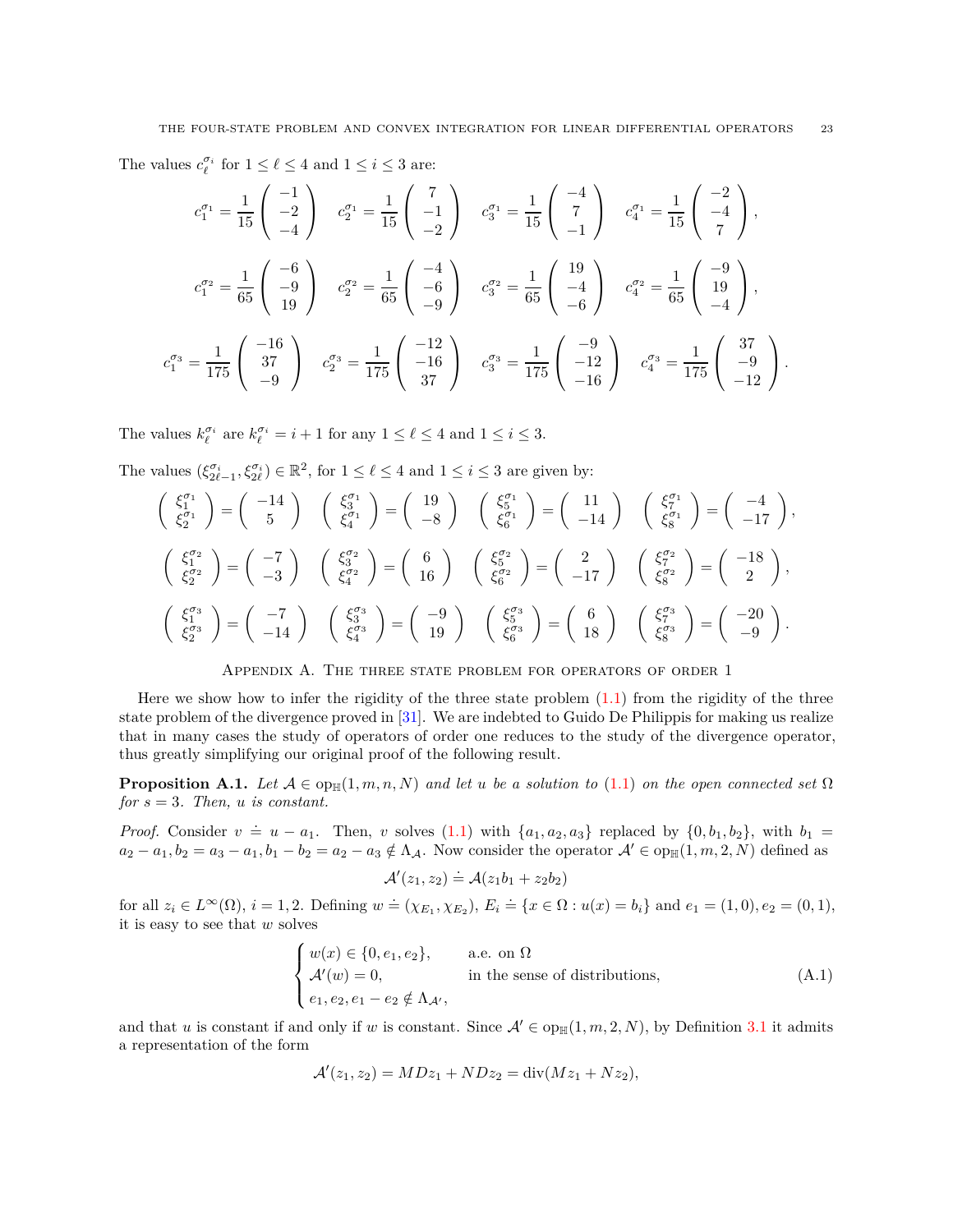for  $M, N \in \mathbb{R}^{N \times m}$  and all bounded  $(z_1, z_2)$ . The latter and the fact that  $e_1, e_2, e_1 - e_2 \notin \Lambda_{\mathcal{A}}$  easily imply that  $(A.1)$  is equivalent to the fact that  $Z(x) = Mw_1 + Nw_2$  solves:

$$
\begin{cases}\nZ(x) \in \{0, M, N\}, & \text{a.e. on } \Omega \\
\text{div}(Z) = 0, & \text{in the sense of distributions,} \\
M, N, M - N \notin \Lambda_{\text{div}}.\n\end{cases}
$$

By [\[31\]](#page-24-3), we know that *Z* is constant, and hence also *w* and *u* must be constant.

#### **REFERENCES**

- <span id="page-23-2"></span>[1] G. Alberti, *Rank one property for derivatives of functions with bounded variation*, Proceedings of the Royal Society of Edinburgh: Section A Mathematics **123** (1993), 239–274.
- <span id="page-23-7"></span>[2] A. Arroyo-Rabasa, G. De Philippis, J. Hirsch, and F. Rindler, *Dimensional estimates and rectifiability for measures satisfying linear PDE constraints*, Geometric and Functional Analysis **29** (April 2019), no. 3, 639–658.
- <span id="page-23-8"></span>[3] A. Arroyo-Rabasa, G. De Philippis, J. Hirsch, F. Rindler, and A. Skorobogatova, *Higher integrability for measures satisfying a PDE constraint* (June 6, 2021), available at <2106.03077>.
- <span id="page-23-10"></span>[4] A. Arroyo-Rabasa, G. De Philippis, and F. Rindler, *Lower semicontinuity and relaxation of linear-growth integral functionals under PDE constraints*, Advances in Calculus of Variations (201701).
- <span id="page-23-23"></span>[5] K. Astala, D. Faraco, and L. Székelyhidi, *Convex integration and the L<sup>p</sup> theory of elliptic equations*, Annali della Scuola Normale - Classe di Scienze **7** (200801), 1–50.
- <span id="page-23-14"></span>[6] J. M. Ball and R. D. James, *Fine phase mixtures as minimizers of energy*, Archive for Rational Mechanics and Analysis **100** (1987), no. 1, 13–52.
- <span id="page-23-16"></span>[7] M. Barchiesi, *Inclusioni Differenziali per EDP: Rigiditá e Mancanza di Rigiditá*, Master's Thesis, 2003.
- <span id="page-23-15"></span>[8] M. Chlebík and B. Kirchheim, *Rigidity for the four gradient problem*, Journal für die reine und angewandte Mathematik (Crelles Journal) **551** (200201), 1–9.
- <span id="page-23-9"></span>[9] S. Conti and F. Gmeineder,  $\mathscr A$ -Quasiconvexity and Partial Regularity (September 29, 2020), available at <2009.13820>.
- <span id="page-23-18"></span>[10] D. Cordoba, D. Faraco, and F. Gancedo, *Lack of Uniqueness for Weak Solutions of the Incompressible Porous Media Equation*, Archive for Rational Mechanics and Analysis **200** (October 2010), no. 3, 725–746.
- <span id="page-23-20"></span>[11] C. De Lellis, G. De Philippis, B. Kirchheim, and R. Tione, *Geometric measure theory and differential inclusions*, To appear in: Annales de la Faculté des Sciences de Toulouse (2019).
- <span id="page-23-19"></span>[12] C. De Lellis and L. Székelyhidi Jr., *The Euler equations as a differential inclusion*, Annals of Mathematics. Second Series **170** (2009), no. 3, 1417–1436. MR2600877
- <span id="page-23-17"></span>[13] G. De Philippis, L. Palmieri, and F. Rindler, *On the two-state problem for general differential operators*, Nonlinear Analysis **177** (December 2018), 387–396.
- <span id="page-23-3"></span>[14] G. De Philippis and F. Rindler, *On the structure of* A *-free measures and applications*, Annals of Mathematics **184** (November 2016), no. 3, 1017–1039.
- <span id="page-23-12"></span>[15] , *Characterization of Generalized Young Measures Generated by Symmetric Gradients*, Archive for Rational Mechanics and Analysis **224** (201702), no. 3, 1087–1125.
- <span id="page-23-4"></span>[16] L. De Rosa, D. Serre, and R. Tione, *On the upper semicontinuity of a quasiconcave functional*, Journal of Functional Analysis **279** (October 2020), no. 7, 108660.
- <span id="page-23-5"></span>[17] L. De Rosa and R. Tione, *On a question of D. Serre*, ESAIM: Control, Optimisation and Calculus of Variations **26** (2020), 97.
- <span id="page-23-25"></span>[18] L. C. Evans and R. F. Gariepy, *Measure theory and fine properties of functions*, Chapman & Hall/CRC, 2015.
- <span id="page-23-11"></span>[19] I. Fonseca and S. Müller, *A-Quasiconvexity. Lower Semicontinuity, and Young Measures*, SIAM J. Math. Anal. **30** (October 1999), no. 6, 1355–1390.
- <span id="page-23-1"></span>[20] C. Förster and L. Székelyhidi, *T*5*-Configurations and non-rigid sets of matrices*, Calculus of Variations and Partial Differential Equations **57** (December 2017), no. 1, 19.
- <span id="page-23-6"></span>[21] A. Garroni and V. Nesi, *Rigidity and lack of rigidity for solenoidal matrix fields*, Proceedings of the Royal Society of London. Series A: Mathematical, Physical and Engineering Sciences **460** (June 2004), no. 2046, 1789–1806.
- <span id="page-23-22"></span>[22] A. Guerra and B. Raiţă, *On the necessity of the constant rank condition for L<sup>p</sup> estimates*, Comptes Rendus Mathématique **358** (January 2021), no. 9-10, 1091–1095.
- <span id="page-23-21"></span>[23] J. Hirsch and R. Tione, *On the constancy theorem for anisotropic energies through differential inclusions*, Calculus of Variations and Partial Differential Equations **60** (April 2021), no. 3.
- <span id="page-23-0"></span>[24] B. Kirchheim, *Rigidity and Geometry of Microstructures*, Habilitation Thesis, Universität Leipzig, 2003.
- <span id="page-23-24"></span>[25] B. Kirchheim and J. Kristensen, *On Rank One Convex Functions that are Homogeneous of Degree One*, Archive for Rational Mechanics and Analysis **221** (February 2016), no. 1, 527–558.
- <span id="page-23-13"></span>[26] J. Kristensen and B. Raiţă, *Oscillation and concentration in sequences of PDE constrained measures* (December 19, 2019), available at <1912.09190>.